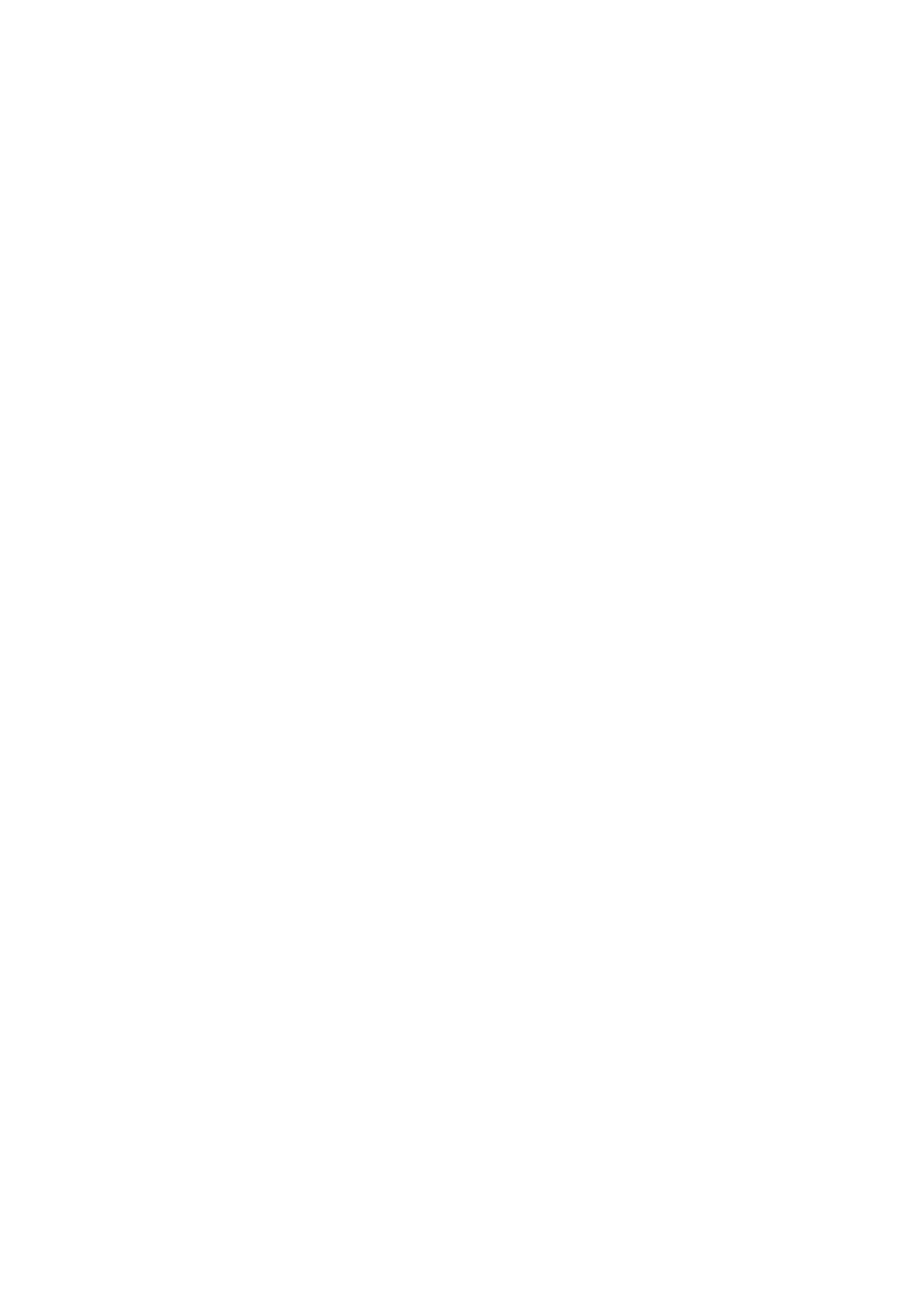# **TABLE OF CONTENTS**

| <b>Summary</b>                                                                                                    | 1              |
|-------------------------------------------------------------------------------------------------------------------|----------------|
| Zusammenfassung                                                                                                   | 3              |
| Résumé                                                                                                            | 5              |
| <b>CHAPTER I</b>                                                                                                  | $\overline{7}$ |
| <b>General developments</b>                                                                                       | 7              |
| Supply situation                                                                                                  | $\overline{7}$ |
| Supply of material from the New Independent States (NIS)                                                          | 10             |
| Legal developments<br>Other developments                                                                          | 12<br>12       |
| <b>CHAPTER II</b>                                                                                                 | 15             |
| Supply of nuclear materials and enrichment services in the European Union                                         | 15             |
| Reactor needs/net requirements                                                                                    | 15             |
| Natural uranium                                                                                                   | 16             |
| Special fissile materials                                                                                         | 20             |
| Commission authorisations for export                                                                              | 20             |
| <b>CHAPTER III</b>                                                                                                | 21             |
| Nuclear energy developments in the European Union Member States                                                   | 21             |
| <b>CHAPTER IV</b>                                                                                                 | 37             |
| <b>International Relations</b>                                                                                    | 37             |
| Introduction                                                                                                      | 37             |
| <b>Bilateral Nuclear Co-operation Agreements</b><br>Bilateral relations in the nuclear field with other countries | 37             |
| Multilateral Agreements in the nuclear field                                                                      | 39<br>39       |
| <b>CHAPTER V</b>                                                                                                  | 41             |
| <b>Administrative report</b>                                                                                      | 41             |
| Personnel                                                                                                         | 41             |
| Finance                                                                                                           | 41             |
| <b>Advisory Committee</b>                                                                                         | 41             |
| <b>ORGANISATIONAL CHART</b>                                                                                       | 42             |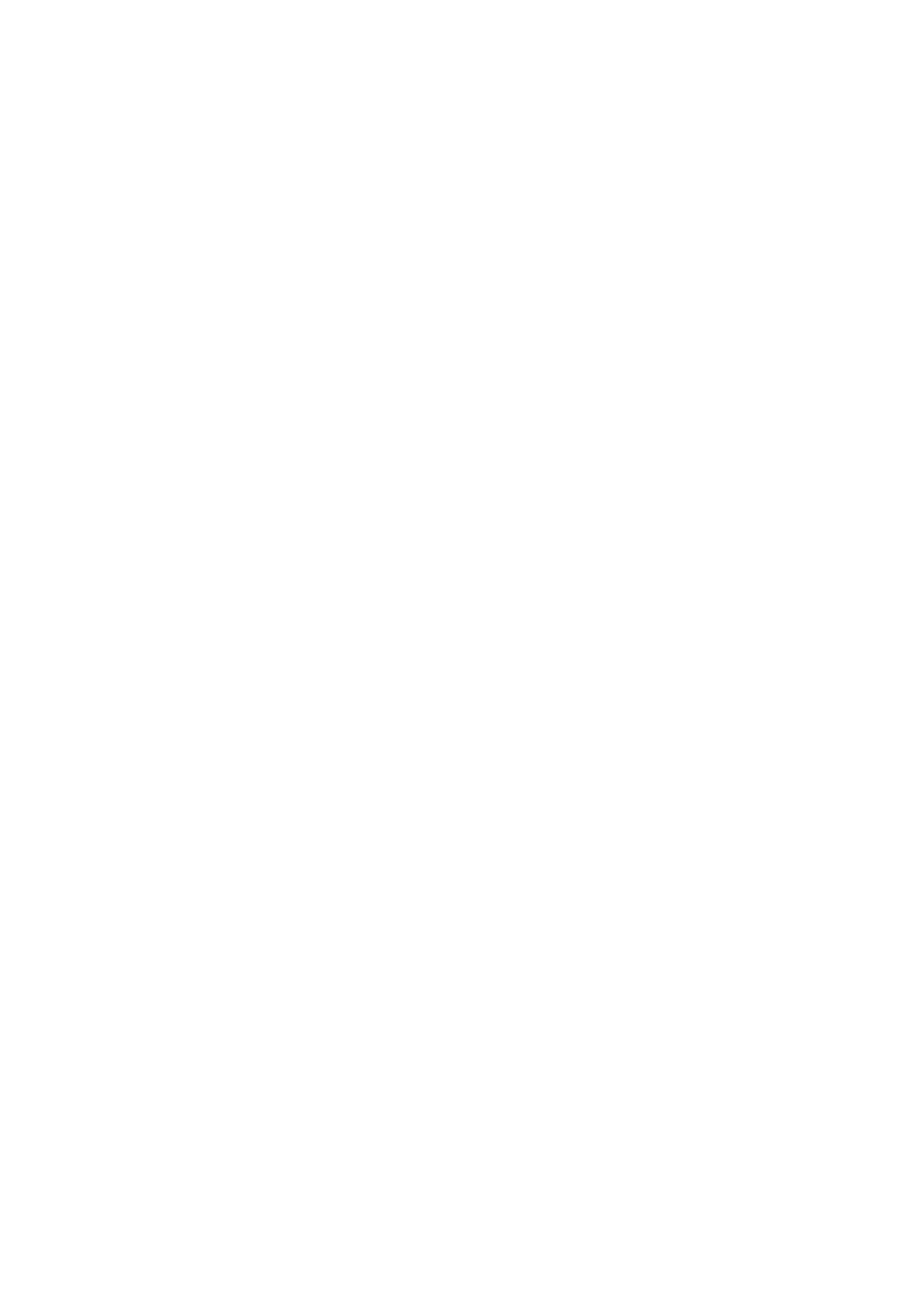# **SUMMARY**

This report for 1998 highlights the main developments in the nuclear fuels markets relating to the supply of nuclear fuel to the EU and the Supply Agency's activities in connection therewith. It also gives an overview of developments relating to the nuclear fuel cycle industry in the EU and of the production of electricity from nuclear power in the Member States during 1998.

Total world production of natural uranium in 1998 (33.600 tU) was slightly lower than in 1997 (35.800 tU). However, in spite of reduced world production of natural uranium, supply and demand have been balanced over the last few years.

As in previous years the gap between natural uranium production and consumption in the Western world was closed by secondary sources of supply: draw-down of inventories held by utilities, governments and nuclear fuel companies, re-enrichment of depleted uranium (tails) and, to a lesser extent, uranium and plutonium from reprocessing.

EU utilities continued to diversify their sources of supply. The number of new contracts or renewals of existing ones remained relatively high in the EU. The Supply Agency continued to recommend to EU users to maintain a portfolio of diversified long term contracts with primary producers.

The prospect of sales of uranium inventories remained one of the major issues affecting the nuclear fuels market during the year. The sale of the feed component of the downblended Russian highly enriched uranium (HEU), as provided for in an intergovernmental agreement between Russia and the USA did not materialise in 1998, but the negotiations appear close to finalisation. Uncertainties about sale intentions of the United States Enrichment Corporation (USEC) for large amounts of uranium, which had

been transferred from the United States Department of Energy (US DOE) as part of the corporation's privatisation, contributed to a perception of potential market oversupply and to difficulties in the HEU feed negotiations.

The method and rate of disposal of these large inventories, particularly those accumulated for military purposes in the past, are important factors influencing the stability of the natural uranium, conversion and enrichment markets. In order to balance supply and demand, major producers attempted to redress the situation by cutting production and delaying projects for new mines.

The New Independent States (NIS) together were the largest source of supply of natural uranium to the EU, in a buyers' market characterised by a further decrease of spot prices.

The Supply Agency average price for deliveries of natural uranium during the reported year was slightly lower than in 1997.

Conversion, enrichment and fabrication services were regularly available, and capacity remains sufficient to meet demand. The utilisation of Mixed Oxide (MOX) continued in the EU. In France, four new reactors were authorized to use MOX fuel. The EU MOX fabrication industry provided fuel also for Japan and Switzerland.

The role that nuclear energy can play in the avoidance of  $CO<sub>2</sub>$  emissions was highlighted again in the  $4<sup>th</sup>$  Conference of the Parties on climatic change held in Buenos Aires in November 1998, following on from the Kyoto Conference of 1997. In the EU, the 34% share of nuclear energy of total electricity generation avoids the emission of some 700 million tonnes of  $CO<sub>2</sub>$  each year.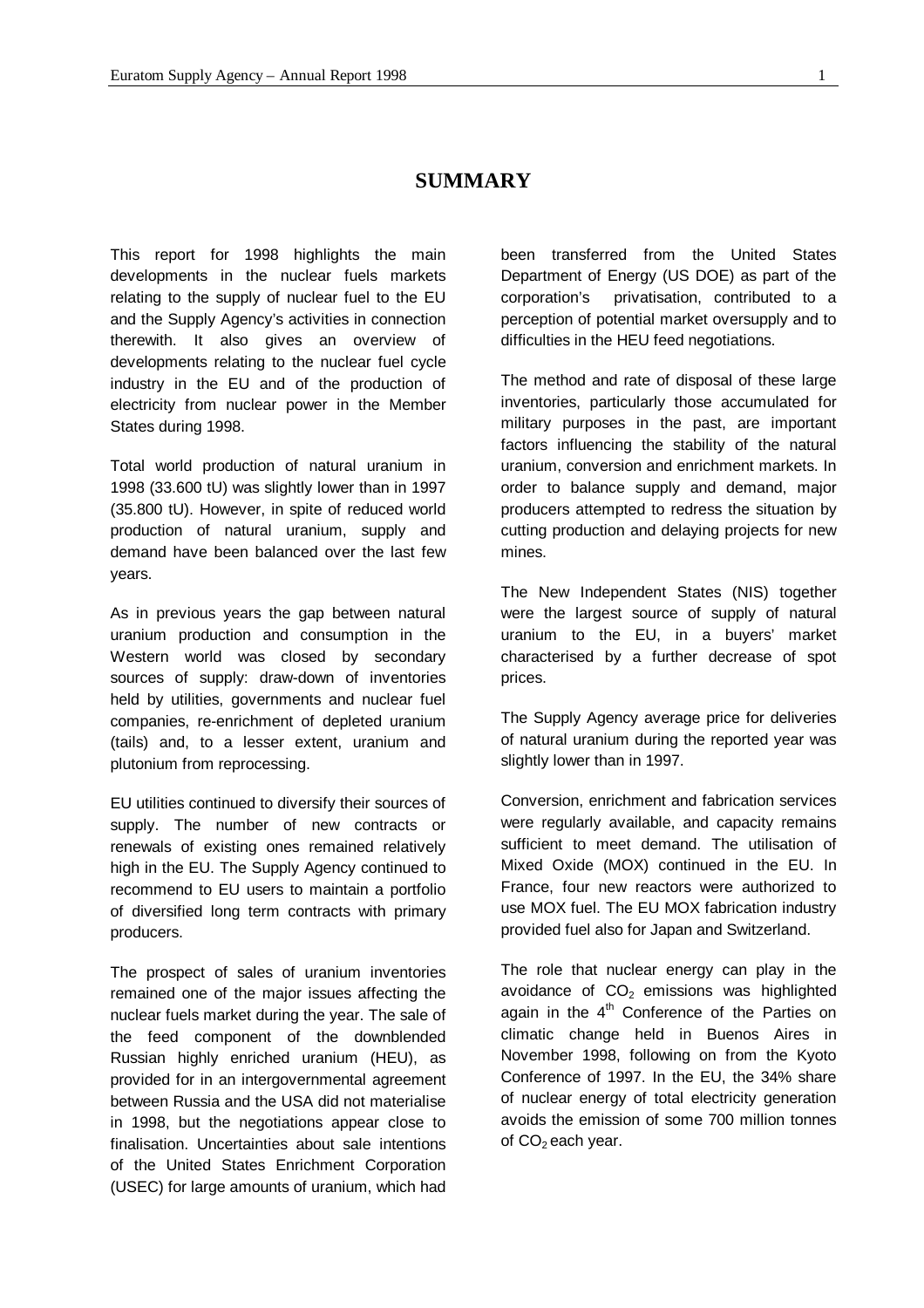In May 1998, the Council of Ministers approved a mandate for the negotiation of a nuclear cooperation agreement with Japan. During 1998, discussions with Russian authorities continued on various aspects of nuclear co-operation, including trade. In December 1998, the European Commission proposed to the Council the negotiation with Ukraine of a global nuclear co-operation agreement.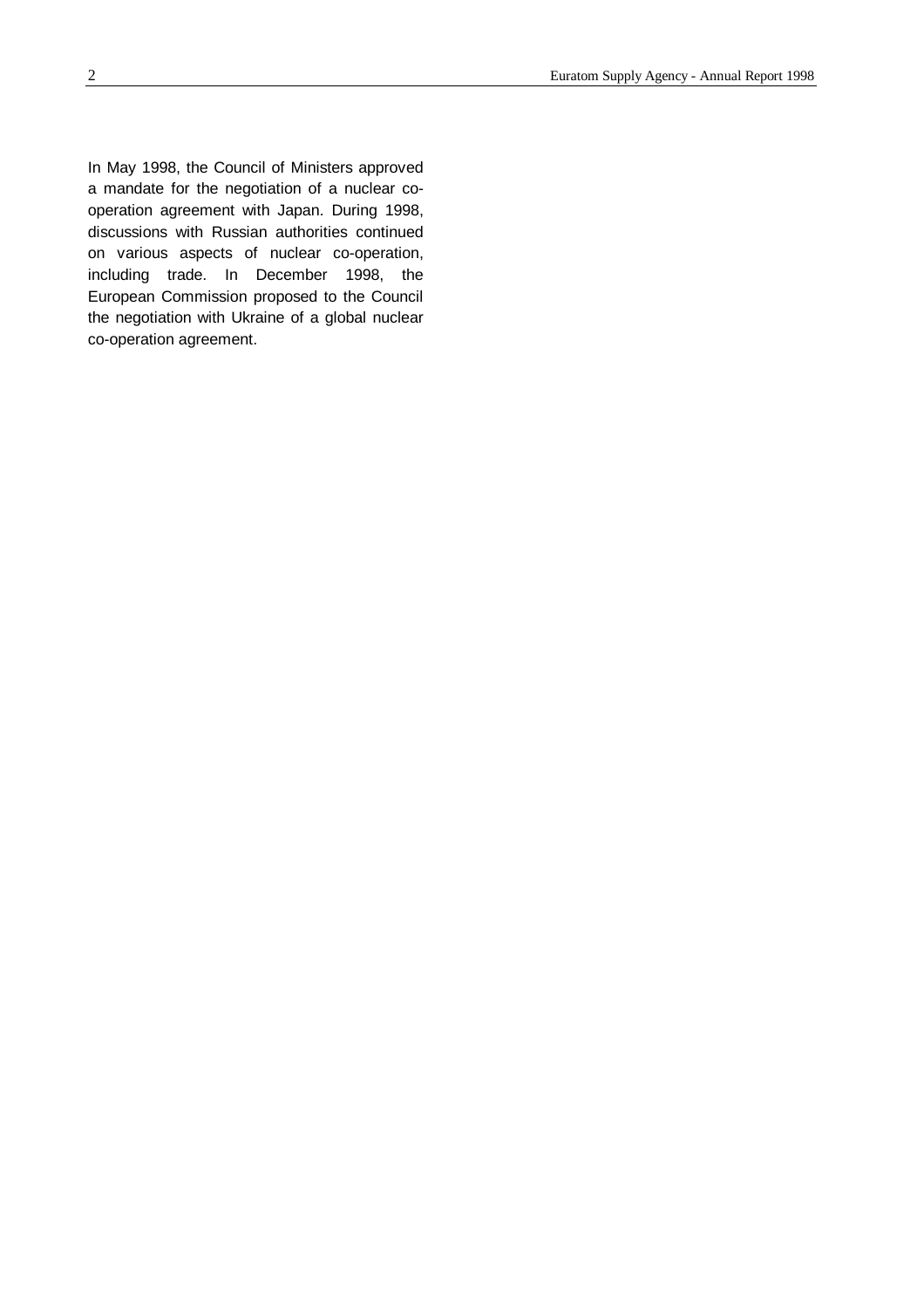# **ZUSAMMENFASSUNG**

Dieser Bericht für 1998 hebt die wichtigsten Entwicklungen auf den Kernbrennstoffmärkten, soweit sie sich auf die Versorgung der Europäischen Union mit Kernbrennstoff beziehen, sowie die im Zusammenhang damit stehenden Aktivitäten der Versorgungsagentur hervor. Er gibt des weiteren einen Überblick über Entwicklungen in der Industrie des Kernbrennstoffkreislaufs in der EU und über die Elekrizitätserzeugung aus Kernenergie in den Mitgliedsstaaten im Jahre 1998.

Die Welt-Gesamtproduktion von Natururan im Jahre 1998 (33.600 T U) war etwas niedriger als im Jahre 1997 (35.800 T U). Trotz diesem Rückgang in der Natururanförderung weltweit waren Angebot und Nachfrage in den letzten Jahren ausgeglichen.

Wie in den Vorjahren wurde die Differenz zwischen Naururanförderung und Verbrauch in der westlichen Welt durch sekundäre Versorgungsquellen gedeckt : Rückführung der Lagerbestände bei den EVUs, den Unternehmen des Brennstoffkreislaufs und den Regierungen, Wiederanreicherung abgereicherten Materials (Tails) und, weniger bedeutsam, Uran und Plutonium aus der Wiederaufarbeitung.

Die Versorgungsunternehmen der EU sorgten weiterhin für eine Streuung ihrer Versorgungsquellen. Neue Verträge bzw. Verlängerungen bestehender Verträge blieben zahlenmässig auf relativ hohem Niveau. Die Versorgungsagentur hat den Verbrauchern in der EU weiterhin empfohlen, ihre Versorgungsstrategien auf diversifizierte langfristige Verträge mit Produzenten zu stützen.

Die Aussicht auf den Verkauf vorhandener Uranlagerbestände blieb einer der wichtigsten Faktoren, die den Kernbrennstoffmarkt über das Jahr hin beeinflusst haben. Der Verkauf der in

dem aus russischem HEU gewonnenen LEU enthaltenen Natururankomponente entsprechend einem Regierungsabkommen zwischen Russland und den USA wurde zwar im Jahre 1998 nicht realisiert, doch scheinen die Verhandlungen einem Abschluss näher zu kommen. Ungewissheiten hinsichtlich der Verkaufsabsichten der United States Enrichment Corporation (USEC) für umfangreiche Uranbestände, die ihr im Rahmen der Privatisierung vom US Department of Energy (US-DOE) überlassen worden waren, trugen zu der Auffassung bei, dass auf dem Markt möglicherweise eine Überversorgung herrsche, und führten zu Schwierigkeiten bei den Verhandlungen über die HEU-Natururankomponente.

Die Art und Weise und das Tempo, mit dem diese grossen Bestände, insbesondere die in der Vergangenheit für militärische Zwecke angelegten Bestände auf den Markt gebracht werden, haben bedeutenden Einfluss auf die Stabilität der Märkte für Natururan, Konversion und Anreicherung . Um Angebot und Nachfrage auszugleichen, haben sich wichtige Produzenten darum bemüht, die Lage durch Produktionseinschränkungen und zeitliche Verschiebung neuer Bergbauprojekte in den Griff zu bekommen.

Die Neuen Unabhängigen Staaten (NUS) waren zusammengenommen für die EU die wichtigste Versorgungsquelle für Natururan auf einem Käufermarkt, der von einem weiteren Rückgang der Spot-Preise gekennzeichnet war.

Der von der Versorgungsagentur errechnete Durchschnittspreis für Natururan lag im Berichtsjahr geringfügig unter dem Preis für 1997.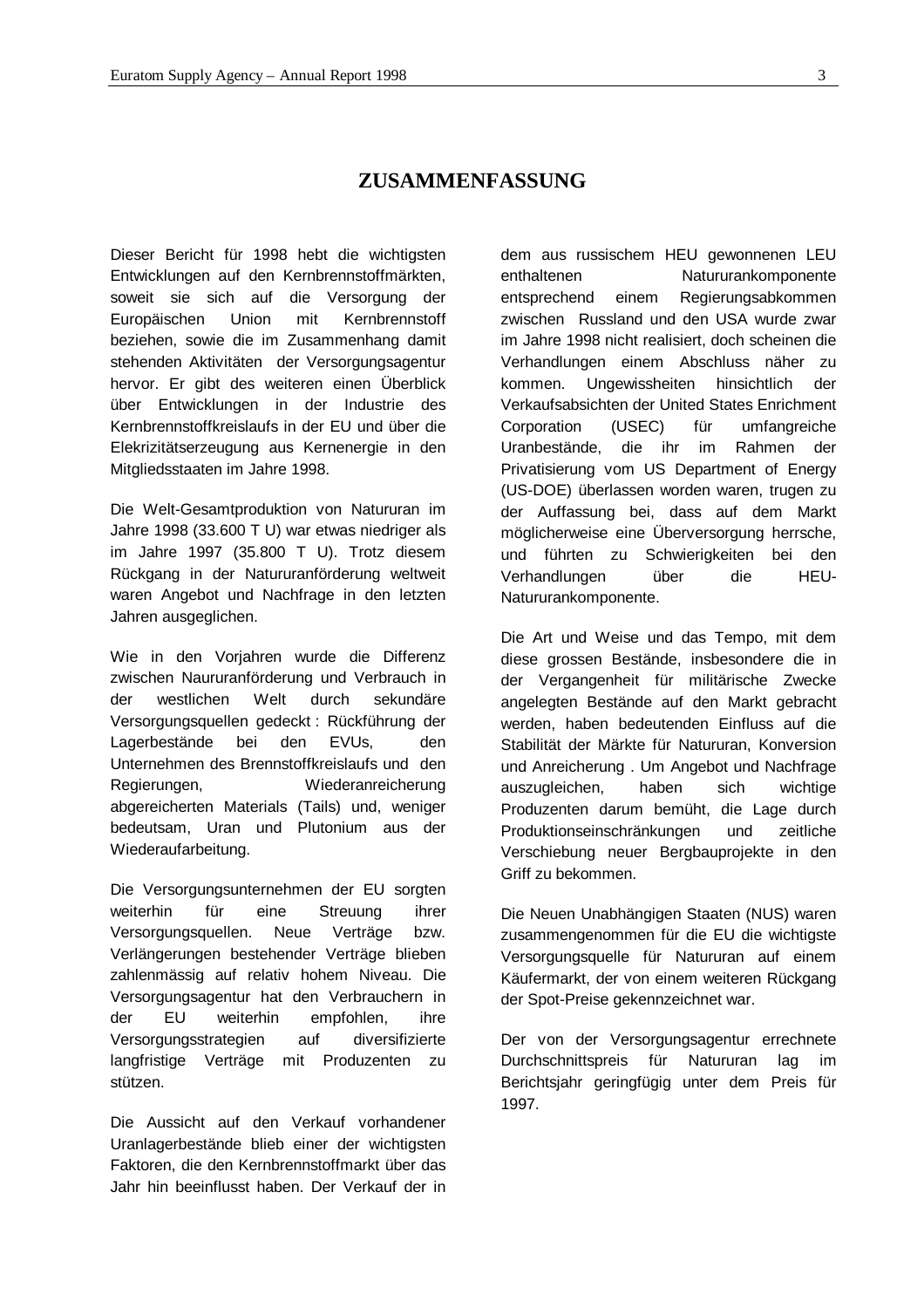Konversion, Anreicherung und Brennelementfabrikation waren regelmässig verfügbar ; die Kapazitäten bleiben ausreichend, um die Nachfrage zu decken. Der Einsatz von Mixed Oxide (MOX) in der EU ging weiter. In Frankreich wurde für vier weitere Kernkraftwerke die Genehmigung zum Einsatz von MOX-Brennelementen erteilt. Die MOX-Fabrikanten in der EU versorgten auch Japan und die Schweiz mit Brennelementen.

Die Rolle, die die Kernenergie bei der Vermeidung von CO2-Emissionen spielen kann, wurde bei der 4. Konferenz der Vertragsparteien des Rahmenübereinkommens über Klimaänderungen, die in der Nachfolge der Konferenz von Kioto von 1997 im November 1998 in Buenos Aires stattfand, erneut unterstrichen. In der EU wird dank des Anteils der Kernenergie an der Gesant-Elektrizitätserzeugnung in Höhe von 34% jedes Jahr der Ausstoss von 700 Millionen Tonnen CO2 vermieden.

Im Mai 1998 billigte der Ministerrat ein Mandat für Verhandlungen über ein nukleares Kooperationsabkommen mit Japan. Während des Jahres wurden die Gespräche mit den russischen Stellen über verschiedene Aspekte der nuklearen Zusammenarbeit, Handelsprobleme eingeschlossen, weitergeführt. Im Dezember 1998 schlug die Europäische Kommission dem Rat Verhandlungen mit der Ukraine über ein globales nukleares Kooperationsabkommen vor.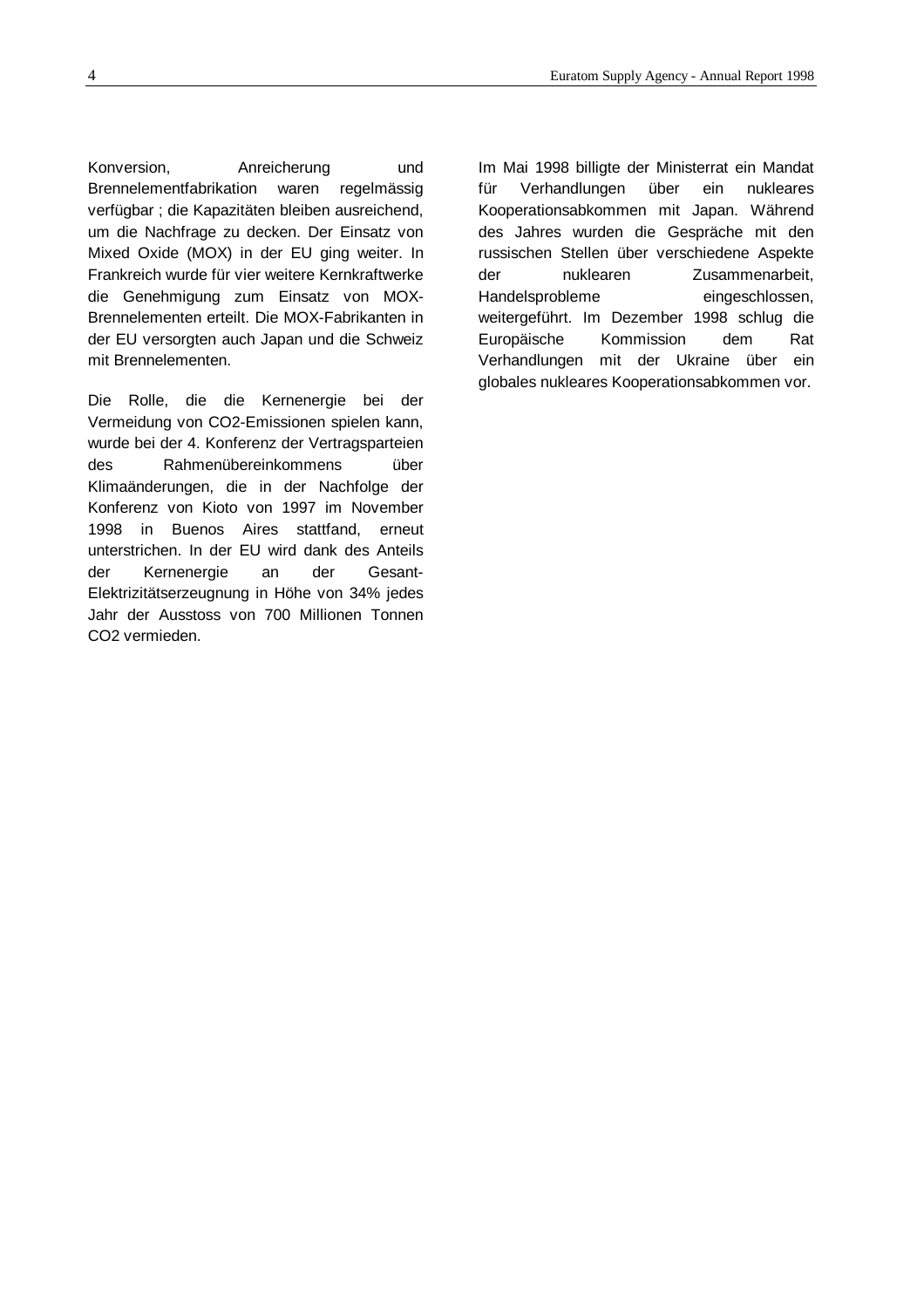# **RESUME**

Ce rapport pour 1998 souligne les principales évolutions des marchés des combustibles nucléaires en relation avec l'approvisionnement de l'Union européenne, ainsi que les activités de l'Agence d'approvisionnement en la matière. Il fournit aussi un panorama des développements relatifs à l'industrie du cycle du combustible nucléaire dans l'Union européenne ainsi que de la production d'électricité d'origine nucléaire dans les Etats membres.

En 1998, la production mondiale d'uranium naturel (33.600 tonnes d'U) a été légèrement inférieure à celle de 1997 (35.800 tonnes d'U). Cependant, et malgré cette réduction de la production mondiale d'uranium naturel, l'approvisionnement et la demande ont été équilibrés durant ces dernières années.

Comme lors des années précédentes, la différence entre production et consommation d'uranium naturel au sein du monde occidental a été comblée via des sources secondaires : réduction des stocks détenus par les électriciens, les industriels du combustible nucléaire et les gouvernements, réenrichissement d'uranium appauvri (rejets) et, dans une moindre mesure, retraitement d'uranium et de plutonium.

Les producteurs d'électricité de l'Union européenne ont continué de diversifier leurs sources d'approvisionnement. Le nombre de nouveaux contrats ou les renouvellements de contrats existants est resté relativement élevé au sein de l'Union européenne. L'Agence d'approvisionnement a continué de recommander aux utilisateurs européens un portefeuille diversifié de contrats à long terme avec des producteurs primaires.

La perspective de ventes de stocks d'uranium a constitué le point essentiel affectant le marché des combustibles nucléaires durant l'année. La vente de la composante d'alimentation de la

dilution de l'uranium hautement enrichi (UHE) russe, tel que prévu dans un accord intergouvernemental entre la Russie et les USA ne s'est pas matérialisée en 1998, mais les négociations semblent être sur le point d'être finalisées. Les incertitudes quant aux intentions de vente par l'United States Enrichment Corporation (USEC) de fortes quantités d'uranium ayant fait l'objet de transfert du United States Department of Energy (US-DOE) en tant que part dans la privatisation de la compagnie, ont contribué au sentiment de possible pléthore du marché et aux difficultés lors de négociations sur la matière d'alimentation pour l'UHE.

La méthode, et le taux d'écoulement de ces stocks élevés, et spécialement les stocks accumulés pour des besoins militaires dans le passé, constituent un facteur important influençant les marchés de l'uranium naturel, de la conversion et de l'enrichissement. En vue d'équilibrer l'approvisionnement et la demande, ces principaux producteurs ont essayé de redresser la situation en coupant la production et en reportant les projets de nouvelles mines.

Les Etats nouvellement indépendants (ENI), dans leur ensemble, ont constitué la plus importante source d'uranium naturel pour l'Union européenne dans un marché caractérisé par une baisse supplémentaire des prix du marché ponctuel.

Le prix moyen de l'Agence pour les livraisons d'uranium naturel au cours de l'année de référence est resté légèrement plus bas qu'en 1997.

Les services de conversion, d'enrichissement et de fabrication ont été régulièrement disponibles et leur capacité reste suffisante pour répondre à la demande. L'utilisation des MOX s'est poursuivie dans l'Union européenne. En France, quatre nouveaux réacteurs ont reçu l'autorisation d'utiliser du combustible MOX.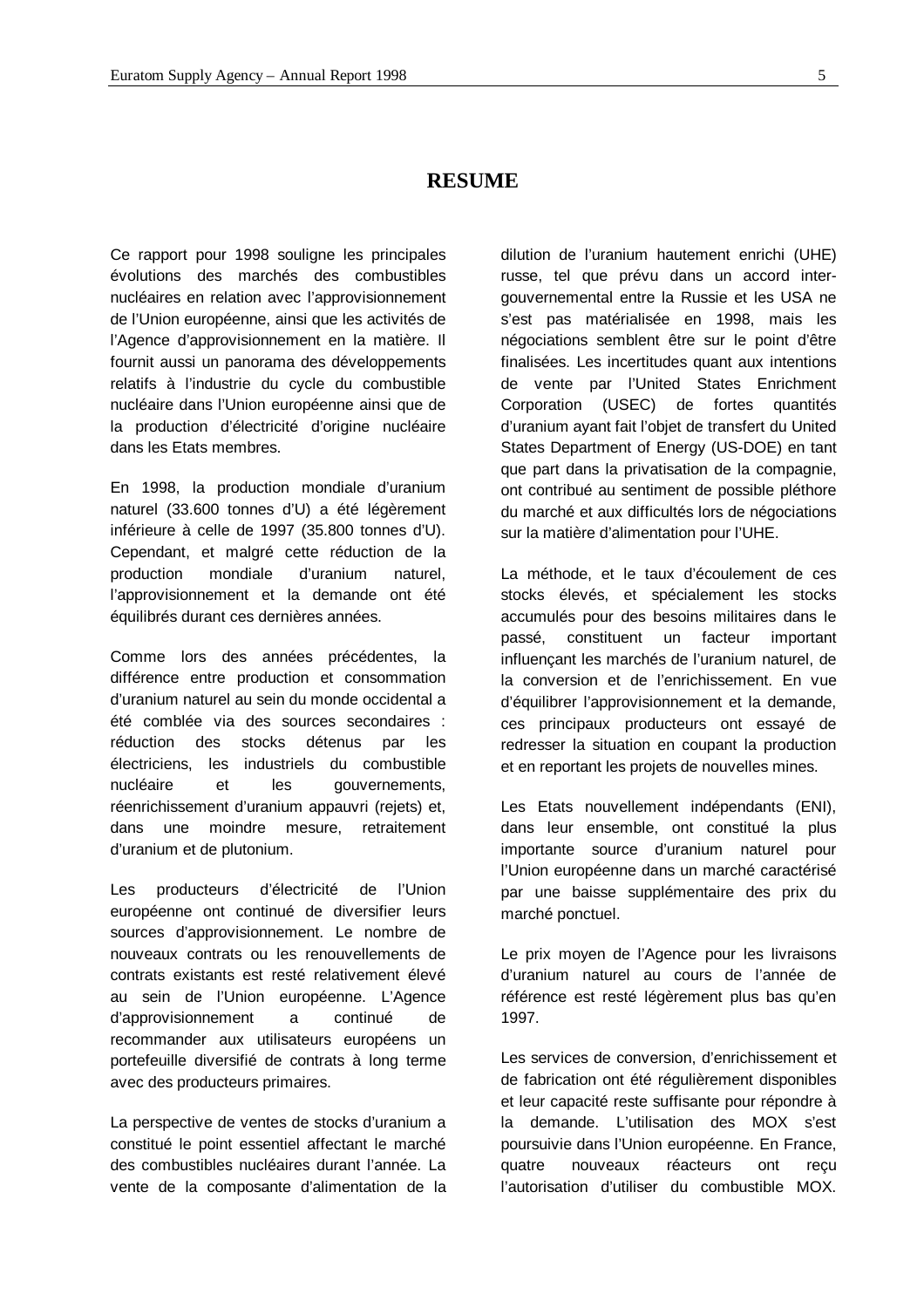L'industrie européenne de fabrication de MOX a, par ailleurs, fourni du combustible au Japon et à la Confédération helvétique.

Le rôle que l'énergie nucléaire peut jouer pour éviter les émissions de  $CO<sub>2</sub>$  a été de nouveau souligné lors de la 4ème Conférence sur les changements climatiques qui s'est tenue à Buenos Aires en novembre 1998 à la suite de la Conférence de Kyoto de 1997. Dans l'Union européenne, les 34% que représente le nucléaire dans la production d'électricité évite l'émission de quelque 700 millions de tonnes de CO2 par an.

En mai 1998, le Conseil des Ministres a approuvé les termes d'un mandat de négociation en vue d'un accord de coopération avec le Japon. Toujours en 1998, les discussions se sont poursuivies avec les autorités russes sur différents aspects de la coopération nucléaire, commerce compris. En décembre 1998, la Commission européenne a proposé au Conseil la négociation d'un accord de coopération nucléaire global avec l'Ukraine.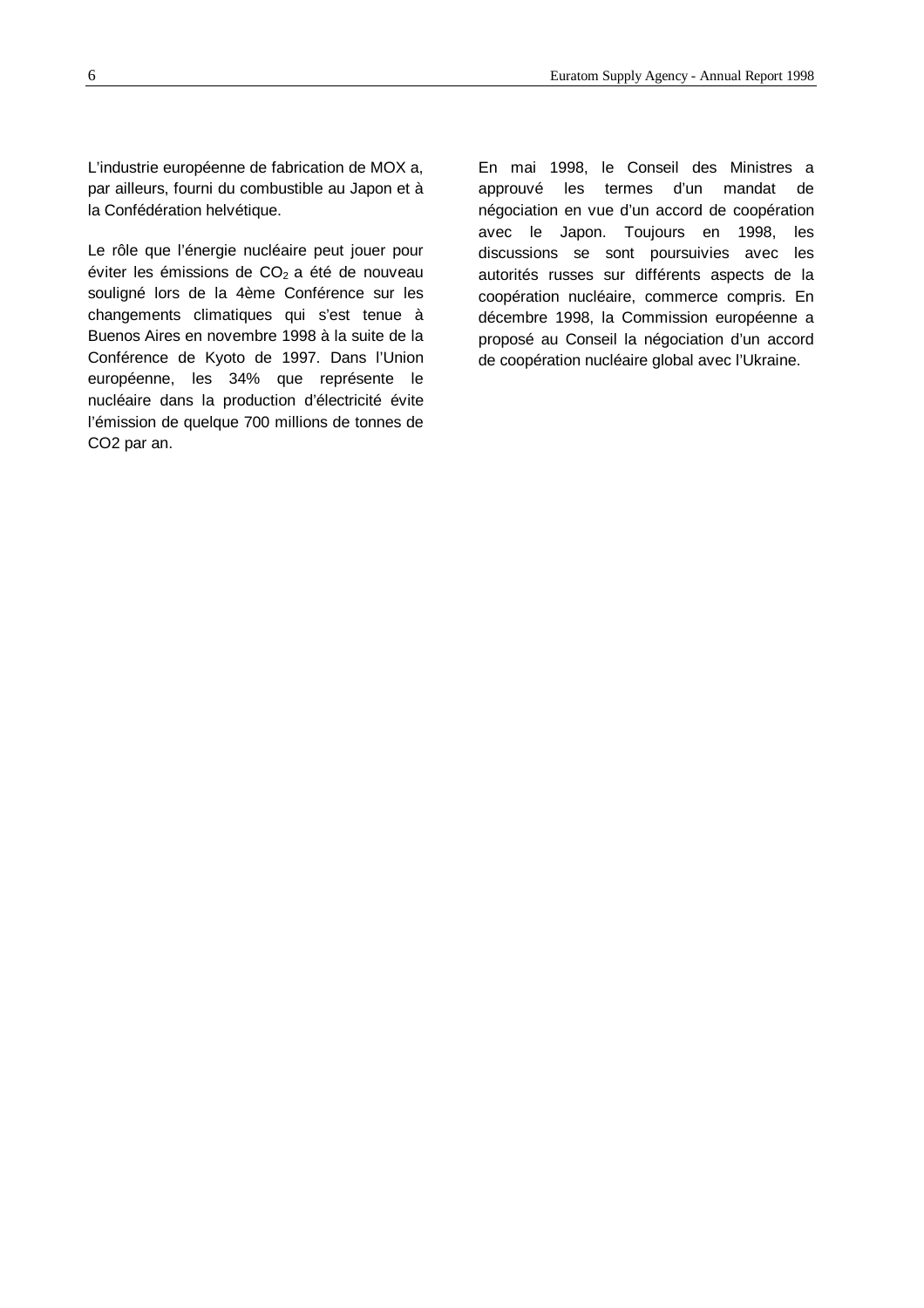# **CHAPTER I**

# **GENERAL DEVELOPMENTS**

# **SUPPLY SITUATION**

#### **NATURAL URANIUM**

Supply of natural uranium to the EU utilities continued in a regular manner. As in previous years the EU utilities continued to cover most of their natural uranium requirements through long term contracts with producers. Deliveries under 'Spot' contracts represented only 6% of the total supply. Russia and Niger were the largest suppliers.

Surprisingly, in what was generally perceived as a low activity market, the number of new contracts (or renewal of existing ones), as well as the quantities concerned, remained relatively high for the EU. 13 multiannual contracts for 8 200 tU were concluded by the Agency in 1998. In addition 2 600 tU were contracted under amendments to existing multiannual contracts. The utilities maintained their policy of long term relationships with primary producers and continued to diversify their sources of supply.

Although the spot market represents a relatively small proportion of the transactions of uranium world-wide, the spot prices continued to be the major indicators affecting the prices of the much larger long-term market. The spot prices published in the trade press for "non-NIS" production dropped from some US\$12/lbU308 (uranium ore concentrates) to US\$ 9 during the year. The spot price for "NIS" material dropped from about US\$ 9.5 to US\$ 8.5. As the gap between these prices diminished, it became less significant commercially.

Total world production of natural uranium was approximately 33 600 tU in 1998, compared with 35 800 tU in 1997*.* This reduction was essentially attributable to a decrease in Western World production to 27 000 tU, from 29 000 tU in 1997, while production in the rest of the world

(China, NIS, Central and Eastern Europe) remained in the order of 6 600 tU. EU production decreased further from 1050 tU in 1997 to 800 tU in 1998; this trend will continue, as ENUSA announced the closure of its mine in Spain within the next two years, and uranium mining in France is expected to be terminated in the near to medium future.

A number of producers of natural uranium including Cameco, Cogéma, Energy Resources of Australia, Rio Tinto and several US producers announced in 1998 cutbacks in actual and planned production due to weak market conditions (low price and reduced demand). However, Western Mining (Australia) is reportedly about to complete the expansion of the Olympic Dam mine, which will increase significantly Australia's uranium and copper production from 2000 onwards. Following the resolution of environmental questions, ERA intends to continue construction and environmental work at the Jabiluka mine.

In spite of the continued large gap between world consumption and production, there has been no shortage of natural uranium, indeed the competition amongst sellers and the downward pressure on prices during the year indicated the reverse. Studies by the Supply Agency and the Uranium Institute<sup>1</sup> indicate that, in spite of reduced world production of natural uranium, supply and demand have been balanced over the last few years by the large exports from the New Independent States (NIS) countries (see below) and a limited use of inventories by the utilities.

Just before the privatisation of United States Enrichment Corporation (USEC), the United

 $\frac{1}{1}$  The Uranium Institute Market Report "The Global Nuclear Fuel Market – Supply and Demand 1998-2020".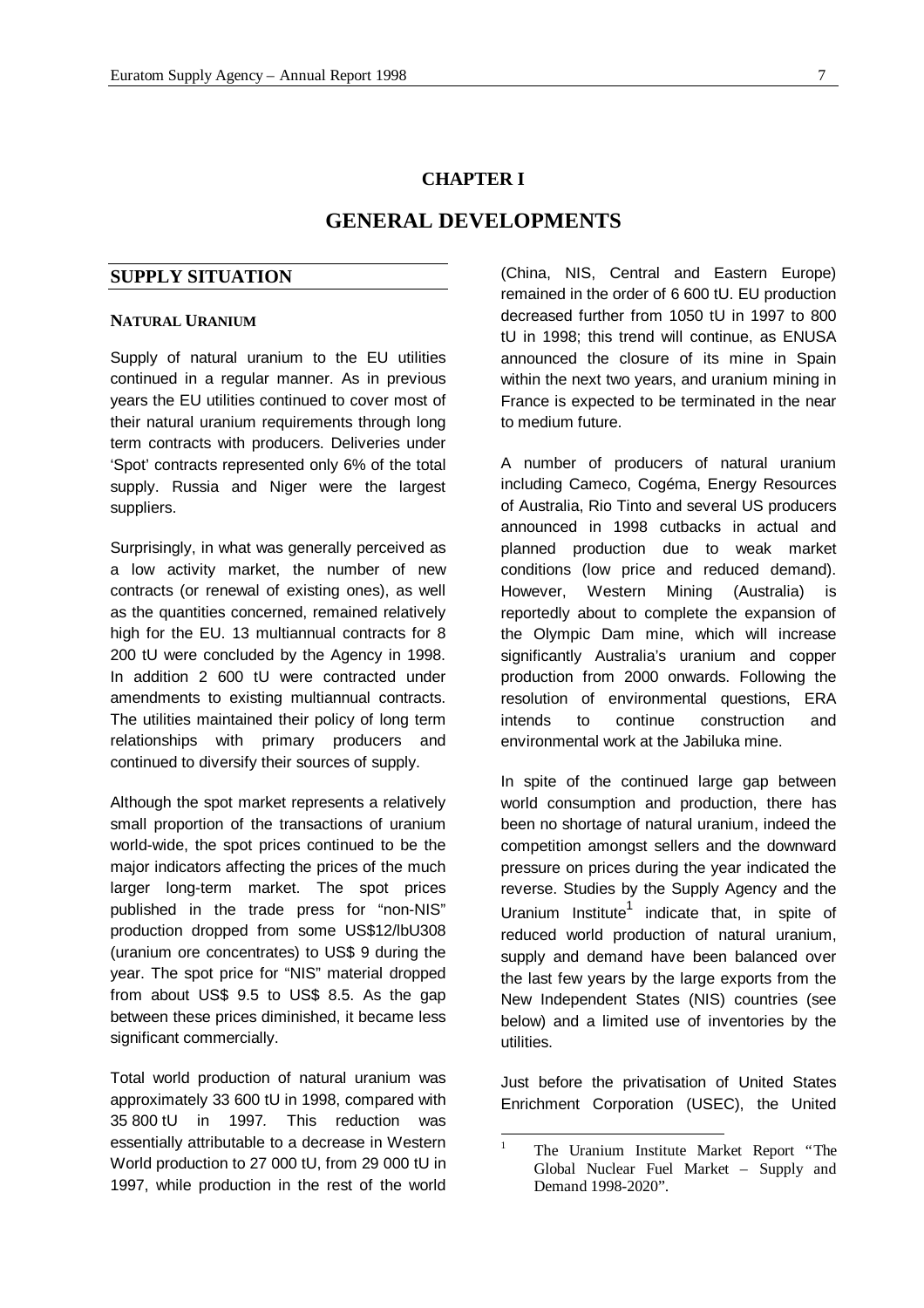States Department of Energy, (US DOE) announced the transfer of 25 000 to 35 000 tU as natural uranium to the new company, which it indicated would be sold on the market before 2005, with sales starting by the year 2000. This represents a large and unexpected new source of material, which risks jeopardising market stability and the high enriched uranium (HEU) feed negotiations between Russia and the western companies.

The announcement was firmly criticised by Russia, the US Senate and by market observers. Because of the potential adverse effects on the EU's long term security of supply, the Commission and the Supply Agency also made strong representations to the US authorities. The Commission requested the US to use its efforts to avoid any action which could endanger market stability and the viability of the HEU deal between Russia and the USA and the related feed negotiations in particular. The Agency will monitor closely the effects of sales of USEC's or any other large inventories for any potential adverse effects on stability or long term security of supply to the EU market. If the introduction of such inventories on the EU market were to take place to the detriment of the EU's security of supply, the Agency would take appropriate corrective measures. The basis for such an intervention was clearly confirmed by the Court of First Instance in the KLE case (see page 12)

With regard to its own stockpile, the US DOE agreed not to make any sales for 10 years. In addition the US was prepared to provide \$ 325 million for US DOE to purchase the 1997 and 1998 feed deliveries under the HEU deal on condition that Russia would enter into a contract with western companies for the acquisition of the post 1998 feed deliveries.

The Agency views with some concern that a large proportion of the market will be supplied over the coming years from secondary sources, mostly from reduction of military stockpiles. Although this reduction is welcome from a disarmament point of view, care will be needed in placing this material on world markets so as to avoid jeopardising future primary production in the long-term. In the Agency's view, there is a danger that if large supplies from stocks are allowed to flow on to the market too quickly and without relation to demand, prices are likely to be forced down to an extent which makes the continuation of some existing mines and the opening of new deposits uneconomic.

It is evident that should supplies from secondary sources suddenly be reduced or stopped for political or other reasons, supply disruptions might occur. The Agency continues to recommend to EU users to maintain a portfolio of diversified, long term contracts on mutually equitable terms with primary producers. The Agency further recommends that utilities' inventories, in particular those of natural uranium, should also be considered in terms of long term security of supply and not be driven by short term perceptions of a plentiful market, since other inventories may not be readily available in times of shortage. Generally users share these views.

# **CONVERSION, ENRICHMENT AND FABRICATION**

Conversion capacity continued to cover adequately the EU requirements.

The downward pressure on prices resulting from sales of natural uranium inventories which included conversion, as foreseen in last year's report, became evident in 1998 . The conversion spot price as published by the trade press decreased from over US\$ 5/kgU to US\$ 3.5/kgU during the year. Long term prices fell also but to a lesser extent.

Enrichment and fabrication facilities in the EU provided adequate coverage for users' needs. The market remained relatively stable, and world-wide capacity is more than sufficient to meet current requirements. Current over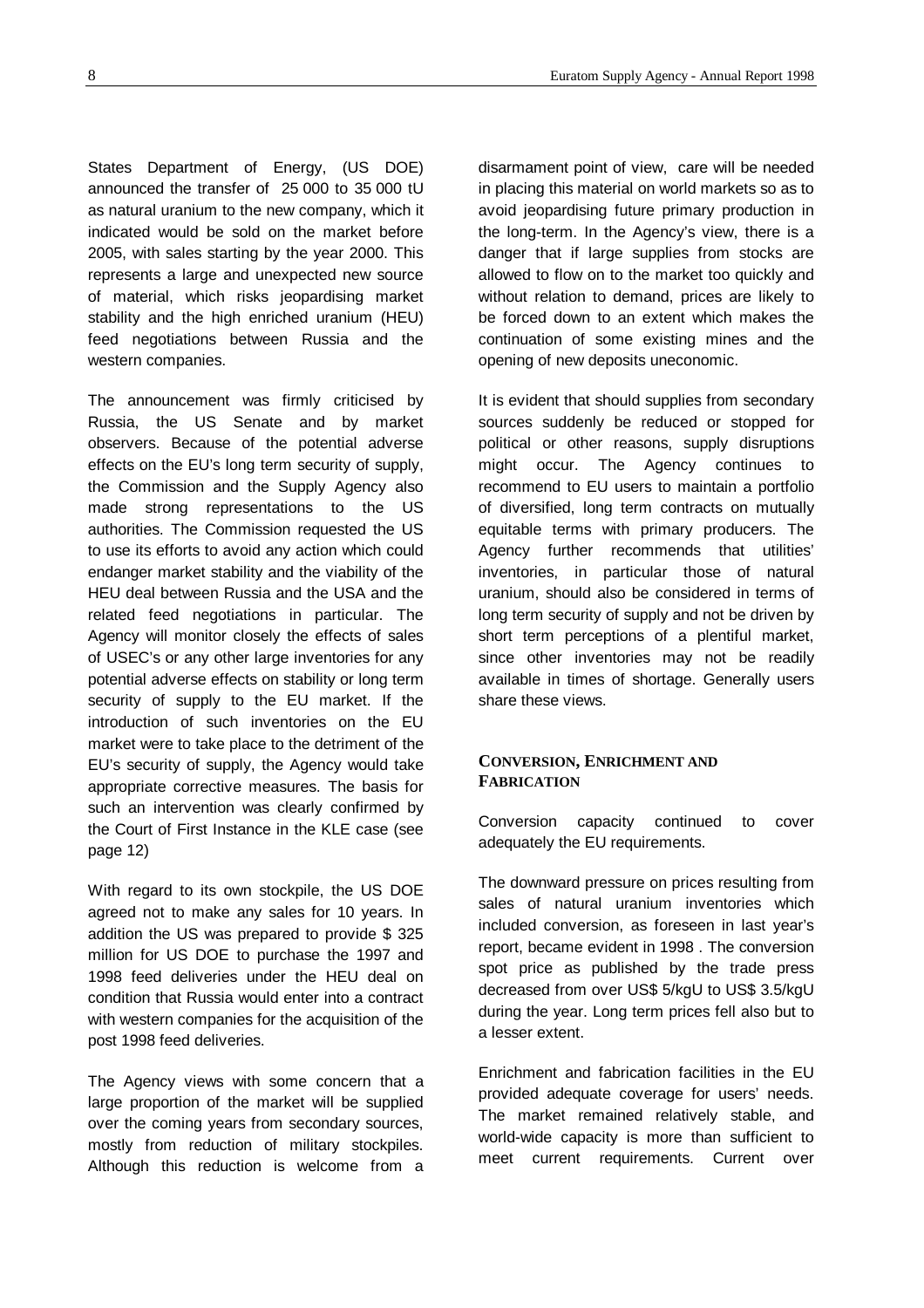capacity was used to re-enrich depleted uranium ("tails") in Russia.

In contrast to the market for natural uranium, the enrichment market is supplied by a very small number of producers world-wide, and the number of spot transactions is relatively low. Most deliveries take place under long term contracts, and enrichers have adjusted their production to take into account the disposition of inventories. Although the prices for multiannual contracts have dropped since the early nineties, the changes have been much smaller than those observed in natural uranium contracts in relative terms.

#### **REPROCESSING AND USE OF MIXED-OXIDE FUELS**

Reprocessing of spent fuel in France and the United Kingdom and subsequent use of reprocessed uranium and plutonium (Pu) in mixed-oxide (MOX) fuels continued normally. The construction of BNFL's Sellafield MOX Fuel Plant (SMP) was completed. The plant which has a nominal capacity of 120 t of MOX fuel per year is ready to be commissioned as soon as governmental authorization is granted.

Four new 900 MW reactors were licensed to use MOX in France bringing the total of MOX licensed reactors in that country up to 20.

Utilization of MOX may contribute to reduce significantly the EU's plutonium inventories. It is estimated that the use of a single MOX fuel element consumes 9 kg Pu and avoids the production of 5 kg Pu. Thus each MOX assembly used reduces the inventory of Pu by 14 kg.

As part of its nuclear policy, the new German government announced the intention to end the reprocessing of spent fuel from German reactors, which would require the utilities concerned to terminate their contracts with

Cogema in France and BNFL in the United Kingdom  $(^1)$ .

# **MOX FABRICATED FROM MILITARY PLUTONIUM**

The use of MOX may contribute towards reducing significantly Russian and US stocks of weapons grade plutonium, thus aiding the disarmament process and in addition generating electricity through an efficient use of such fuel in civil nuclear plants.

The United States and Russia continued to discuss a means to reduce and dispose of military Pu in a parallel fashion, following an agreement between the US and Russian Presidents.

In order to dispose of the US excess weapons grade Pu, the US DOE issued a request for proposals from the private sector for MOX fuel fabrication and reactor irradiation services, on the assumption that the required fabrication facility in the US would be licensed by the Nuclear Regulatory Commission. At the yearend the team including Cogéma Inc with the contribution of Belgonucléaire and EDF was the only one left in the process.

Franco-German-Russian co-operation continued on a parallel project which aims to build a MOX fabrication plant in Russia (DEMOX). The project has the support of the G8 governments. It foresees the transformation of 2 t Pu per year for utilisation in 7 Russian VVER-1000 reactors and in the fast neutron reactor BN-600.

 $\mathbf{1}$ 

At the time of finalising this report (March) 1999) there was no consensus on the matter and a final decision was postponed.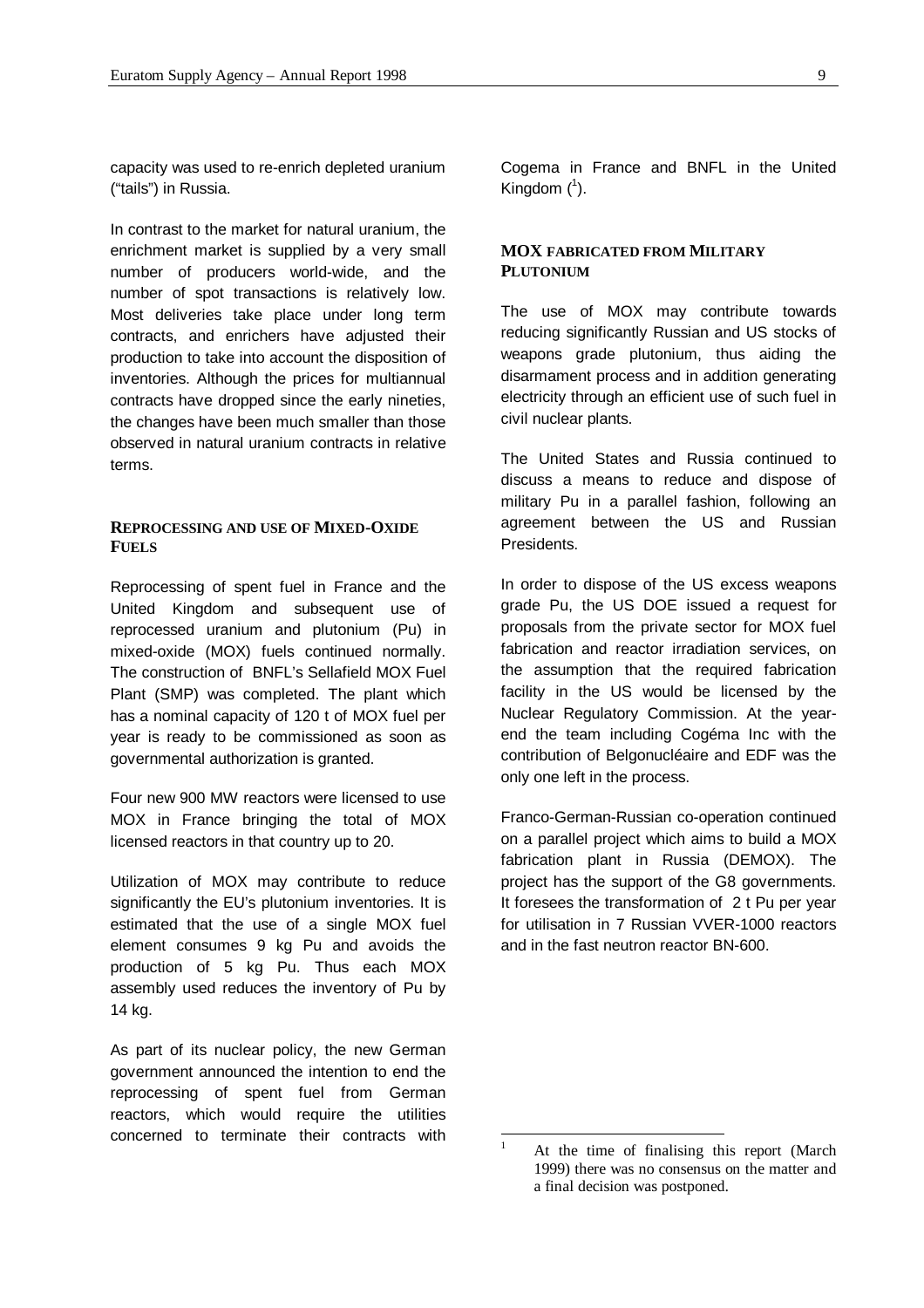# **SUPPLY OF MATERIAL FROM THE NEW INDEPENDENT STATES (NIS)**

The NIS countries remained the largest source of supply of natural uranium to the EU. During the year, EU utilities took delivery of 4 300 tU under purchasing contracts (as natural uranium or feed contained in enriched uranium product (EUP). A further 1 000 tU were delivered as a result of exchanges. The total acquisitions of natural uranium from the NIS were therefore some 5 300 tU representing about 34 % of the total deliveries to the EU utilities under purchasing contracts in 1998 (32 % in 1997) or 29 % of the total amount of fuel loaded in EU reactors during the year. Of this amount acquisitions from Russia were 3 700 tU under purchasing contracts and 700 tU under exchange contracts resulting in a total of 4 400 tU representing 28% of the total deliveries to the EU utilities under purchasing contracts in 1998 or 24% of the total amount of fuel loaded in EU reactors during the year.

There were 6 new supply contracts concluded by the Supply Agency for NIS uranium during the year, for 1 500 tU. This figure was lower than in previous years. It appears that, as the price gap between NIS and other sources closed, the users felt more encouraged to diversify their sources of supply.

Re-enrichment of western origin tails in Russia for EU companies was established as a further source of feed material, it provides a supply in the order of 1 000 to 2 000 tU (natural uranium equivalent) per year. Part of this material is sold to EU utilities and the remainder exported.

The Agency's Advisory Committee recommended that such re-enriched material should be assimilated to Russian natural uranium, if sold as imported, but that no limitation be imposed if it is further enriched in the EU. In its supply policy the Agency is following this recommendation. The impact of the sales of re-enriched tails is being monitored, and the policy could be revised if a need arises.

# **PHYSICAL IMPORTS OF NIS ORIGIN MATERIAL**

Physical imports from the NIS of natural uranium or feed contained in enriched uranium product (EUP) amounted to some 11 600 tU in 1998. However, deliveries to EU end users were only 5 300 tU during the year, as mentioned above.

For the period 1992-98 imports of natural uranium or feed contained in the EUP from the NIS amounted to a cumulative total of 87 300 tU. This figure compares with 32 200 tU of NIS origin delivered to EU end users during the same period (see table 1).

| Table 1 - | Physical imports by EU       |  |
|-----------|------------------------------|--|
|           | operators of NIS natural     |  |
|           | uranium or feed contained in |  |
|           | EUP (in tU)                  |  |

| <b>YEAR</b> | Total   | Deliveries (1)  | % Supply |
|-------------|---------|-----------------|----------|
|             | Imports | To EU utilities | (2)      |
| 1992        | 9500    | 2700            | 23       |
| 1993        | 12100   | 2700            | 22       |
| 1994        | 12200   | 4500            | 32       |
| 1995        | 12100   | 5200            | 32       |
| 1996        | 17600   | 6800            | 43       |
| 1997        | 12200   | 5000            | 32       |
| 1998        | 11600   | 5300            | 34       |
| Total       | 87300   | 32200           | 32       |

Notes : (1) Including exchanges

(2) Percentage of NIS deliveries relative to total deliveries to EU utilities under purchasing contracts during the respective year.

The Supply Agency has been conducting studies to analyse the above figures by source and commercial destination. These studies reveal that the greater part of NIS natural uranium was imported by intermediaries (about 80%), while imports of enriched uranium and the feed contained was spread amongst utilities, intermediaries and fabricators. So far it has been possible to establish the use or destination of about 80% of imports. Preliminary results indicate that most of the gap between imports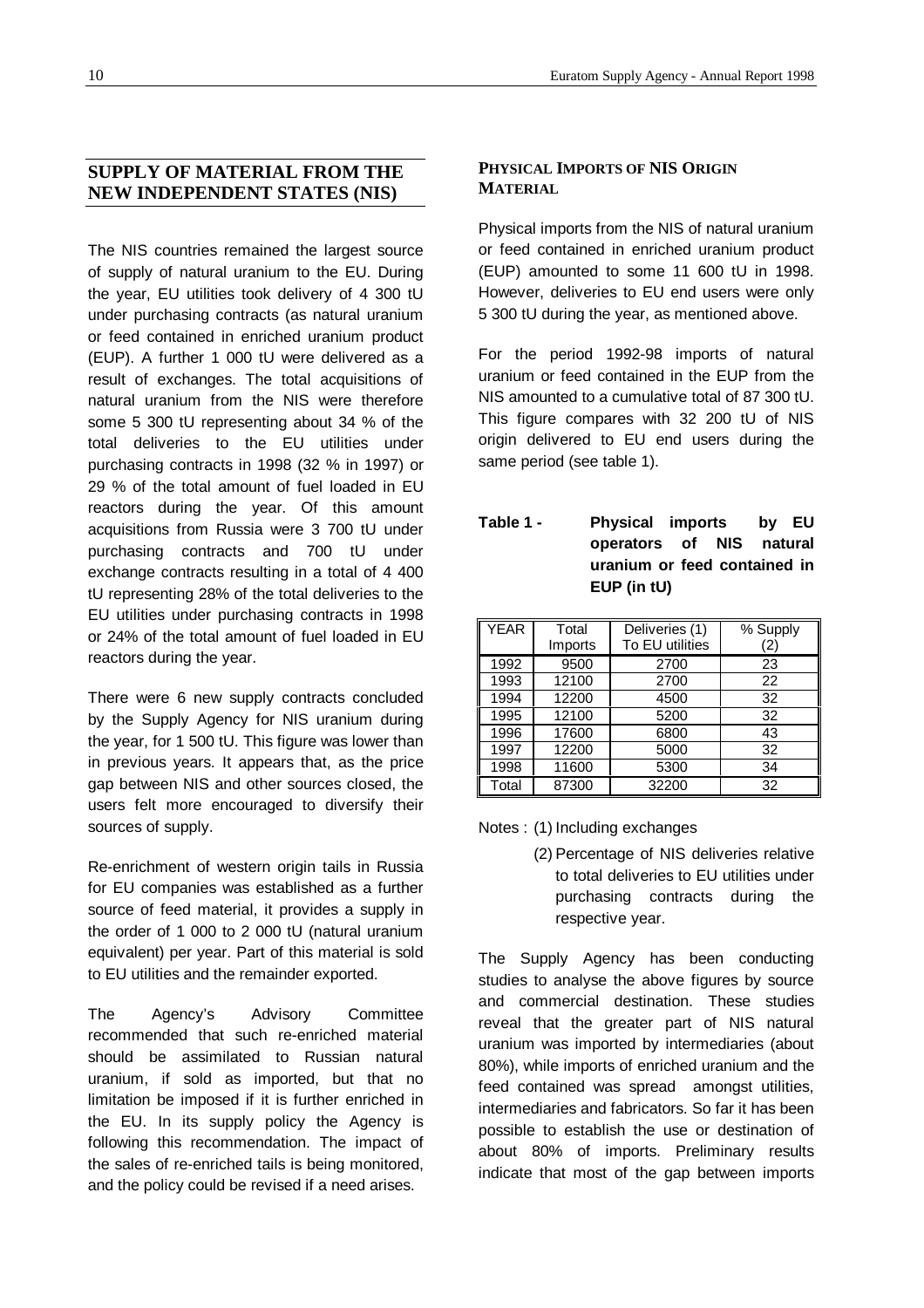and EU consumption is explained, first, by identified exports, secondly, by storage pending fulfillment of contracts with EU utilities and, thirdly, by market operators' inventories awaiting sale. The study is still to be completed.

As a result of the imports referred to above, it has been observed that the total inventories of natural uranium in the EU have increased significantly in spite of the utilities' reduction of their own stocks.

It should be noted that the studies and analysis of NIS imports mentioned here relate strictly to the commercial use and destination of such material. All such imports are subject to Euratom and IAEA safeguards while on the territory of the Member States.

# **SUPPLIES DERIVED FROM DISARMAMENT OF NUCLEAR WEAPONS**

Deliveries of low enriched uranium (LEU) derived from the former military Russian HEU continued to be made to USEC. However, in 1998, they were below the scheduled amount of 723 t LEU (from blending 24 t HEU); in fact, only 454 t LEU (from blending 14.5 t HEU) were reported to have been delivered. In 1999 and thereafter the annual scheduled deliveries are of the order of 900 t LEU (from blending 30 t HEU).

Negotiations between the Russians and a consortium of three western companies (Cameco, Cogéma and Nukem) concerning the disposal of most of the feed of the downblended HEU continued throughout the year. It appears that these negotiations were particularly difficult due to the weak market conditions and reported disagreements on price and required guarantees. Progress was reported to have been made following intervention by the US government which, amongst other initiatives, was prepared to allocate the necessary funds to acquire the feed accumulated at USEC during the years 1997 and 1998 and to accept a 10 year moratorium on sales of that material. By the year-end a final agreement between the

Russians and the consortium appeared to be in sight.

The feed of the downblended 30t of HEU which is scheduled to be delivered annually from 1999 onwards represents a supply equivalent to some 9000 tU of natural uranium per year until 2013. The Agency continued to follow the matter with great interest in view of its impact on the market. The material is considered to be of Russian origin and subject to restrictions in the US. The policy on its sale within the EU has yet to be decided.

MOX derived from excess military Pu in the US and Russia may become a new source of nuclear fuel in these countries around 2005 (see page 9); however it is not expected that significant amounts of MOX from military Pu from these two sources will be used in the EU in the foreseeable future.

#### **US SUSPENSION AGREEMENTS**

In 1998 complaints were made by US producers that a series of sales and purchases by a Japanese company represented a prohibited circumvention of the US anti-dumping Suspension Agreements. It was reported that over 700 tonnes of Australian origin natural uranium were sold on the US market, while at the same time the Japanese company purchased almost identical amounts of Russian material. As it seems that the Australian origin material was ultimately delivered to US endusers, it was claimed that the transactions had amounted to an indirect import of Russian material into the US.

Without commenting on this pending case, the Agency would recommend EU companies involved in nuclear trade to be cautious when complex series of sales, purchases and exchanges are proposed. The Agency has noticed that more and more operators are including in their contracts an "anticircumvention clause", which states that the material has not been acquired via operations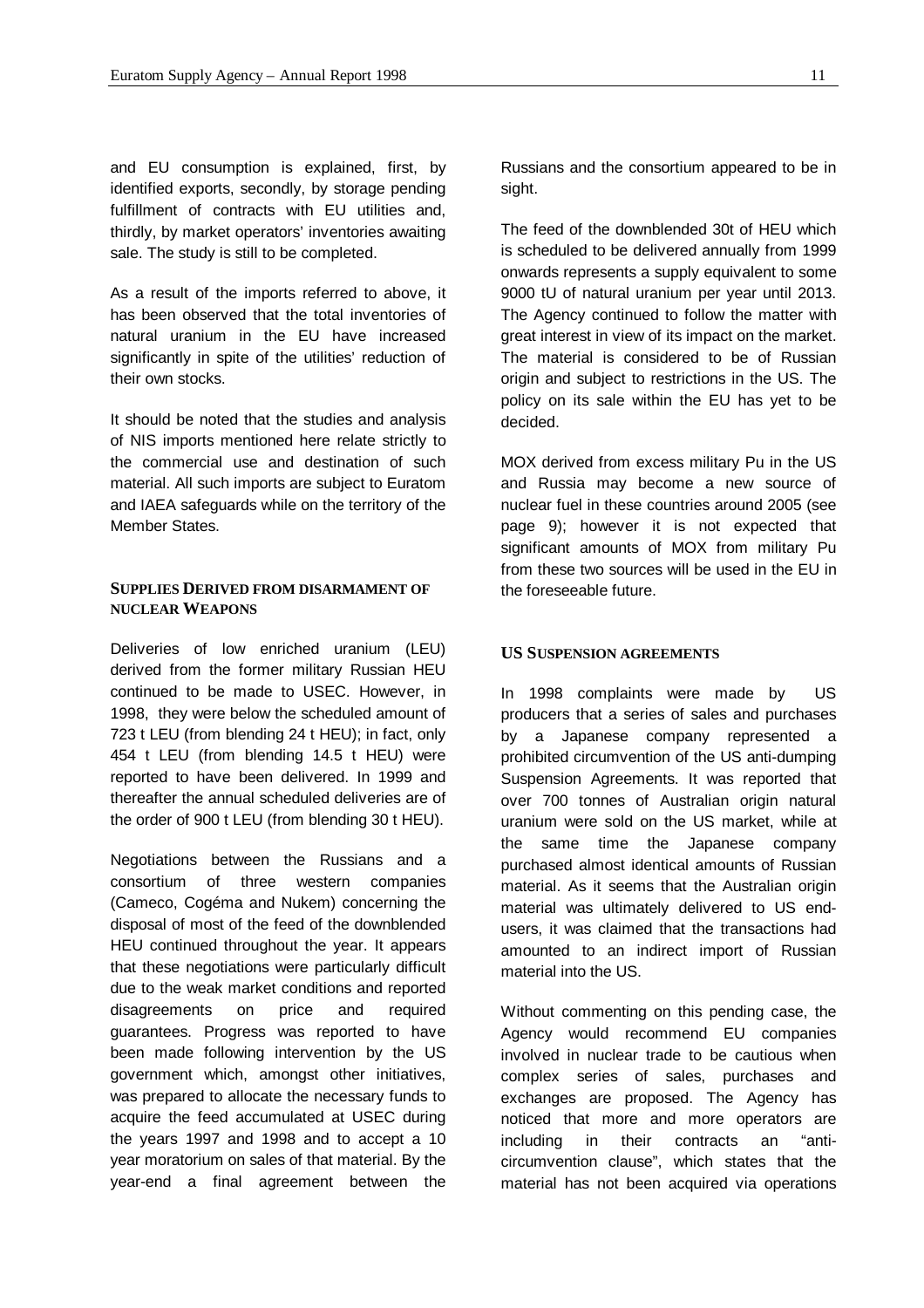involving materials subject to a Suspension Agreement and, in some cases, it is also stated that the material is not intended for any such operation. Conversely, if the material has been obtained through an exchange or another indirect operation involving material subject to a Suspension Agreement, the anti-circumvention clause takes note of that circumstance, and this effectively prevents subsequent owners of the material from importing it for final use in the US.

In view of the continuing difficulties concerning exports to the US, the government of Kazakhstan notified on 10 November its intent to terminate its suspension agreement with the US. As a result, provisional anti- dumping duties of 115.82 % are again applicable on imports of Kazakhstan material in the US from 11 January 1999.

# **LEGAL DEVELOPMENTS**

Oral arguments were heard by the Court of Justice in the KLE case $^1$  on 25 September 1998. The Advocate General issued his opinion on 19 November 1998. He made an in depth analysis of the applicable supply provisions and of the arguments raised by KLE. He concluded that the right to refuse the conclusion of supply contracts could legally be used to ensure a proper diversification of supply sources. The final Judgement is expected in 1999.

Sweden's Supreme Administrative Court announced in December a delay in issuing its final ruling on the closure of Sydkraft's Barsebäck-1 plant.

# **OTHER DEVELOPMENTS**

#### **RESEARCH REACTOR FUEL CYCLE**

Until 1991, HEU for research reactors in the EU was supplied almost exclusively by the US-DOE, but the amendment to the Energy Policy Act in 1992 made it practically impossible to obtain further HEU material from the US. For this reason, some of the research reactors in the EU which still require this material entered into negotiations with Russia to obtain supplies. Following the earlier conclusion of agreements at government level the first shipment of HEU from Russia to France took place at the end of 1998.

For the back end of the fuel cycle, most operators opted for returning their spent fuel to the US-DOE according to the Department's policy on acceptance of spent fuel from foreign research reactors containing uranium enriched in the US. Cogéma continued to offer to reprocess HEU fuels by diluting them with commercial LEU fuels at its plant in La Hague. One operator confirmed its decision for direct disposal.

The policy which permits the return of spent fuel to the US-DOE expires in 2006 and is not expected to be renewed. Due to the long lead times required to implement solutions for the disposal of spent fuel, particularly for those countries that do not have commercial nuclear power programmes, it is becoming urgent in some cases to decide on alternative courses of action.

#### **MERGERS AND PRIVATIZATIONS**

In the uranium mining industry, Cameco (Canada) acquired Uranerz (Germany), strengthening its competitive position.

The association between BNFL and Siemens, announced last year, has yet to materialise. However, in 1998, in partnership with the US engineering and construction group, Morrison

 $\frac{1}{1}$  See for a summary of the Judgement of the Court of First Instance, Annual Report 1997, p. 11-13.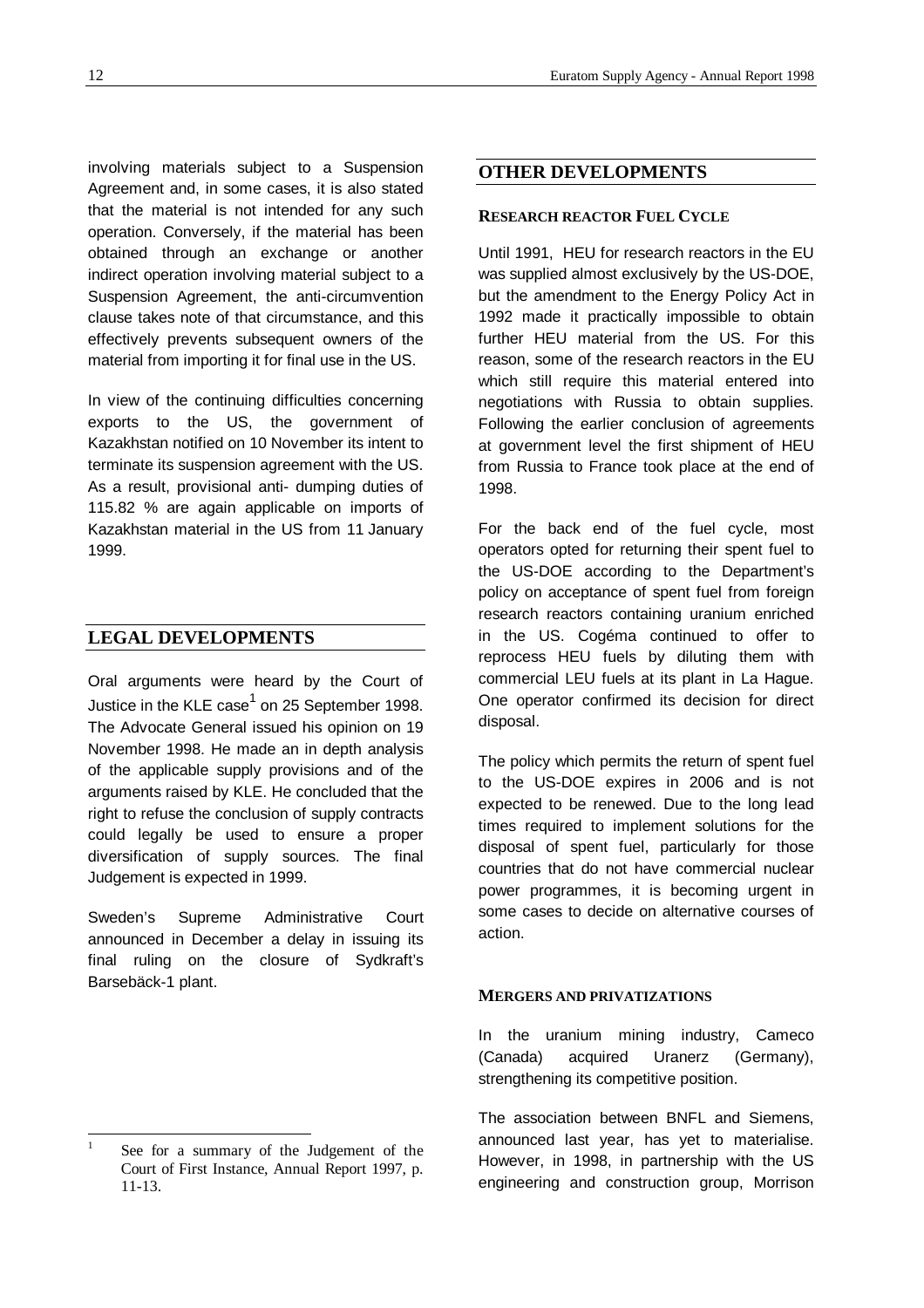Knudsen, BNFL acquired the nuclear business of Westinghouse.

The privatisation of USEC was completed during the year through a public offering.

#### **ENLARGEMENT OF THE EU COMMUNITY**

The Supply Agency participated in discussions with applicant countries for EU Membership on matters relating to the nuclear fuel cycle.

# **CLIMATE CHANGE**

The awareness of global warming, highlighted in 1997 by the Kyoto conference and by the natural disasters of 1998 attributed to *el niño,* again called attention to the role which nuclear energy can play in the avoidance of greenhouse gas emissions.  $CO<sub>2</sub>$  is one of the greenhouse gases which are considered to be the main contributors to global warming. In the EU, the 34% share of nuclear energy of total electricity generation  $(^1)$ avoids the emission of some 700 million tonnes of CO<sub>2</sub> each year(<sup>2</sup>) (2.3 billion tonnes of CO<sub>2</sub> worldwide, or 10% of current total  $CO<sub>2</sub>$ emissions)  $(^3)$ .

The process started in Kyoto was further advanced at the 4<sup>th</sup> Conference of the Parties on climate change which took place in Buenos Aires in November 1998. During this conference an action plan was adopted concerning technology transfers and "flexibility mechanisms" (tradable emission rights). The nuclear industry had a large representation at this Conference.

 $\frac{1}{1}$ In 1998 the electricity generated in nuclear power stations in the EU amounted to 800 TWh representing 34% of the total electricity produced which amounted to 2339 TWh (source Eurostat).

 $\overline{2}$ Source : Illustrative Nuclear Programme (PINC) COM(97)401Final.

<sup>3</sup> Source : FORATOM.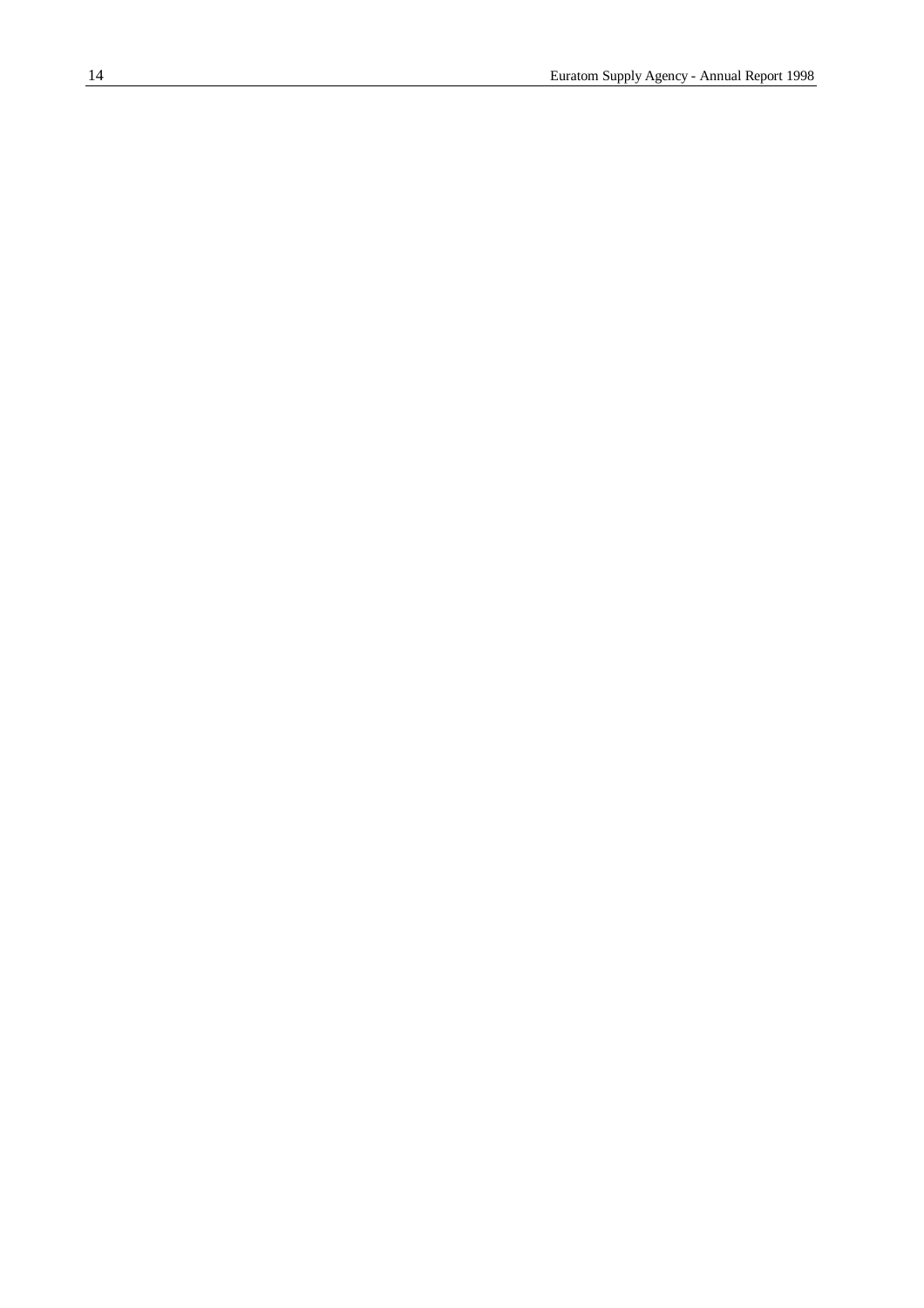# **CHAPTER II**

# **SUPPLY OF NUCLEAR MATERIALS AND ENRICHMENT SERVICES IN THE EUROPEAN UNION**

# **REACTOR NEEDS/NET REQUIREMENTS**

During 1998, 2,800 tU of fresh fuel were loaded in EU reactors containing the equivalent of 18 400 t natural uranium and 10 400 t Separative Work (SW), most tails assays were in the range of  $0.25 - 0.35$  %.

Future EU reactor needs and net requirements for uranium and separative work, based on data supplied by EU utilities, rounded to the nearest 100 t, are estimated as shown in Table 2.

# **Table 2 - Reactor needs and net requirements for uranium and separative work**

A) From 1999 until 2008

| Year         | <b>Natural Uranium</b><br>(tU) |                       | <b>Separative Work</b><br>(tSW) |                       |
|--------------|--------------------------------|-----------------------|---------------------------------|-----------------------|
|              | Reactor<br>needs               | Net require-<br>ments | Reactor<br>needs                | Net require-<br>ments |
| 1999         | 21300                          | 18100                 | 12000                           | 11100                 |
| 2000         | 21200                          | 18300                 | 11700                           | 10900                 |
| 2001         | 21500                          | 18400                 | 12000                           | 11200                 |
| 2002         | 21800                          | 19000                 | 12200                           | 11200                 |
| 2003         | 21300                          | 19000                 |                                 | 10900                 |
| 2004         | 22100<br>20000                 |                       | 12400                           | 11600                 |
| 2005         | 21600<br>19500                 |                       | 12200                           | 11300                 |
| 2006         | 21700<br>20000                 |                       | 12200                           | 11300                 |
| 2007         | 21600<br>19800                 |                       | 12400                           | 11400                 |
| 2008         | 21600                          | 19800                 | 12300                           | 11300                 |
| <b>TOTAL</b> | 215700<br>191900               |                       | 121300                          | 112200                |
| Average      | 21600                          | 19200                 | 12100                           | 11200                 |

#### B) Extended forecast from 2009 until 2018

| Year         | <b>Natural Uranium</b><br>(tU)            |                | <b>Separative Work</b><br>(tSW) |                       |
|--------------|-------------------------------------------|----------------|---------------------------------|-----------------------|
|              | Reactor<br>Net requi-<br>needs<br>rements |                | Reactor<br>needs                | Net requi-<br>rements |
| 2009         | 20900                                     | 19300          | 12100                           | 11300                 |
| 2010         | 20900                                     | 19400          | 12200                           | 11400                 |
| 2011         | 20700                                     | 19400          | 12200                           | 11600                 |
| 2012         | 20200                                     | 18900          | 11900                           | 11300                 |
| 2013         | 20000                                     | 18700          | 12000                           | 11400                 |
| 2014         | 19800                                     | 18500          | 11900                           | 11300                 |
| 2015         | 19200                                     | 17900          | 11600                           | 11000                 |
| 2016         | 19200                                     | 17800          | 11500                           | 10900                 |
| 2017         | 19400                                     | 18100          | 11600                           | 11000                 |
| 2018         | 19000                                     | 17700<br>11400 |                                 | 10800                 |
| <b>TOTAL</b> | 199300                                    | 185700         | 118400                          | 112000                |
| Average      | 20300                                     | 18900          | 12000                           | 11200                 |
| 1999-2018    |                                           |                |                                 |                       |

Net requirements are calculated on the basis of reactor needs less the contributions from currently planned uranium/plutonium recycling, and taking account of inventory management as communicated to the Agency by utilities.

Average reactor needs for natural uranium over the next 10 years will be 21 600 tU/year, while average net requirements will be about 19 200 tU/year. Relative to 1997 the reactor requirements remain stable but the net requirements decrease slightly.

Average reactor needs for enrichment over the next 10 years will be 12 100 tSW/year, while average net requirements will be in the order of 11 200 tSW/year.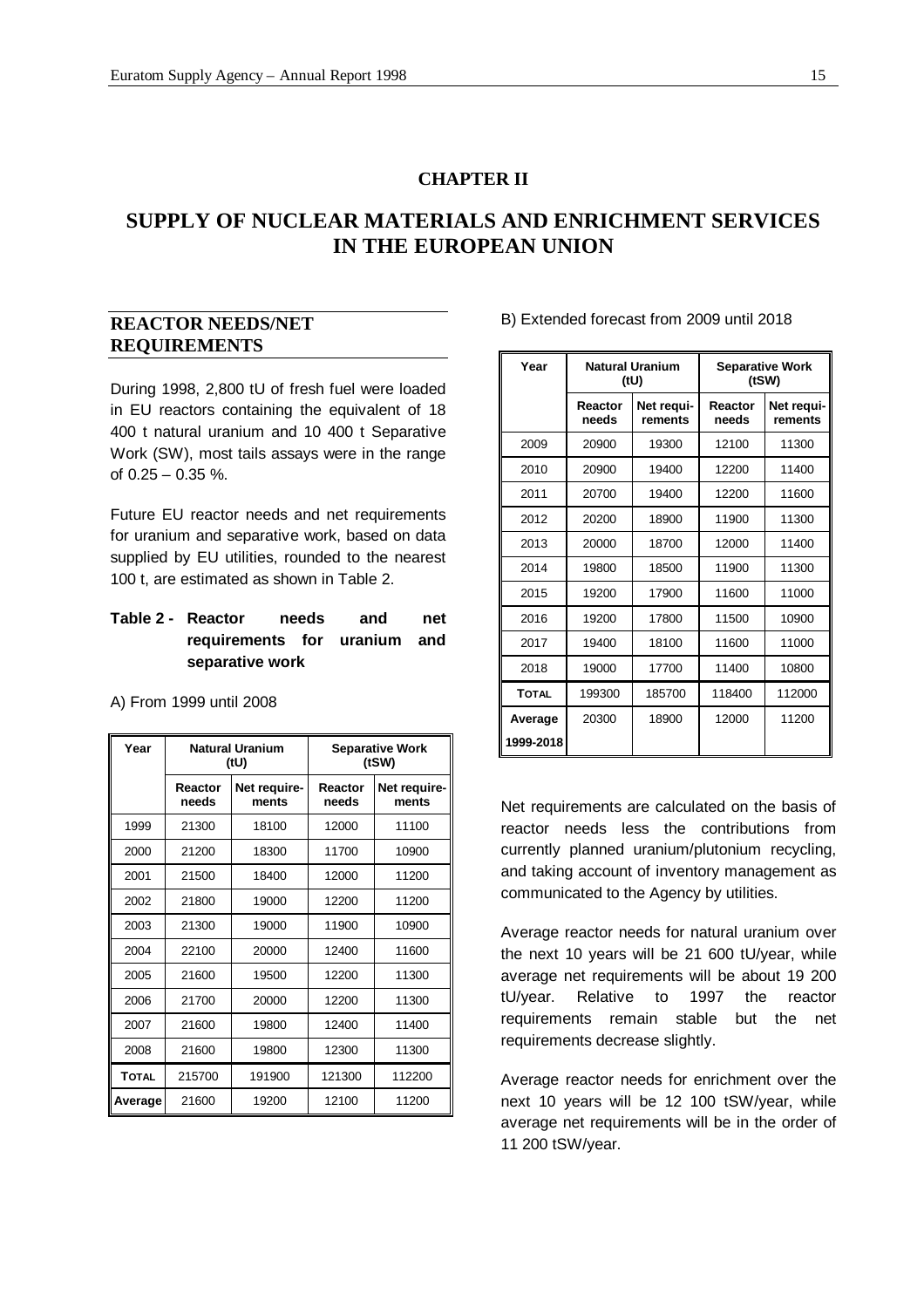#### **NATURAL URANIUM**

#### **CONCLUSION OF CONTRACTS**

The number of contracts and amendments relating to ores and source materials (essentially natural uranium) which were dealt with in accordance with the Agency's procedures during 1998 is shown in Table 3.

Transactions involving natural uranium totalled about 17 100 tU, some 8 800 tU of which were the subject of new purchase contracts by EU utilities (spot and multiannual), in addition 2 600 tU were contracted under amendments to existing contracts. Some 7 800 tU transacted related to purchases by producers or intermediaries, as well as exchanges, loans, etc. In comparison with the figures reported for 1997, the total amounts contracted have decreased by 18 %.

# **Table 3 - Natural uranium contracts concluded by or notified to the Supply Agency**

| <b>Contract Type</b>                                                         |                              | Number Quantity (tU) (1) |
|------------------------------------------------------------------------------|------------------------------|--------------------------|
| Purchase (by a EU utility/user)<br>- multiannual (2)                         | 13                           | 8155                     |
| - spot (2)                                                                   | 9                            | 682                      |
| Sale (by a EU utility/user)<br>- multiannual<br>– spot                       | 2<br>$\overline{\mathbf{3}}$ | 89                       |
| Purchase-sale (between two EU<br>utilities/users)<br>- multiannual<br>- spot | 0<br>1                       | n                        |
| Purchase-sale (intermediaries)(3)<br>- multiannual<br>- spot                 | 4<br>14                      | 1601<br>2188             |
| Exchanges (4)<br>Loans                                                       | 41<br>$\Omega$               | 3988<br>U                |
| <b>TOTAL</b>                                                                 | 87                           | 17088                    |
| Including contracts of less than 10t                                         | 13                           | 48                       |
| <b>CONTRACT AMENDMENTS (5)</b>                                               | 5                            | 2600                     |

#### *Notes*

*contracts of each type, but all quantities have been included in the total.*

- *(2) "Multiannual" contracts are defined as those providing for deliveries extending over more than 12 months, whereas "spot" contracts are those providing for either only one delivery or deliveries extending over a period of a maximum of 12 months, whatever the time between the conclusion of the contract and the first delivery.*
- *(3) Purchases/sales contracts between intermediaries both buyer and seller are not EU utilities/end users.*
- *(4) This category includes exchanges of ownership and U3O8 against UF6. Exchanges of safeguards obligation codes and international exchanges of safeguards obligations are not included.*
- *(5) Concerning purchasing contracts only. The quantity represents the net increase (or decrease).*

#### **VOLUME OF DELIVERIES**

During 1998, natural uranium deliveries under existing purchasing contracts amounted to approximately 15 800 tU compared with 15 600 tU in 1997 $(1)$ . Deliveries under spot contracts represented about 6 % of the total (12 % in 1997).

The deliveries taken into account are those made under purchasing contracts to the EU electricity utilities or their procurement organisations; they include also the natural uranium equivalent contained in enriched uranium purchases. Deliveries under purchasing contracts and fuel loaded into reactors by EU utilities since 1980 are shown in Graph 1. The corresponding table is in Annex 1. The difference between deliveries and the amount of fuel loaded can be explained by the use of reprocessed uranium, MOX and drawdown of inventories.

l

*<sup>(1)</sup> In order to maintain confidentiality the quantity has been indicated only when there were at least 3*

Due to late reporting by two utilities, the total deliveries of NIS under purchasing contracts in 1997 needed to be corrected to 15 600 tU (instead of 15 100 tU).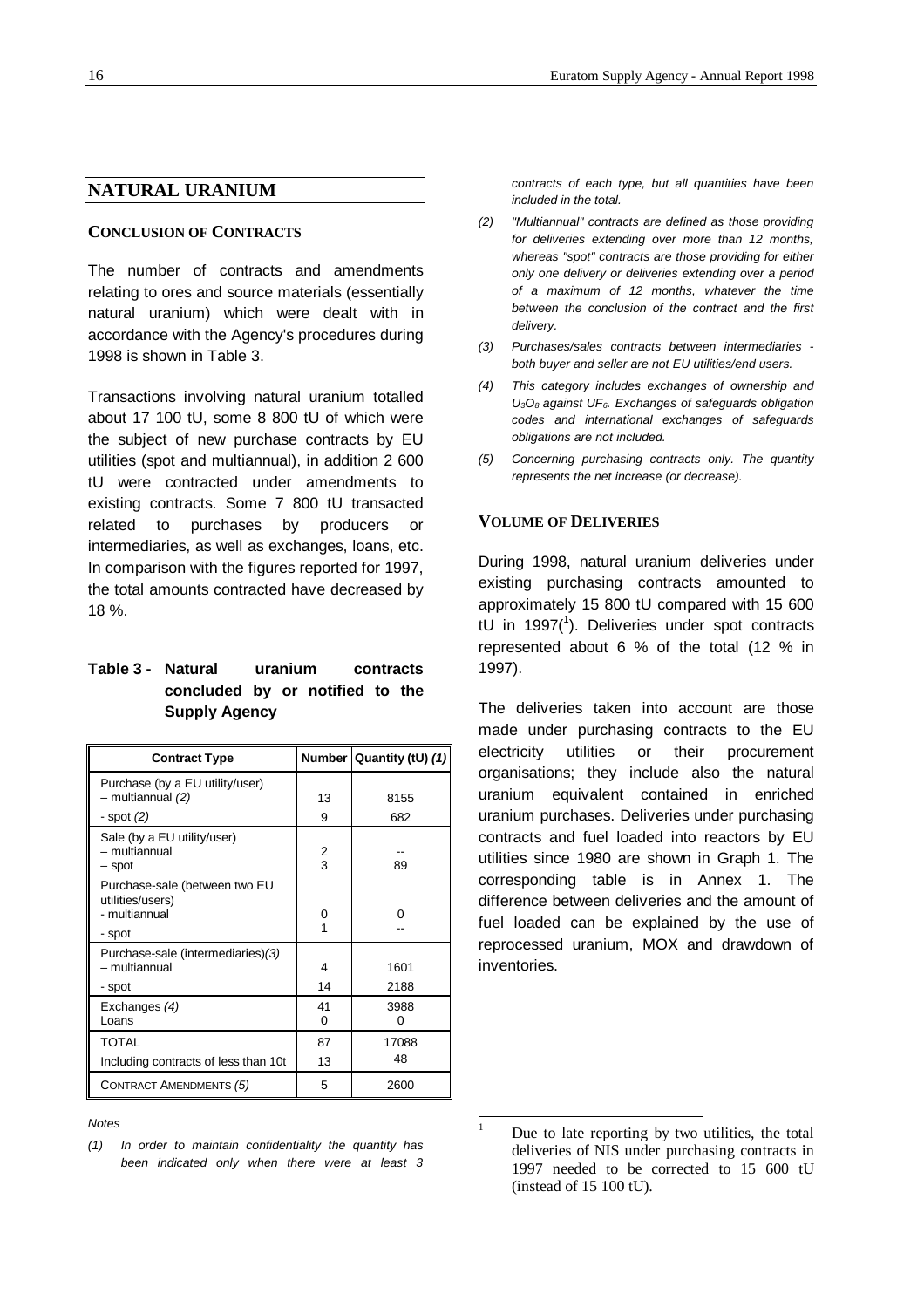

# **Graph 1 - Natural uranium feed contained in fuel loaded into EU reactors and natural uranium delivered to utilities under purchasing contracts (in tU)**

# **AVERAGE PRICES OF MULTIANNUAL CONTRACTS**

Prices for deliveries under multiannual contracts were expressed in 5 different currencies. To calculate the average price, the original contract prices were converted into  $ECU<sup>1</sup>$  and then weighted by quantity. For the conversion into ECU the Agency uses the average annual exchange rate of the respective currency as published by Eurostat. A very small number of contracts where it was not possible to establish reliably the price of the natural uranium component (e.g. in some cases of enriched uranium deliveries priced per kg of EUP) were excluded from the price calculation.

The average price for 1998 rounded to the nearest ¼ ECU was as follows:

> ECU 34.00/kgU contained in  $U_3O_8$ (ECU 34.75 in 1997)

#### **AVERAGE PRICES OF SPOT CONTRACTS**

The 1998 average price of material delivered under spot contracts, calculated according to the same principles, was as follows:

> ECU 25.00/kgU contained in  $U_3O_8$ (ECU 30.00 in 1997)

#### **COMPARISON OF PRICES**

Graph 2 shows prices for deliveries under multiannual as well as spot contracts since 1980, expressed in ECU. For ease of reference, historical data on prices published in previous Annual Reports and variations in exchange rates are presented in Annex 2.

<sup>|&</sup>lt;br>|<br>| The Ecu was replaced by the euro on 1 January 1999 with a conversion rate of 1:1. However, historical references (pre-1999) to the ECU continue to be labelled as ECU.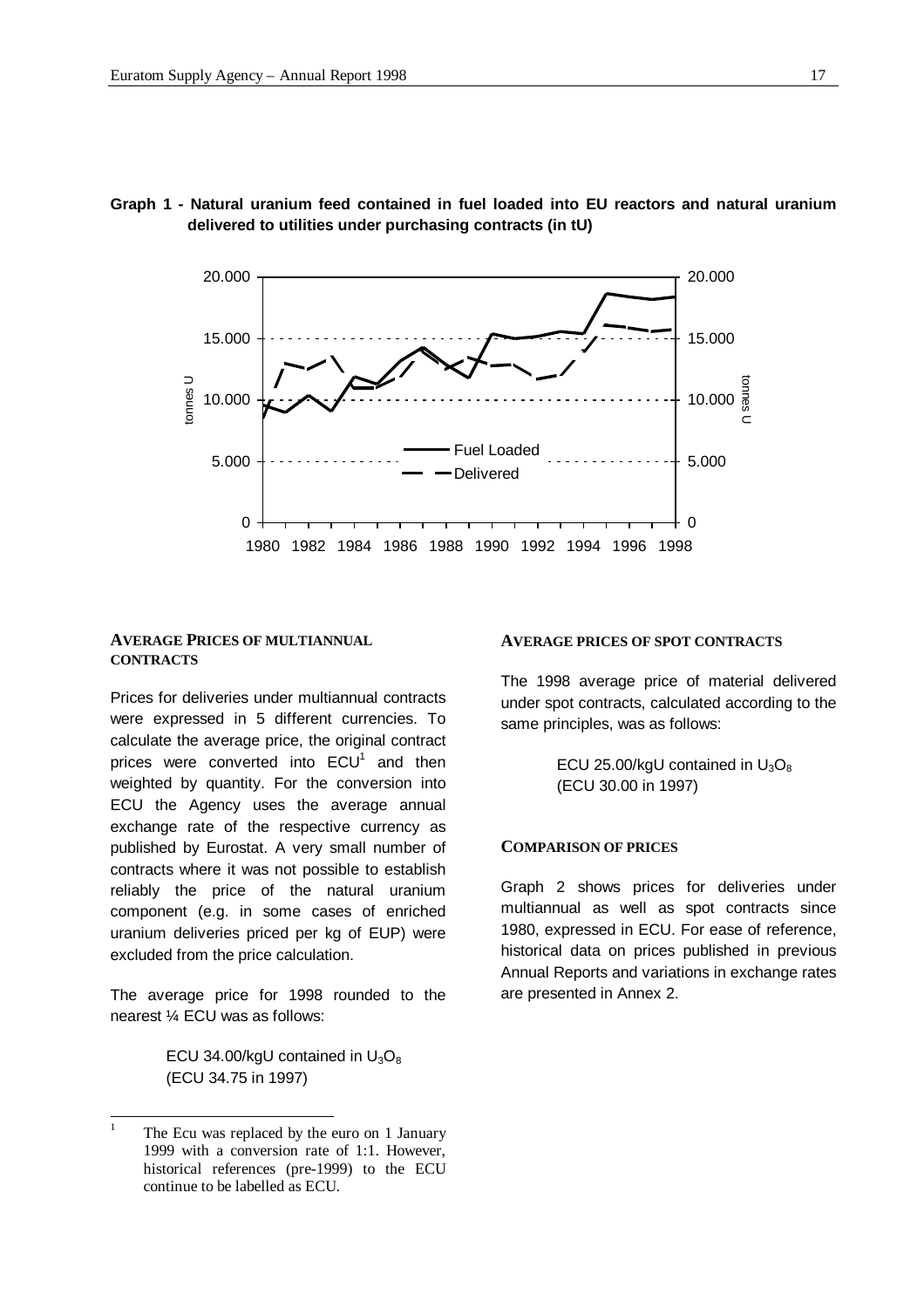

# **Graph 2 - Average price for natural uranium delivered under spot and multiannual contracts (ECU/kgU)**

#### **ORIGINS**

EU utilities or their procurement organisations obtained in 1998 approximately 94 % of their supplies from 11 countries outside the EU (graph 3). The largest suppliers were Niger( $1$ ) and Russia, which represented each some 25 % of external supply under purchasing contracts (24 % of total supply under purchasing contracts).

Acquisitions of NIS origin natural uranium by EU utilities since 1990 are shown in Graph 4, which is provided for reference purposes and brings together information already published in previous Annual Reports.

 $\frac{1}{1}$ Partly due to stockpile usage.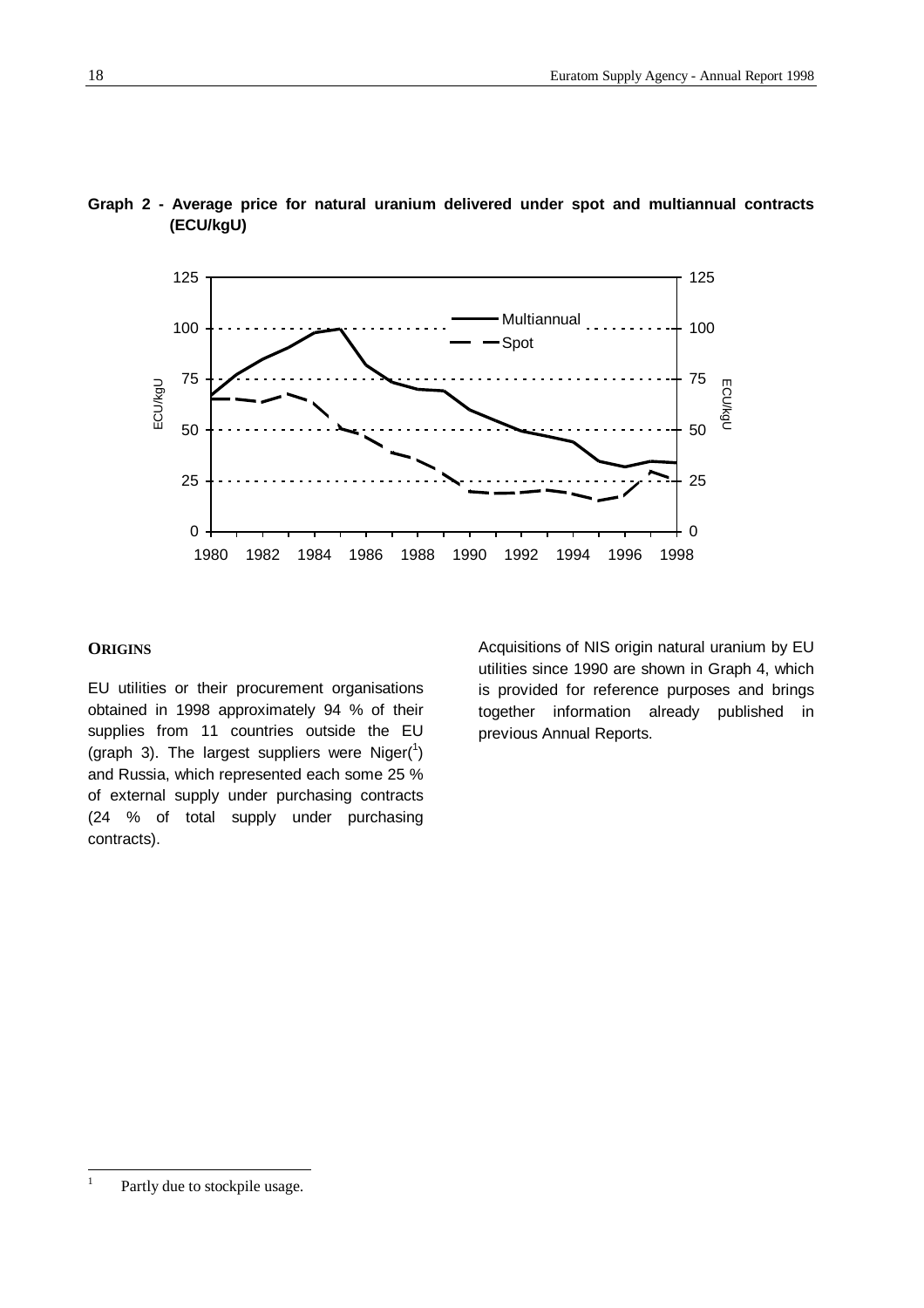# **Graph 3 Origin of the natural uranium delivered to EU utilities under purchasing contracts**





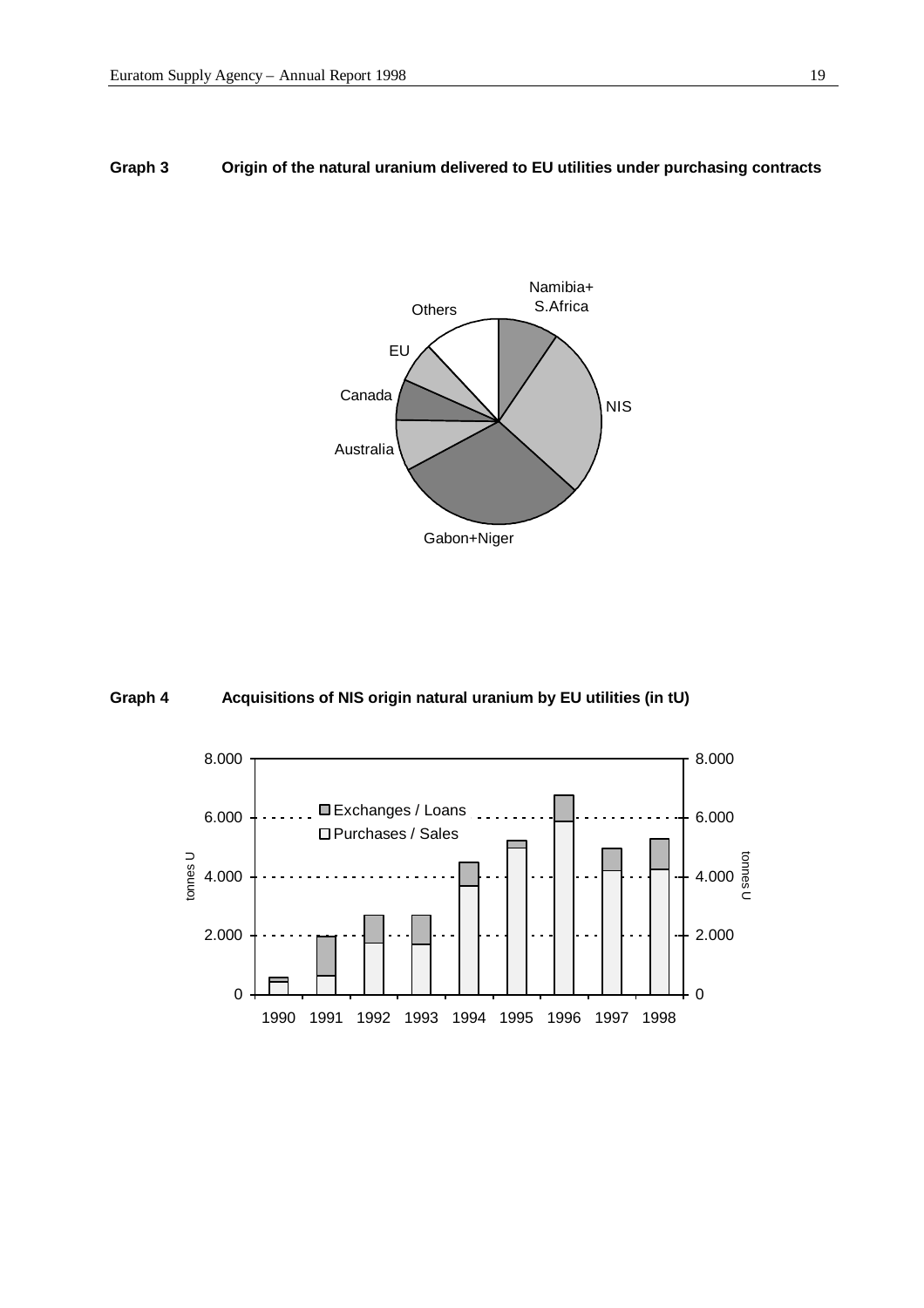# **SPECIAL FISSILE MATERIALS**

#### **CONCLUSION OF CONTRACTS**

The number of contracts and amendments relating to special fissile materials (enrichment, enriched uranium and plutonium for power and research reactors) which were dealt with during 1998 in accordance with the Agency's procedures is shown in Table 4.

# **DELIVERIES OF LOW ENRICHED URANIUM (LEU)**

In 1998, supply of enrichment services to EU utilities totalled approximately 9 200 tSW, delivered in 2 500 tLEU which contained the equivalent of some 15 800 t of natural uranium feed. Some 75 % of this separative work was provided by EU companies (Eurodif and Urenco). Deliveries of separative work under spot contracts were in the order of 2%.

# **ENRICHED URANIUM FOR RESEARCH REACTORS**

Enriched uranium for research reactors is normally supplied in two enrichment assays: just under 20 % (LEU) and about 90% (HEU).

Although the quantities involved represent a minor amount in terms of EU needs for enriched uranium, HEU supply is very important to the scientific community.

Supply of LEU to research reactors continued unhindered. Reactor requirements for HEU were met, but the source of future supplies continued to be the object of considerable attention (see also Chapter I). The Supply Agency continued to provide support to reactor operators in the procurement of fuels.

### **PLUTONIUM (Pu)**

In 1998, transactions involving Pu were again mainly related to its use for MOX fuel fabrication, and the Agency concluded 29 such contracts.

# **Table 4 - Special fissile material contracts concluded by or notified to the Supply Agency**

| Contract Type (1)                                | <b>Number</b>  |
|--------------------------------------------------|----------------|
| I. Special Fissile Materials                     |                |
| Purchase (by a EU utility/user)<br>- multiannual | $\overline{7}$ |
| - spot                                           | 16             |
| Sale (by a EU utility/user)                      |                |
| - multiannual                                    | 3              |
| - spot                                           | 12             |
| Purchase-sale (between two EU utilities/users)   |                |
| - multiannual                                    | 0              |
| - spot                                           | 7              |
| Purchase-sale (intermediaries)                   |                |
| - multiannual                                    | 9              |
| - spot                                           | 19             |
| Exchanges (swaps)                                | 6              |
| Loans                                            | 19             |
| TOTAL, including (2)                             | 98             |
| - Low enriched uranium                           | 59             |
| - High enriched uranium                          | 11             |
| - Plutonium                                      | 29             |
| <b>CONTRACT AMENDMENTS</b>                       | 10             |
| II. Enrichment Contracts (3)                     | 13             |
| - multiannual                                    | 13             |
| - spot                                           | 0              |
| <b>CONTRACT AMENDMENTS</b>                       | 19             |

*Notes:*

- *(1) See explanations under Table 3, as appropriate.*
- *(2) Some contracts may involve both LEU and plutonium or HEU and plutonium.*
- *(3) Contracts with primary enrichers only.*

# **COMMISSION AUTHORISATIONS FOR EXPORT**

Under the provisions of Article 59(b) of the Euratom Treaty (and Article 62.1(c) in the case of special fissile materials), the authorisation of the Commission is required for the export of nuclear materials produced in the Community. Requests for these authorisations are submitted to the Commission by the Supply Agency.

During 1998, three authorisations were granted by the Commission for the exports of 196 tLEU (with enrichments below 5%). Two additional authorisations were granted for the export of Plutonium.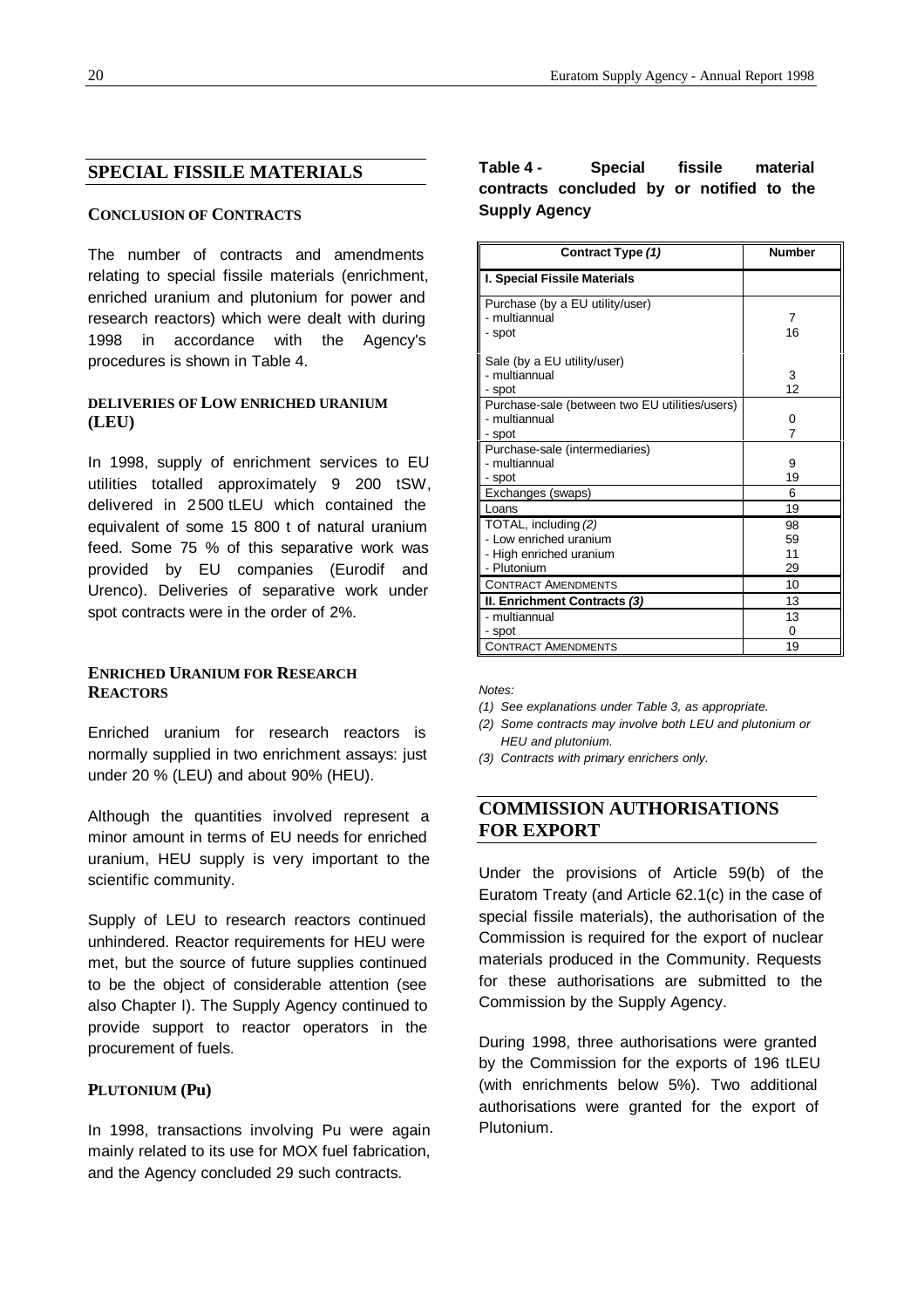# **CHAPTER III**

# **NUCLEAR ENERGY DEVELOPMENTS IN THE EUROPEAN UNION MEMBER STATES**

# **BELGIQUE/BELGIË – BELGIUM**

# **ENERGY POLICY**

The implementation of the law of 15 April 1994 concerning the protection of the population and the environment against the dangers of ionizing radiation and the creation of a Federal Agency for Nuclear Control has made some progress. A second series of articles has entered into force and the Director General of the Federal Agency for Nuclear Control has been nominated. The transfer of the personnel of the several ministerial departments and scientific institutions with activities in the nuclear field, who have the appropriate skills, is in preparation.

The Minister in charge of energy matters has decided to create a committee of experts assembled from the different universities and specialized scientific organisations of the country. This committee, after consultation with the national and international actors in the nuclear sector (the electricity producers, the nuclear industry, the organisations charged with nuclear studies and radioactive waste, the research institutes, … ) will issue within 18 months a report, the purpose of which is to prepare the future choices with respect to the production of electricity.

#### **NUCLEAR ELECTRICITY GENERATION**

In 1998 Belgium's nuclear power stations (including the French share of Tihange 1) generated about 43.9 TWh. This is 2.7% less than in 1997. It represents 55.2% of the country's total electricity production in 1998. The slight drop in production is due to the fact that all

units were shut down in 1998 for revision and fuel replacement, while Tihange 1 and 3 had no fuel replacement in 1997, and that the shut down of Tihange 3 was extended to about two and a half months for the replacement of the steam generators. The performance of the Belgian nuclear power plants remained excellent during 1998, with an average availability factor of 88%.

#### **FUEL CYCLE DEVELOPMENTS**

Belgium produced 14.6 tonnes of natural uranium in 1998, derived from imported phosphates.

The production of MOX fuel by Belgonucleaire in its Dessel plant amounted to 38 tonnes in 1998, to be used in Belgian, German, Japanese and Swiss power plants.

In line with the recommendations of the resolution of Parliament, adopted on 22 December 1993, concerning the use of MOX fuel in Belgium's nuclear power plants and the suitability of reprocessing spent fuel, a report has been drafted by the competent administrations, which contains a synthesis and an evaluation of the work which has been realised by the firms and institutions involved. As several works are still in progress, the report concluded that no definite choice in favour of one or the other option was necessary in the near future and that nothing could justify eliminating one of them. The Government has asked the competent administrations to draft a more complete report towards the end of 1999, taking into account the results of the work realised until then. The Government decided that the two options have to be kept open and that Synatom had to terminate the contract it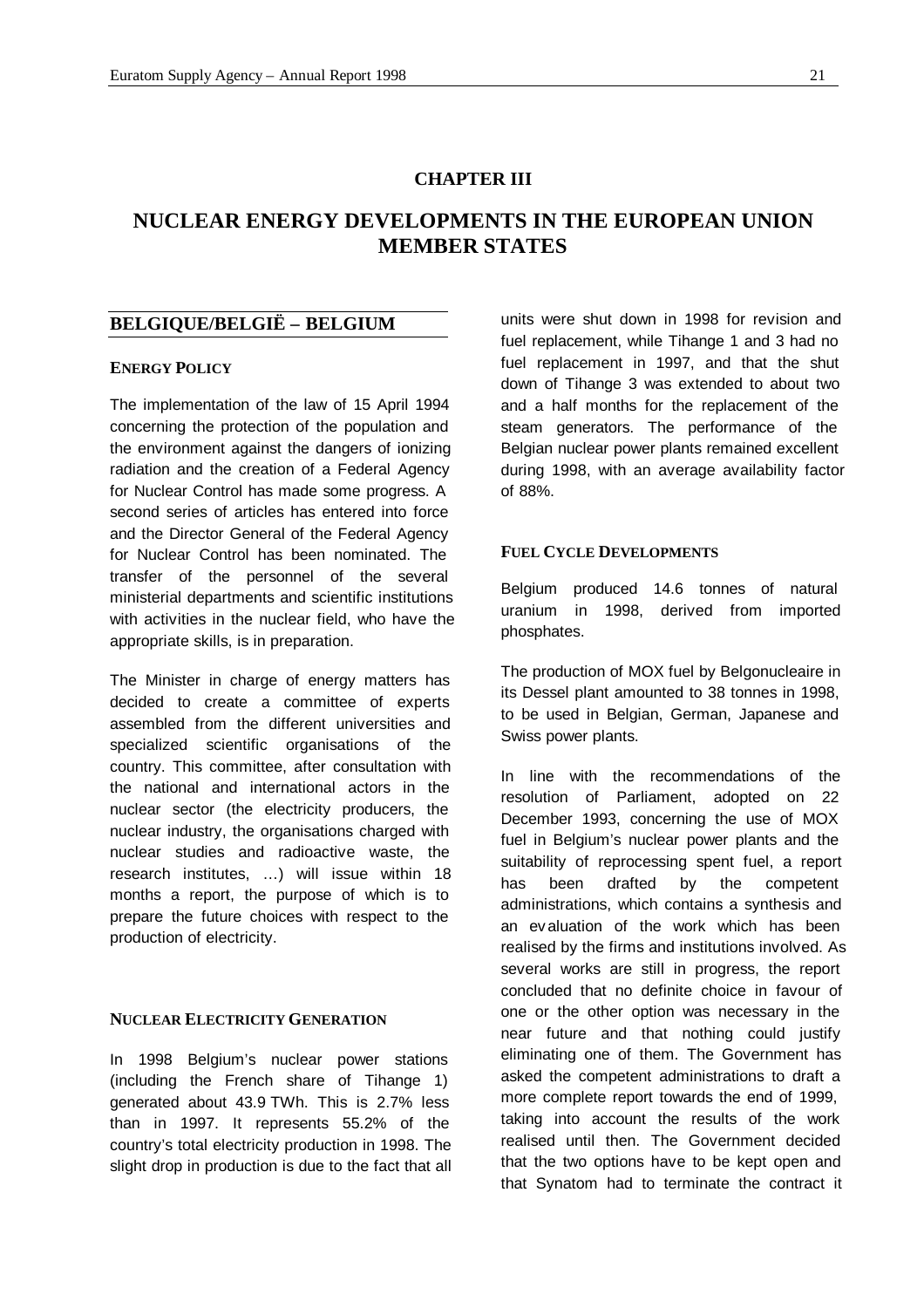concluded in 1991 with Cogéma, the performance of which has been suspended since December 1993.

Other important events can be mentioned:

- the execution of the reprocessing contract concluded in 1978 between Synatom and Cogéma. Spent fuel assemblies have been transported to La Hague;
- 16 MOX fuel elements were loaded in 1998 in units Doel 3 and Tihange 2, which brings the cumulative total to 72;
- work has progressed on the reference concept of the conditioned spent fuel and on the conceptual design of a spent fuel conditioning plant;
- general R&D-work on the geological disposal of conditioned spent fuel and high-level, medium-level and long-lived waste, carried out mainly by the Nuclear Research Centre at Mol, coordinated and managed by Niras/Ondraf and financed by the waste producers via Niras/Ondraf, apart from the co-financing by the European Commission, continued in several directions. In particular, the construction of the second access shaft for the extension of the underground research laboratory intended for the Praclay demonstration programme has advanced well. The drafting of the report SAFIR 2, giving an overview of the results presently obtained and indicating future orientations for R&D, has advanced well too;
- during the year 1998, 120 spent fuel elements were placed in 5 dry storage containers in the interim storage building at Doel. This brings the total to 416 fuel elements placed in 16 containers. At Tihange 294 spent fuel elements were placed in the wet storage building, which brings the total to 371.

At the beginning of the year the Government took the following decision with regard to long term management of low-level and short-lived

waste, on the basis of a report presented by Niras/Ondraf in 1997:

- a solution which is flexible, reversible and which can progressively become permanent has to be worked out;
- a technical and economic choice will have to be made as soon as possible between near surface disposal and geological disposal;
- in order to enable a choice to be made, Ondraf/Niras has been charged with the execution of a programme consisting of land reconnaissance on the 4 existing nuclear zones in Belgium and the zones of municipalities having shown an interest, the further elaboration of the near surface and geological disposal concepts and the development of local co-management structures in order to integrate the projects at the local level.

Niras/Ondraf has effectively started the execution of an action programme, which is expected to last about three years and the aim of which is to present integrated preliminary near surface or geological disposal concepts for each zone.

#### **RESEARCH REACTORS**

The BR2-research reactor at the Nuclear Research Centre of Mol operated as scheduled during 105 days- equivalent full power. The main scientific programmes are related to the testing of fuel behavior, reactor pressure vessel steel embrittlement and irradiation assisted stress corrosion cracking. The scientific programme is combined with the commercial production of radioisotopes and nuclear silicon doping.

Two transportations of spent BR2 fuel elements to La Hague have taken place in the framework of the reprocessing contract concluded with Cogéma in 1997.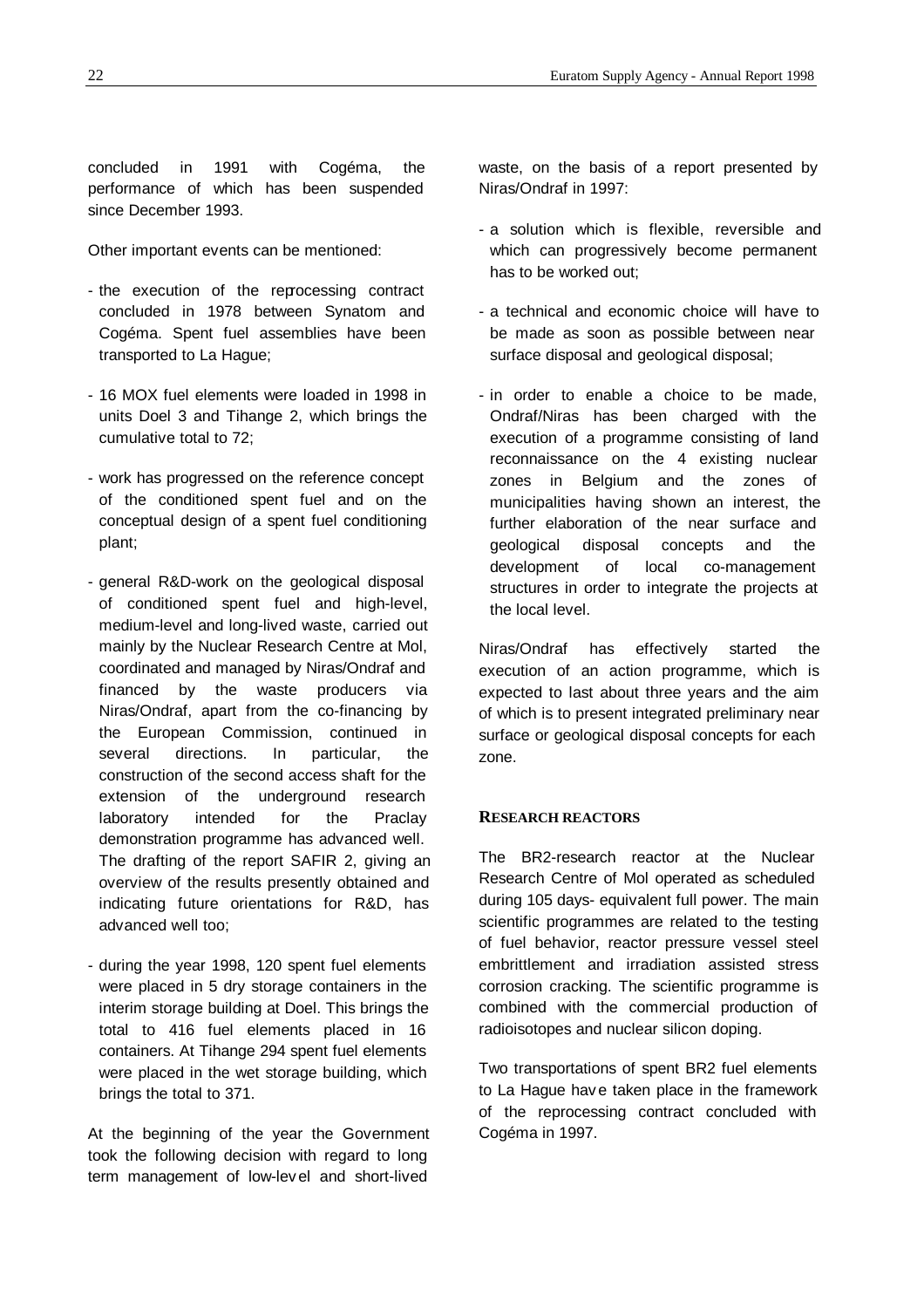# **DANMARK - DENMARK**

#### **RADIOACTIVE WASTE**

Denmark has no nuclear power plants and the amount of radioactive waste is therefore small. At Risø National Laboratory there are two reactors in operation: a research reactor, DR3, and a small homogeneous reactor, DR1, used for education. DR3 is operated at 10 MW and used for basic research, silicon doping and isotope production. Spent fuel is sent by ship to the United States according to the US policy for research reactor fuel of US origin. There are no plans for disposal of high level waste in Denmark.

Low-Level Waste (LLW) and Intermediate-Level-Waste (ILW) are collected, treated and stored in two intermediate storage facilities on the site of Risø. A storage facility for LLW receives about 100-120 200L-drums per year. Two-thirds of the amount is produced by Risø National Laboratory, the rest comes from hospitals, industry, laboratories and other users of radioactive isotopes in Denmark. At the moment about 4 500 drums are stored in this facility, which has a total capacity of 5 000 drums. A storage facility for ILW receives about 0-5 drums per year. The amount is decreasing after the hot cell facility was closed in 1994. At the moment about 130 m3 of long-lived LLW is stored in this facility.

Solid LLW is compacted in drums and liquid LLW is treated in an evaporator and a bituminization plant. The waste, embedded in bitumen, is then stored in drums. The ILW is not treated but stored in stainless steel containers or drums.

At the moment Denmark has no plans for construction of a repository for final disposal of LLW and ILW.

# **DEUTSCHLAND - GERMANY**

In 1998, Germany's nuclear power plants generated about 161 TWh of electricity, 5.1% less than in the record year of 1997. Nuclear power's share in the public electricity supply amounted to almost 33%.

The decline has been caused by stoppages of longer duration for some reactors (e.g. Krümmel and Unterweser) whose production losses could not be compensated for by the others , despite their very good availability.

Of Germany's 20 commercial nuclear power plants, 19 were connected to the grid, as in the previous year. The Mühlheim-Kärlich nuclear power plant continued to be out of operation for legal reasons. In January 1998 the Federal Administrative Court confirmed the revocation of the first partial permit, because in the Court's opinion this permit had been granted without adequate examination of the site's seismic suitability. The operator RWE Energie AG has in the meantime submitted to the authorities of the Land Rheinland-Pfalz a request for a new first partial permit.

After the federal elections of 27 September 1998, the new Federal Government announced steps aimed at the termination of nuclear energy use in Germany. It is intended to arrange the phase-out of the use of nuclear energy and the resolution of waste disposal questions through discussions with the utilities, if possible on a consensus basis and without indemnification. The Federal Government wants to realize important objectives of the new governmental policy through an amendment of the Atomic Energy Law. This will include the deletion of the requirement to promote nuclear energy, the requirement of annual safety checks, the clarification of the burden of proof in case of a substantiated suspicion of danger, the prohibition of reprocessing and the imposition of direct disposal as the only means of waste management ; the new law will also provide for the partial annulment of the Atomic Energy Law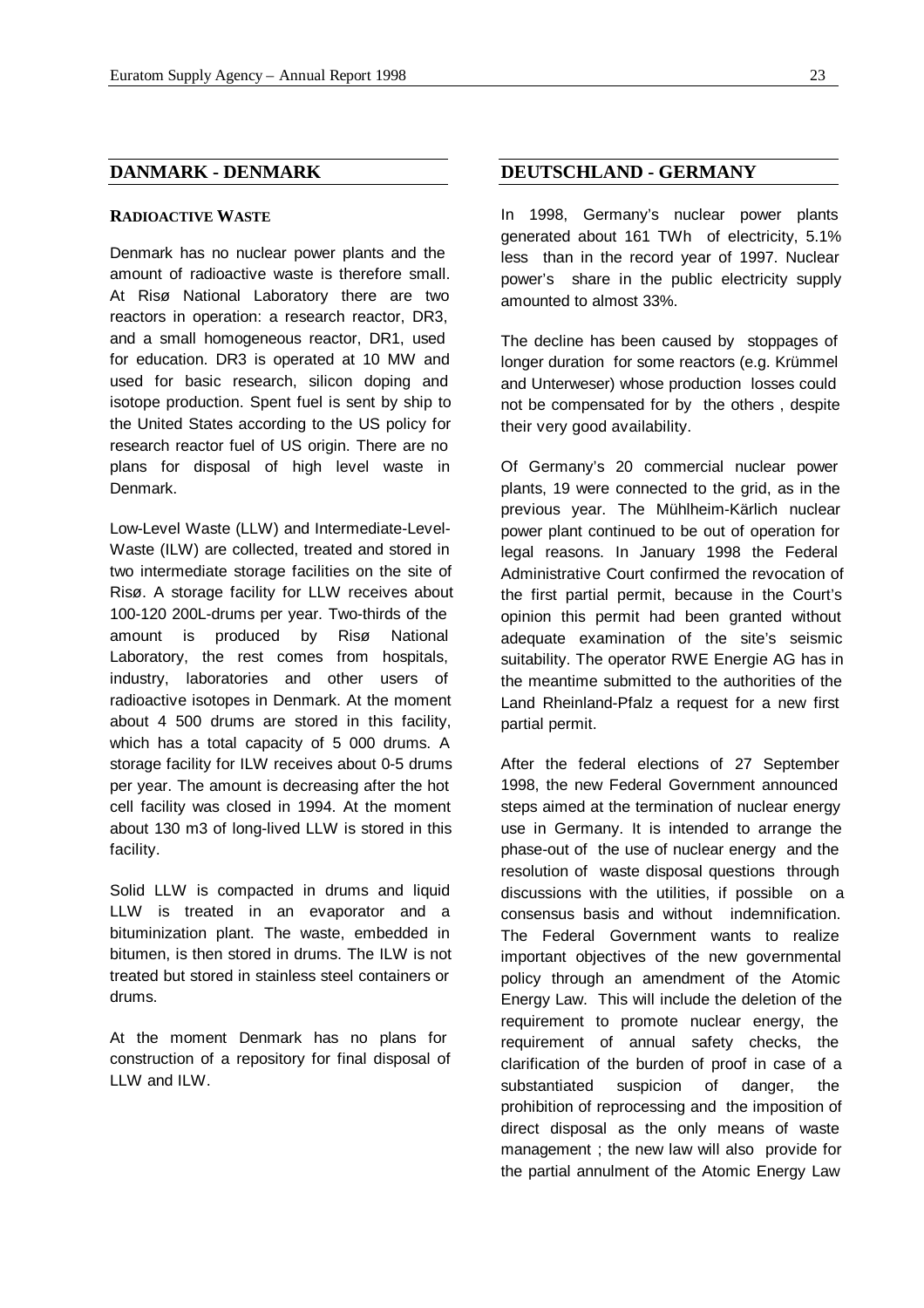modifications of May 1998 and an increase of the liability coverage.

In the framework of the basic design optimization phase for the European Pressurized Water Reactor (EPR) project it was possible to demonstrate that the requirements currently applicable in Germany can be fulfilled, i.e. that even in case of severe accidents, including a core melt-down, additional measures outside the plant site are not necessary. By increasing the reactor capacity it would be possible to realize the project at an attractive and competitive price in a common Franco/German installation. Until a decision on construction is taken, which could happen after the European elections in mid-1999, clarification work will continue with the nuclear technology committees established by the governments.

In November 1998 a presentation was made to the qualified public of an innovative boiling water project, the BWR-1000, which has been developed in cooperation between the German utilities and Siemens AG. In this project, the safety requirements are to be met through passively working components and systems to control failures and breakdowns. The presentation obtained a large resonance in the media.

The URENCO enrichment plant in Gronau reached the originally authorized capacity of 1000 t SW/year in February. The installation operated at nearly 100% capacity and without interruption. The capacity extension to 1.800 tSW/year is progressing. The next cascade of this extension will start operation in early 1999. In addition, a further capacity extension by 2.200 tSW/year to a total of 4.000 tSW/year is planned. The application for the necessary licence for this extension was submitted in September.

The ANF fuel fabrication plant in Lingen continues to dispose of a maximum processing capacity of 650 tU/year. In order to improve the efficiency of the fabrication process and the security of supply for customers, additional and

modified installations are planned as back up for the production of uranium oxide pellets and fuel rods. These plans are currently the subject of the atomic licensing procedures.

In spring 1998, the interim storage facility for fuel elements in Ahaus received three Castorcontainers V/52 with fuel elements from the BWR Grundremmingen and three Castorcontainers V/19 with fuel elements from the PWR Neckarwestheim. Since April 1995, already 305 charged Castors THTR/AVR have been stored there. At the identically constructed interim storage facility in Gorleben capacity utilisation, namely eight charged containers, remained unchanged. The two facilities are operated by the Gesellschaft für Nuklear-Service mbH, located in Essen.

The pilot conditioning installation (PKA) at Gorleben has almost been completed. The «cold commissioning » operation is nearing conclusion. The operating licence is expected to be granted in mid-March 1999. Even if for the time being no actual conditioning work will be undertaken, the PKA remains an important instrument for an optimal use of the containers, especially when for political reasons reprocessing is to be replaced by direct disposal.

The storage of radioactive waste in the eastern part of the Morsleben final waste disposal facility had to be interrupted, following a decision by the Upper Administrative Court of Magdeburg of 25 September 1998. Since then, the storage operations have completely ceased. For the time being, additional decisions in the main court procedure must be awaited. So far, 22.300 t of low and intermediate level waste have been deposited there.

The licensing procedure for the planned Konrad final disposal site is reaching its completion. In June, a general positive assessment had been expected. However, the responsible environment minister of Niedersachsen used the events related to the contamination of fuel element transportation casks and in his view the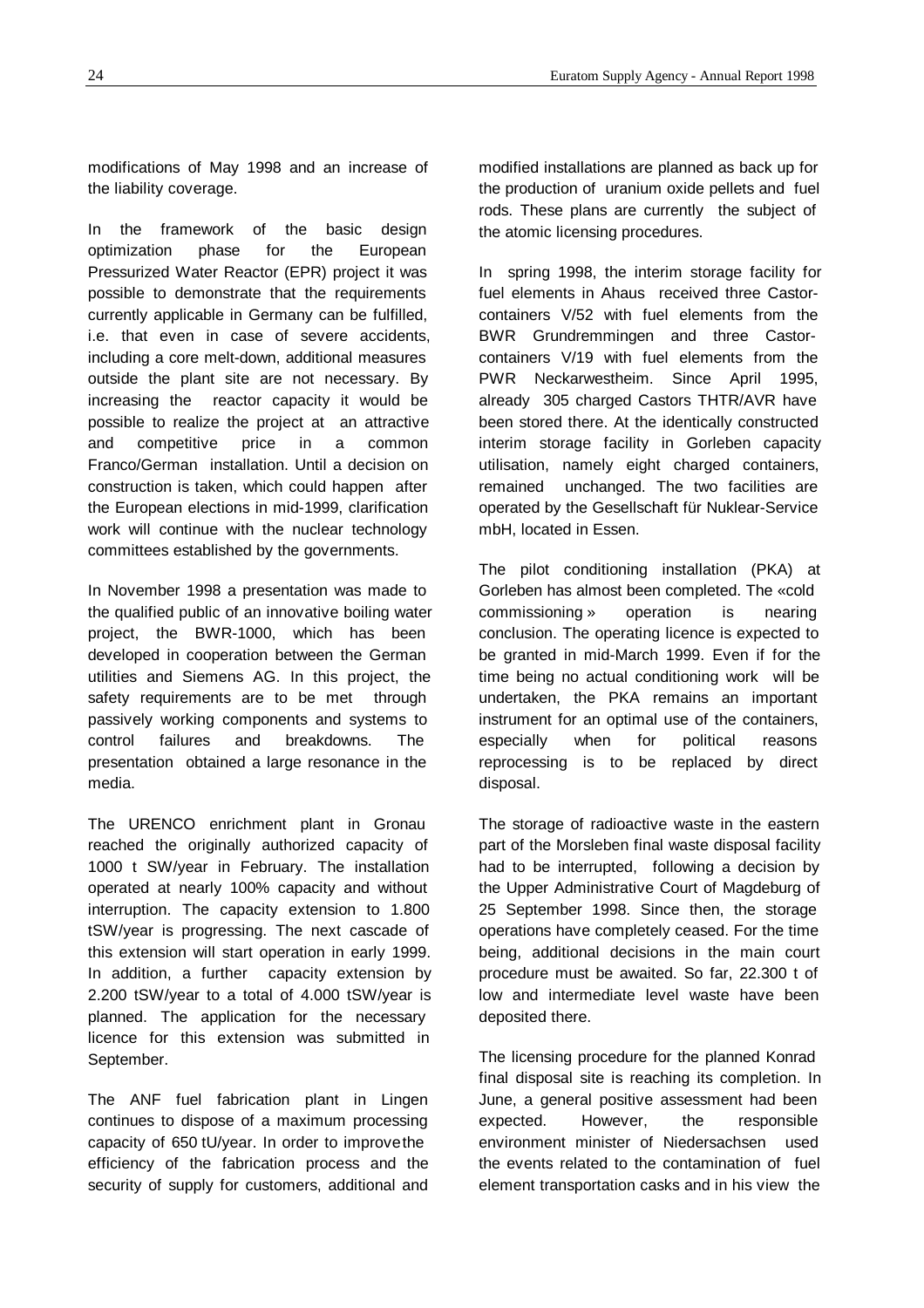« unresolved nuclear waste transport risks » as an opportunity to interrupt the procedure.

The exploratory work on the suitability of the saliferous rock at Gorleben as a final disposal site for all kinds of radioactive waste continued in 1998 according to plan. After completion of the construction work for the tunnels and cavities, it was possible to start work for the adaptation and equipment of the underground laboratory and storage rooms. In addition, the ventilation system on the 820 m floor has been established.

The decommissioning of the Karlsruhe reprocessing plant continued in 1998 according to plan. Preparations for the deconstruction within the operation building by means of manual, semi-teleguided and teleguided dismantling of certain process units have been undertaken, which will allow a speedy demolition in coming years. Plans for the construction of a vitrification plant in Karlsruhe are being pursued in parallel ; the plant is to be built for the vitrification of the high level waste (about 70 m<sup>3</sup>) produced through previous reprocessing. The first partial permit was granted on 30. 12. 1998.

# **ELLAS - GREECE**

Greece has no nuclear power plants. Electricity is produced by plants fueled with lignite or oil and by hydroelectric plants. At the National Centre for Scientific Research (NCSR) "Demokritos", GRR-1, a 5 MW Research Reactor is in operation for basic and applied research, radioisotope production and other applications.

Two subcritical assemblies are used for education at the Athens Polytechnic University and at Thessaloniki University. Spent nuclear fuel is sent by sea to the US according to the policy of acceptance of research reactor fuel of US origin for permanent disposal.

Low-Level and Intermediate-Level Waste are treated and stored at NCSR "Demokritos" site. Greece's nuclear policy objectives place a strong emphasis on radiation protection and emergency preparedness.

## **ESPANA - SPAIN**

#### **NUCLEAR ELECTRICITY GENERATION**

Gross production of electrical energy of nuclear origin in Spain during 1998 was 58.96 TWh, which represents approximately 33% of the total national production. As in recent years, the performance of the nuclear park has been highly satisfactory, as reflected in the average load factor of 88.4%.

The following are the most significant developments that took place in 1998.

### **NUCLEAR INSTALLATIONS**

During 1998 the Ministry of Industry and Energy authorized increases of electrical power in several nuclear plants. As a result of modifications in the turbines of the Santa Maria de Garona nuclear plant as well as in units I and II of the Asco nuclear plant, there has been an increase of 6 MW in the former and of 10.24 MW in unit II of Asco. In the Cofrentes plant, as a result of the thermal power increase authorized in 1997, there has been an increase of 35.4 MW. These developments bring the total power of the Spanish nuclear park to 7637.75 MWe.

The replacement work of the alternator of the Trillo nuclear plant, due to a technical failure of the connection of the stator, took place between March and June.

On 28 January 1998, the Ministry of Industry and Energy authorized the transfer of ownership of Vandellos I nuclear plant from HIFRENSA, the operator, to ENRESA which has received the authorization for its dismantling. The transfer of ownership took place on 4 February 1998.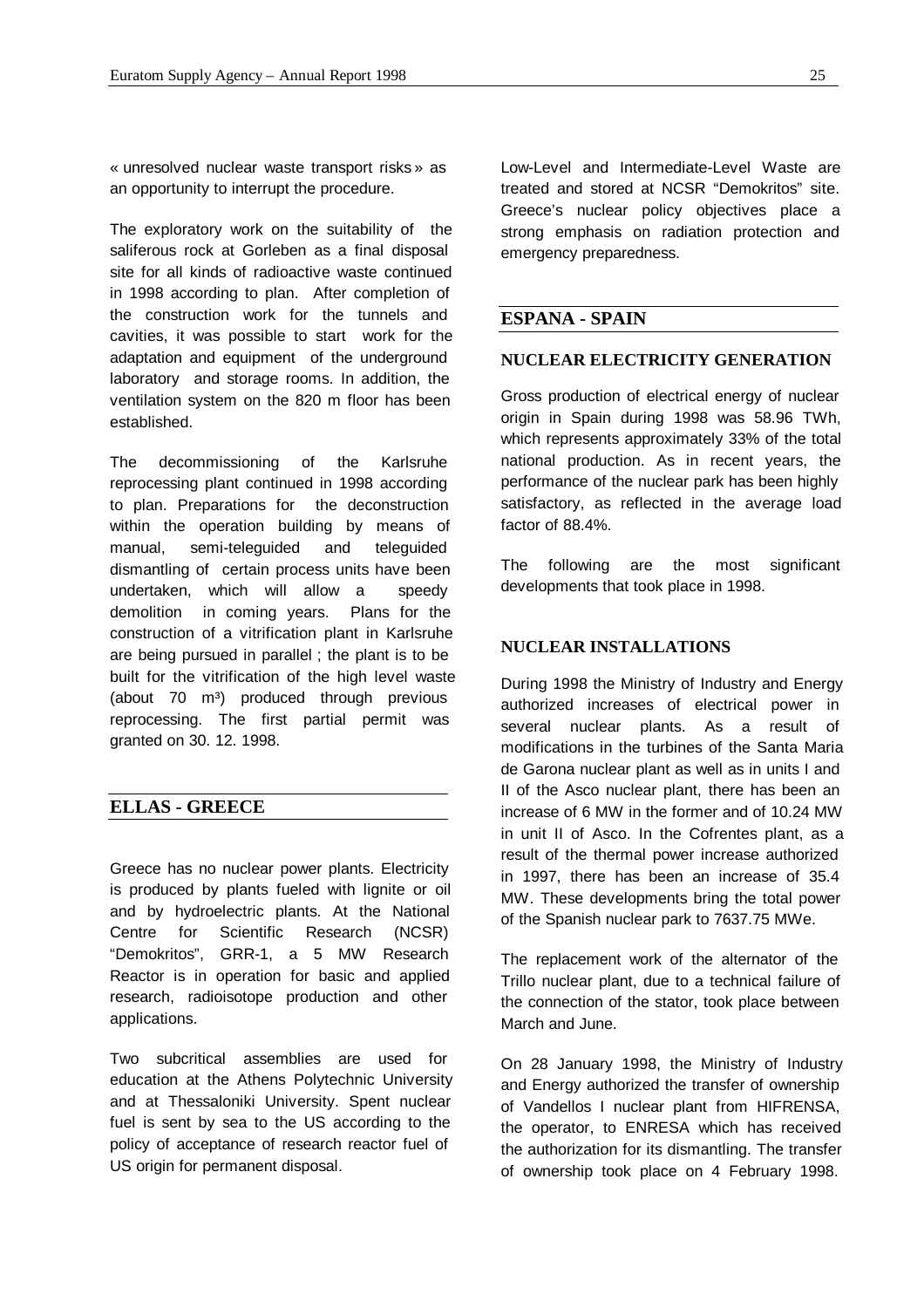This is the first authorization granted in Spain for the dismantling of a nuclear plant.

The programme retained for the dismantling includes a first phase during which the buildings and structure of the plant, except the reactor vessel, will be dismantled and demolished. The reactor vessel will be completely insulated and all means of access will be sealed. The environmental and radiological conditions inside the reactor vessel will continue to be monitored. After the completion of the first phase, which is expected to last five years, approximately 80% of the plant's site will be available for other uses, and a waiting period of around 30 years will have to elapse before commencement of the second phase during which the remaining elements of the plant will be dismantled. Eventually the so-called level three will be reached and the former site of the plant could then be used without any limitations. During 1998 some preparatory activities within the framework of the dismantling and closure plan took place.

The control and surveillance programme related to the dismantling and closure of ENUSA's Lobo G uranium ore processing plant at La Haba (Badajoz) was approved in January 1998. This programme will have a minimum duration of 5 years and will come to an end with the official closure of the plant installation.

The Ministry of Industry and Energy authorized the dismantling of the experimental reactor Argos of the University of Cataluna in Barcelona on 20 April 1998. This reactor, of the Argonaut type, was operated between 1963 and 1977. Its fuel was withdrawn in 1992.

# **FUEL CYCLE**

During 1998 the Quercus uranium concentrates production plant, which is owned by ENUSA, continued to operate below design capacity and produced 300.6 tones of locally mined U3O8 (255 tU in U308). The closure of the production

activities of Quercus is scheduled for the year 2000.

The Juzbado (Salamanca) fuel fabrication plant, owned by ENUSA, continued to manufacture PWR and BWR fuel elements both for Spanish nuclear plants and for various European countries. Its production in 1998 was 784 elements containing 230 t of U, of which 208 elements are for Spanish PWR, 132 for Spanish BWR and 444 for export to Sweden, Belgium, Germany and Finland.

The intermediate and low-level solid radioactive waste storage of the Empresa Nacional de Residuos Radioactivos (ENRESA) at Sierra Albarrana (El Cabril) continued to operate satisfactorily. By 31 December 1998, 27.6% of the storage facility had been filled. It is scheduled that the storage facility will be completely filled around the middle of the decade starting 2010.

With regard to the intermediate storage of spent fuel, the work to change the spent fuel pools in the Jose Cabrera and Santa Maria de Garona plants was completed in 1998. Thus, all nuclear plants in Spain have now undergone such work.

# **FRANCE**

# **HIGHLIGHTS**

At 31 December 1998, the French nuclear facilities numbered 57 pressurized water reactors in operation (thirty-four 900 MW, twenty 1 300 MW and three 1 450 MW), and one fast reactor (PHENIX). The permanent closure of SUPERPHENIX was decided by the French Government at the end of the year. The decommissioning of the facility will occur in 1999.

One reactor of 1 450 MW is under construction for commissioning during 1999. In the course of 1999, four new 900 MW reactors were allowed to use MOX, bringing the total of MOX licensed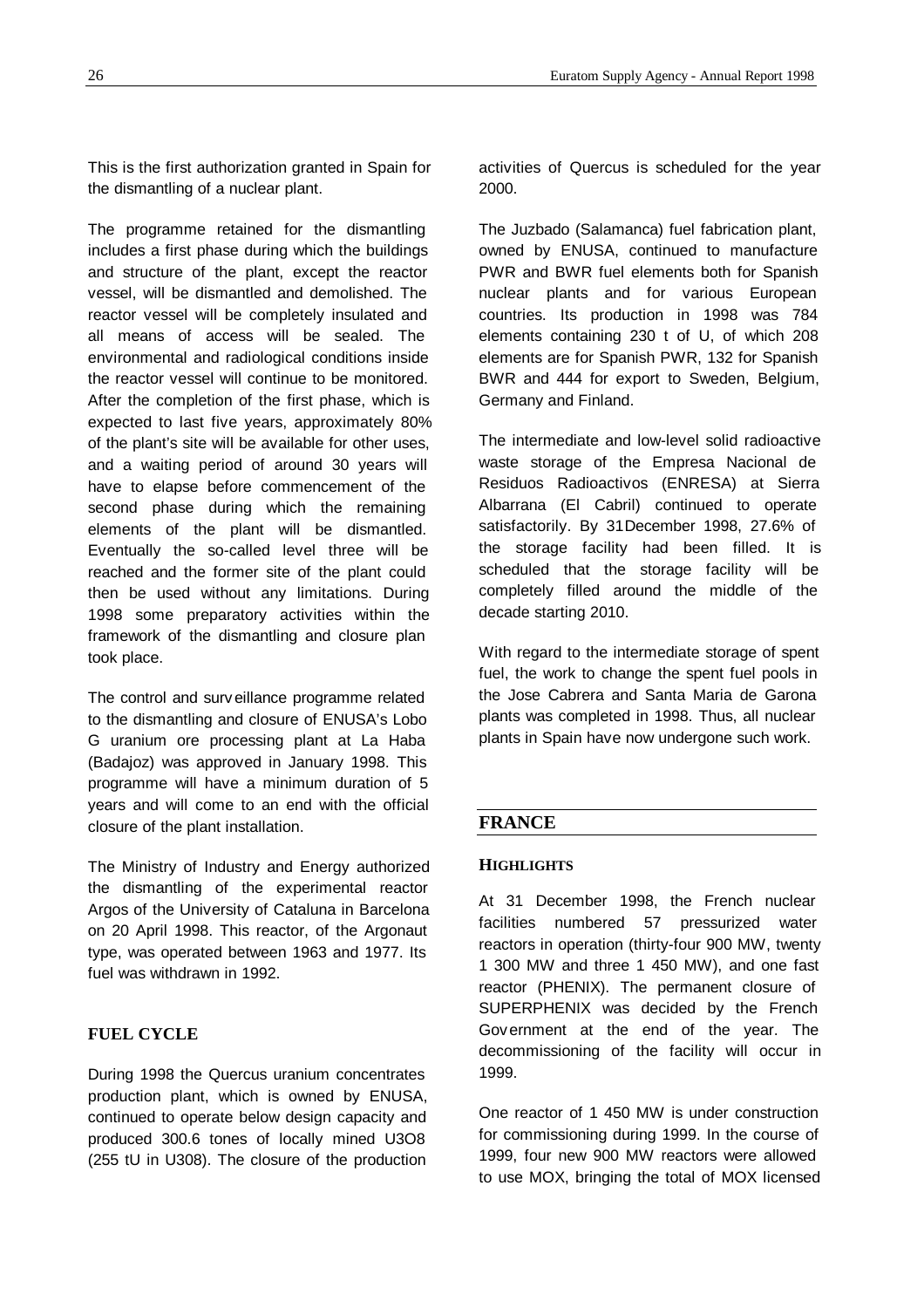reactors up to twenty. The French Government, notably at the time of its press conference of 9 December, stated that "the choice of nuclear energy will be maintained as the major contributor to the national electricity supplies.

Following the investigations with a view to testing underground disposal of nuclear waste, the French Government decided in December to build two laboratories : one in clay, in eastern France (on the border between the Meuse and the Haute-Marne departments) and the other in granite, in a place to be found.

### **NUCLEAR POWER AND ELECTRICITY GENERATION IN 1998**

Gross national consumption of electricity rose to 422.5 TWh, showing an increase of 3.0% compared with 1997. Industrial consumption was up by 1.8% compared with 1997. Tertiary industries and domestic consumption increased by 4.6%. The export balance decreased compared with 1997 and amounted to 58 TWh.

Total net production of electricity rose to 486.2 TWh, i.e. 1.1% more than 1997. A total of 368.4 TWh was produced by nuclear power stations, representing approximately 76% of domestic production. Thermal production from fossil fuel rose to 51.8 TWh, with an increase of 36% compared with 1997. Hydroelectric production decreased by 1.8% compared with 1997 and amounted to 66 TWh.

As regards nuclear operation, 1998 showed a decrease in availability factor, which was 81.2% compared with 82.8% in 1997. This reduction is mainly attributable to the technical problems which occurred at the reactor containment at Belleville and Flamanville nuclear power stations in 1998 (with an impact of 1.6 % on the national availability factor).

In addition, Units 1 and 2 of Chooz (N4 generation), which were connected to the grid respectively in August 1996 and April 1997, have been undergoing a plant shutdown since

February 1998. Also, unit 1 of Civaux, in operation since December 1997, has been shut down since May 1998.

Two technical problems affected the start-up of these three power stations in 1998 :

- 1. deterioration discovered on the main turbines since March 1998; and
- 2. crackings on two parts of the residual heat removal system discovered at Civaux unit 1 in May and December 1998.

The updated schedule for reconnection (or connection) of these 3 units is the following : Chooz B1: March 1999

| Chooz B <sub>2</sub> : | April 1999                       |
|------------------------|----------------------------------|
| Civaux 1:              | <b>April 1999</b>                |
| Civaux 2:              | October 1999 (first connection). |

The daily peak of domestic consumption, expressed in GW, amounted to 69 GW which is close to the record of 70 GW reached on 31 December 1993.

The Creys Malville fastbreeder did not operate during 1998. The official act for the definitive shutdown of this fastbreeder was issued on 31 December 1998.

The programme of testing and removing vessel heads has been carried forward. Since 1994, 30 vessel heads out of the 54 in operation have been replaced. Also, 6 removals of steam generator have been achieved since 1995.

At the end of 1998, 17 reactors were operating with MOX fuel. During the year 1998, the Chinon power plant was licensed to load MOX fuel.

Finally, Unit 1 of the Tricastin power station was shut down in November 1998 for an outage after ten years'operation. It is the first unit in France to undergo an outage after a second 10 year period of operation.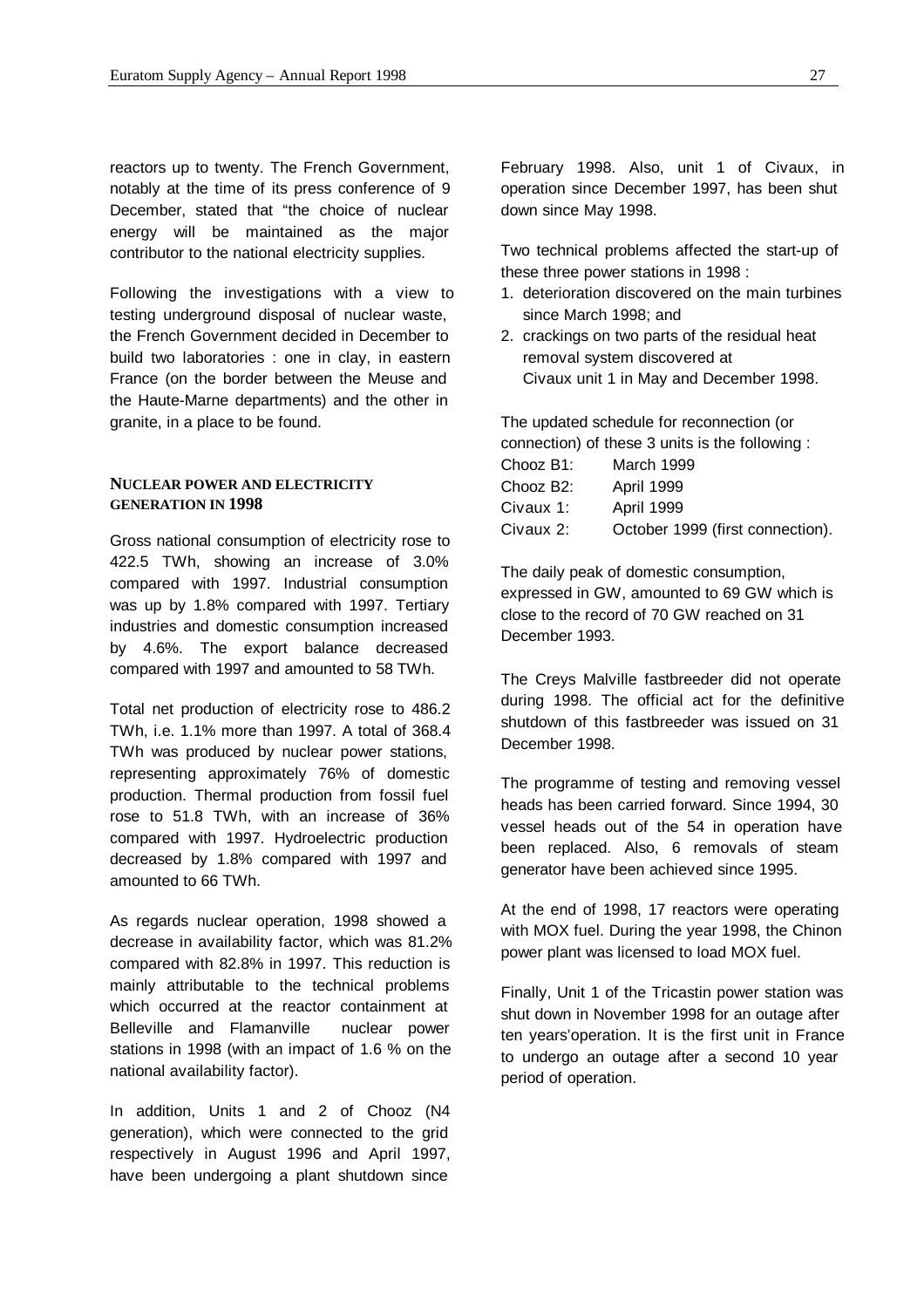#### **URANIUM MINING**

In 1998, the national uranium production amounted to 508 tU in concentrates, around 30% down as compared with 1997.

Production came mostly from SMJ (Société des Mines de Jouac) in Limousin; the mining division of Hérault also produced a small quantity.

With regard to French mining interests outside France, in Canada the first production of the McClean mine was again delayed due to the lack of administrative authorisations. Production is now expected to commence around mid 1999. In Niger, production reached 3 715 tU in concentrates. In Gabon, the closure of COMUF facilities is planned for 1999.

#### **URANIUM CONVERSION**

In 1998, the two Comurhex plants of Malvési and Pierrelatte operated very satisfactorily, reaching a good level of production.

#### **URANIUM ENRICHMENT**

The Georges Besse facility at Tricastin ran extremely well, with seasonal adjustment of the production being made in order to optimize the electricity consumption.

#### **REPROCESSING**

The UP2 and UP3 plants operated very satisfactorily during 1998 : 1 633 tonnes of oxide fuel were reprocessed, bringing the cumulative quantity reprocessed to 13 537 tonnes since 1976.

A total of 162 spent fuel casks were received at la Hague. This number is a slight decrease as compared with 1997, because the casks were affected by cask contamination problems which occurred as from May 1998.

# **IRELAND**

Ireland does not have a nuclear power industry and there are no plans for such. Ireland's nuclear policy objectives place a heavy emphasis on the enhancement of nuclear safety, radiation protection and emergency preparedness world-wide. Ireland remains opposed to the operation and expansion of the nuclear industry. In the implementation of its nuclear policy, the Irish Government is advised and assisted by the Radiological Protection Institute of Ireland.

# **ITALIA – ITALY**

# **ENEL AND THE DECOMISSIONING OF NUCLEAR POWER PLANTS (NPP)**

In 1998 ENEL carried out decommissioning of its four nuclear power plants in accordance with its programme to reach the passively safe condition. In particular for the Garigliano NPP waste conditioning was nearly completed and the passively safe condition for the nuclear island was reached. Therefore, tests to verify the respect of the design parameters were started.

At Caorso NPP, all the fuel was transferred from the reactor to the pools inside the reactor building. The reactor is now ready for the first phase of the decommissioning to be commenced to reach the passively safe condition, once the authorization of the Ministry of Industry has been received. Meanwhile conventional and nuclear activities which are necessary to prepare for decommissioning were carried out.

At Trino NPP, the conditioning of the plant to reduce the maintenance cost pending the approval to start the first phase of decommissioning was continued. Conventional dismantling was also carried on.

At Latina NPP, the removal of a part of the primary circuit was completed. Also conventional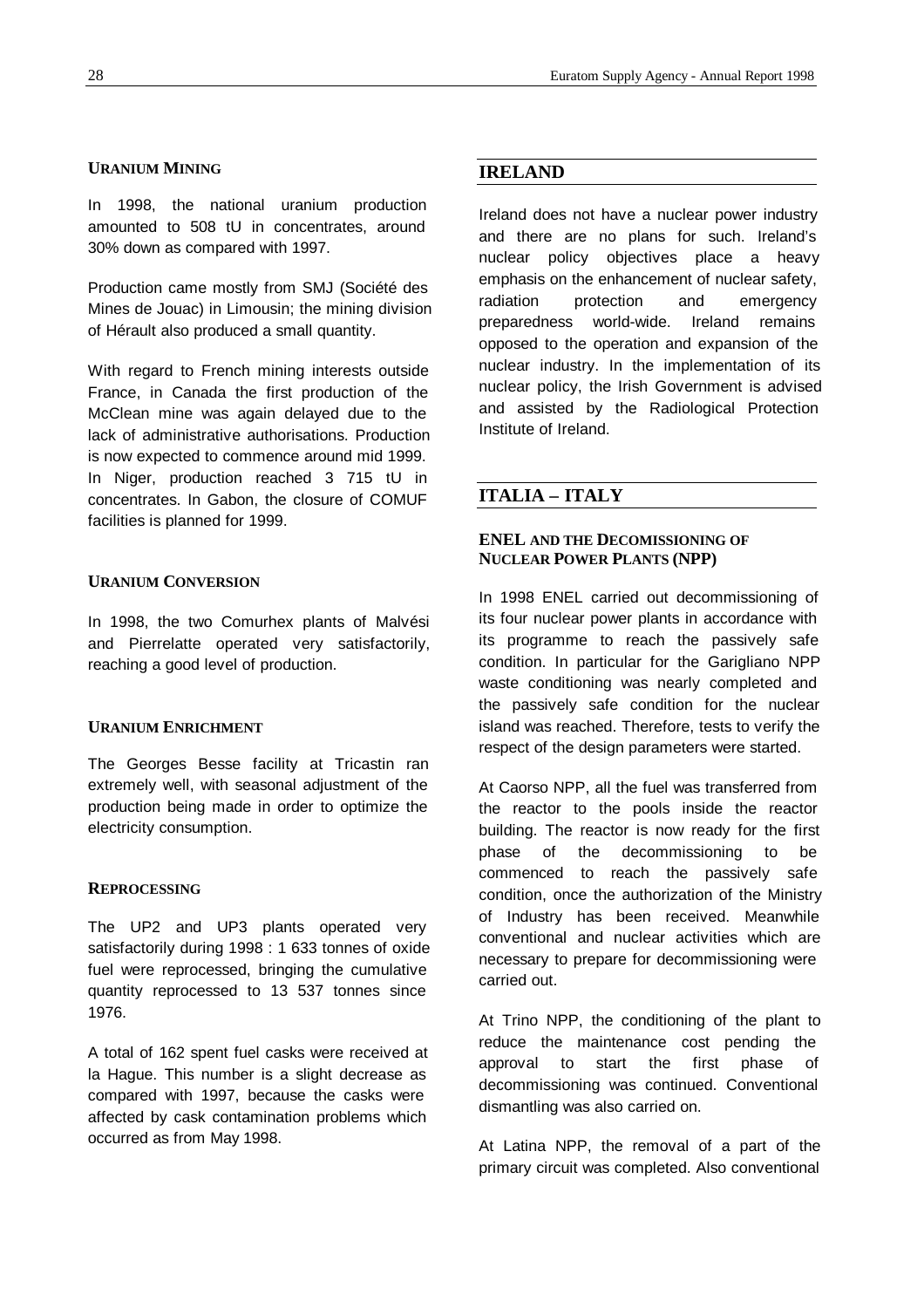dismantling was carried out. Toxic wastes were removed from the plant.

ENEL continued the management of contracts with BNFL for the reprocessing of irradiated fuel. Its staff is involved in international working groups. ENEL is working to sell the residual fresh nuclear fuel.

# **ENEA AND THE MANAGEMENT OF WASTE**

ENEA has continued to carry out its comprehensive programme on the treatment and conditioning of radioactive waste produced in the past in its pilot plants (EUREX and ITREC reprocessing plants, Plutonium Laboratory, Hot Cells).

The Basic Design and the Preliminary Safety Report for the vitrification plant, using the "cold crucible" technology, to be built at the EUREX Plant, have been completed and are now under examination by the Italian Nuclear Safety Authority (ANPA).

In 1998, the Ministry for Industry (responsible for energy policy in Italy), launched, together with the Conference of the Regional Authorities, a concerted action aimed at defining a proper decision process for the choice of the national repository site for short-lived, low and medium level radioactive waste and the interim storage of spent fuels and high-level activity vitrified waste.

A Programme Agreement between the Government and the regional authorities has been jointly defined with this aim, and a national "consultation table" has been set up, with all interested parties.

In November '98, a National Conference on Energy and the Environment was held in Rome, co-sponsored by the three concerned Ministries Industry, Environment, University and Research, and organized by ENEA.

A specific paper, proposing a comprehensive national plan on radioactive waste and irradiated fuel management, nuclear installations decommissioning and site selection process in Italy has been jointly prepared for the Conference by ENEL, ENEA and ANPA.

On the basis of the conclusions of the Conference and in the framework of the liberalisation process of the national electricity market, the government is now preparing a policy act for these matters, including the reorganization of the activities carried out by ENEL and ENEA in these areas.

A public body responsible for the management of radioactive waste and irradiated fuel, as well as the realization and operation of the repository and the interim storage facility is foreseen.

# **NEDERLAND – NETHERLANDS**

In the nuclear energy field, no new developments took place in the Netherlands in 1998. Therefore, the information on :

- nuclear electricity generation and consumption
- nuclear fuel cycle developments and
- research reactors provided in the Agency's Annual Report for 1997 is still accurate.

Furthermore, the Urenco enrichment plants at Almelo operated satisfactorily at a capacity of 1600 tSW per annum. Civil construction of the first hall of a new plant was completed. First production from this plant is planned from mid 2000. The already decommissioned first production plant was returned to green field site.

As regards national energy policy, the further liberalisation of the Netherlands electricity sector has been implemented by the adoption by Parliament in June 1998 of the new Electricity Act. As a result of this the government's role will change dramatically. Its central role in planning capacity will decline and with that its influence on the choice of fuel. Furthermore, its task of regulating prices will largely disappear.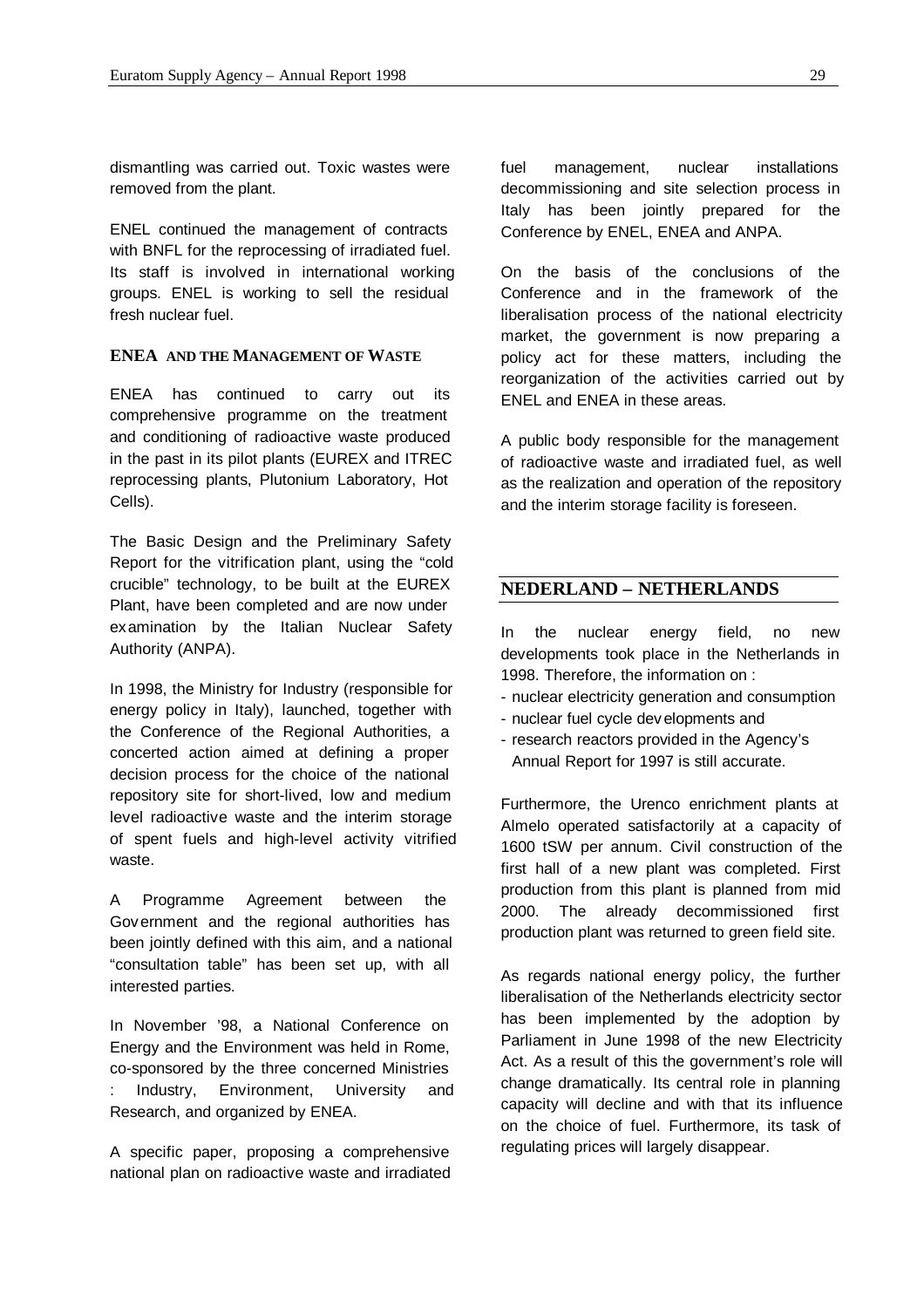In the nuclear field, as far as reprocessing is concerned, a discussion was initiated in the Dutch Parliament about possibly terminating the reprocessing of spent fuel from the Dodewaard and Borssele Nuclear Power Plants.

At the request of the Ministry of Economic Affairs, ECN carried out a study mainly with respect to environmental, proliferation and financial aspects of reprocessing as compared with its alternative, direct storage. Based on this study, the government took the view that there were no urgent reasons to change the actual strategy based on the reprocessing of spent fuel. On 22 January 1998, a discussion took place between the Minister of Economic Affairs and the Minister of Housing, Planning and Environment on the one hand and Parliament on the other hand on this issue. One of the opposition parties agreed with the abovementioned position of the government. However, two of the governmental parties expressed doubts on this issue. Finally, a motion asking for more investigations with respect to possibilities and consequences of changing the reprocessing strategy including financial aspects was adopted. It is expected that the results of this investigation will be sent to Parliament in early 1999.

Finally, as regards nuclear research, it can be stated that the High Flux Reactor operated by ECN in Petten, is of increasing significance for the medical industry in the whole of Europe. This reactor is the main producer of medical radioisotopes in Europe and is the leader in research of cancer treatment by neutrons (the so-called Boron Neutron Capture Therapy). As a consequence of changing markets the ECN nuclear research operation merged with the nuclear research division into the Nuclear Research and Consulting Group (NRG), a subsidiary of both ECN and KEMA.

# **ÖSTERREICH - AUSTRIA**

# **ENERGY POLICY PRINCIPLES**

The Austrian energy policy, based on the principles of the International Energy Agency of the OECD and laid down in the Energy Report of the Austrian Government 1996, remains unchanged.

The implementation of this policy was continuously pursued giving special attention to changing energy and environment policy requirements, both at the national and international level, and with the aim of meeting the challenges arising from the facts that :

- European integration continues to progress and requires constructive co-operation as well as respective legal adaptations;
- the anticipated global climate change necessitates  $CO<sub>2</sub>$  reduction measures on a national basis;
- the far-reaching changes in the economies of Central and Eastern Europe open up new challenges and co-operation possibilities.

Taking into account these challenges, the most important objectives of the Austrian long-term energy policy - such as satisfying energy requirements, security of supplies, environmental compatibility and conservation of energy resources, social acceptance, utmost priority for energy efficiency, the reduction of oil consumption and oil import dependency as well as of energy imports in general and the increased utilisation of renewable energy resources - remain unchanged.

#### **AUSTRIA'S ENERGY POLICY ACHIEVEMENTS**

The following figures about the development of energy and oil consumption show that the Austrian energy policy has proved to be very successful :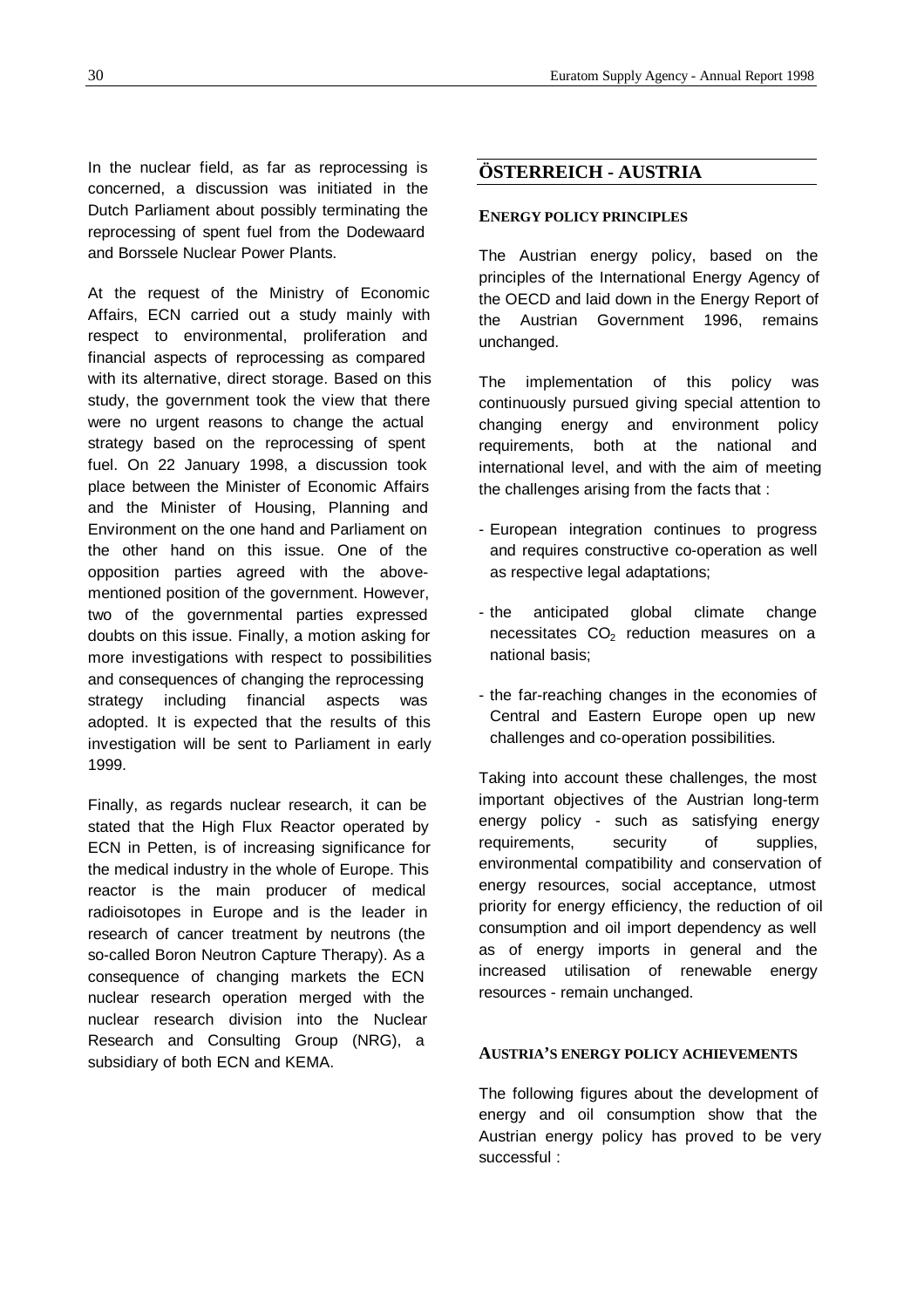- energy intensity, expressed in terms of primary energy supply (PES) per unit of Gross Domestic Product in Austrian Schillings (ATS GDP), decreased from 895.1 MJ/1000 ATS GDP in 1980 to 723.4 MJ/1000 ATS GDP in 1997, i.e. by 19.2%;
- the share of oil in energy supply fell from 49% in 1980 to 39% in 1997. The share of renewables increased from 20% in 1980 to 26% in 1997. The overall carbondioxide emissions stabilised at the level of the early seventies;
- specific energy demand in industry (industrial energy input per unit of industrial net product) further decreased by about one- third in the last 15 years (recent data are not available).

Combined efforts of the Federal Government, the Länder (provinces), the producers and the consumers – the so-called social partners – will ensure that the common energy policy objectives will be achieved also in the future.

# **NO UTILISATION OF NUCLEAR ENERGY IN AUSTRIA**

Austria has no nuclear power plants. The origin of this situation is a law of 1978 establishing the prohibition of nuclear power plants on Austrian territory. This was the legal consequence of a referendum in November 1978 resulting in a negative vote against the nuclear power plant project Zwentendorf. The events in Chernobyl in 1986 reinforced this parliamentary decision and further strengthened the opposition of the Austrian population against nuclear power.

# **RESEARCH REACTORS**

Although Austria has no nuclear power plants, there are, however, three research reactors in operation in Vienna, Seibersdorf and Graz.

(With regard to the ASTRA Reactor in Seibersdorf there are plans to close down the

reactor as from 31 July 1999 and to begin the appropriate steps to decommission the reactor permanently.)

The overall situation for the two other remaining reactors, as previously reported in the 1997 annual report, remains unchanged.

#### **RADIOACTIVE WASTE IN AUSTRIA**

Since Austria does not operate nuclear power plants, there is no major production of high level radioactive waste (HLW). Consequently, there is no need to consider intermediate or final storage capacities in Austria for HLW. The relatively small quantities of HLW resulting from the Austrian research reactors are covered by a framework contract for "US-origin nuclear fuel" and will return to the US during the next decade.

Low and medium level waste (L/MLW) from hospitals, industry and research laboratories (30-40 tons/year) is collected and treated by the Austrian Research Centre at Seibersdorf. The research centre is equipped with suitable facilities to process and condition low and medium level waste (incinerator, supercompactor and wastewater evaporator). As a conditioning process, cementing is predominantly used.

# **INTERIM STORAGE FACILITY**

On the basis of a joint agreement between the Republic of Austria, the community of Seibersdorf and the Austrian Research Centre Seibersdorf, the intermediate storage facility is scheduled to be operated until 2012 on the site of the research centre with a capacity of 15.000 drums of conditioned waste. After this date, the waste will be transferred to a final storage facility which is planned to be built on a site to be selected at the beginning of the next decade.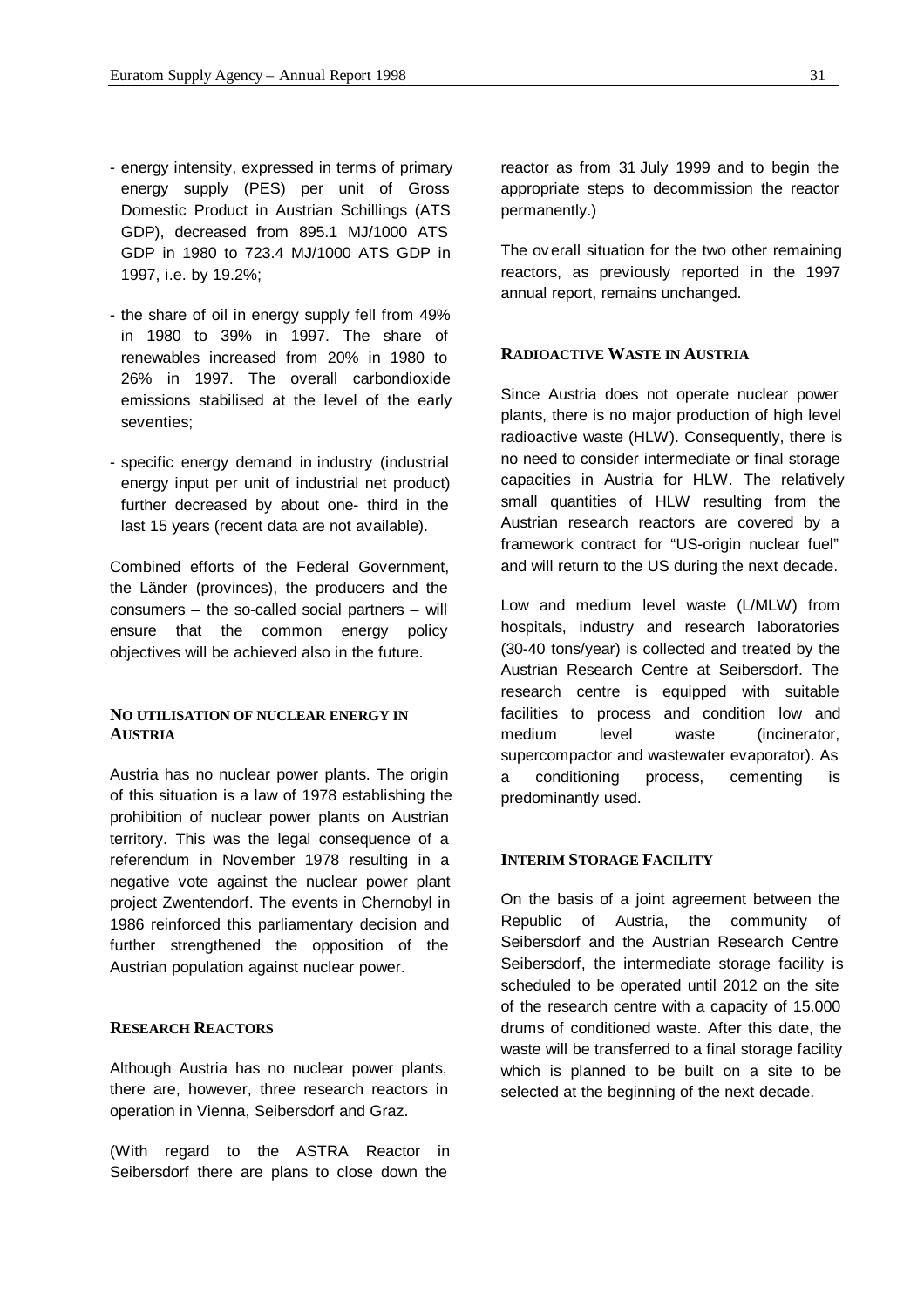# **PORTUGAL**

### **ENERGY POLICY CONSIDERATIONS**

The dependence on imported energy remains at a high level, of the order of 90%.

In 1996 the Total Primary Energy Supply (TPES) amounted to 19 088 x 10<sup>3</sup> toe which represented a small decrease (-0.4%) compared with the previous year.

Imported oil and coal contributed 69 % and 18 % respectively to the total energy supply in that year.

In order to diversify energy supply and reduce the growth of  $CO<sub>2</sub>$  emissions, Portugal is introducing natural gas which comes from Algeria. The first deliveries took place in early 1997, and since October 1997 natural gas is being used to fuel the dual fired power plant of Carregardo (6x125 MWe).

As to the construction of the gas fired power plant of Tapada de Outeiro (3x330 MWe), the second unit started operation in October 1998. The first unit, originally scheduled for March 1998, has been delayed but should start operation in March 1999. The third unit, scheduled for October 1999, is expected to enter into service early in May 1999.

### **NUCLEAR ELECTRICITY GENERATION**

Portugal has no plans at present to use this source of energy.

#### **FUEL CYCLE DEVELOPMENTS**

Uranium (yellow cake) production remains at a very low level and amounted to 18.5 tU (21.5 t of U<sub>3</sub>O<sub>8</sub>) in 1998.

## **SUOMI/FINLAND - FINLAND**

# **ENERGY POLICY CONSIDERATIONS**

There were no new policy decisions in 1998 directly related to nuclear energy. However, developments in the fields of the general policy and the climate policy are believed to have an indirect effect on the role of nuclear energy. These developments include the ongoing restructuring of the electricity markets, as well as the signing of the Kyoto protocol, followed by the agreement on the burden sharing within the EU. As a consequence, the public attitude towards nuclear power has become slightly more favorable, but simultaneously the long term economic advantages of nuclear power have lost some of their weight in relation to other factors to be taken into account in investment decisions.

Each of the two power companies operating nuclear power plants in Finland has decided to increase its readiness to start a new nuclear project by launching as a preparatory step an environmental impact assessment procedure related to a new power unit situated on an existing site. In both cases the first phase of the procedure was passed in 1998.

# **NUCLEAR ELECTRICITY GENERATION AND CONSUMPTION**

New operating licences for increased power levels were granted to all four nuclear power plant units during 1998. Altogether the new power levels mean an addition of 350 MW to the Finnish electricity generation capacity. The total amount of electricity produced by these units in 1998 was 21.0 TWh or 4.7% more than in 1997. This corresponds to 31.3% of the electricity generation and 27.4% of the electricity supply in Finland.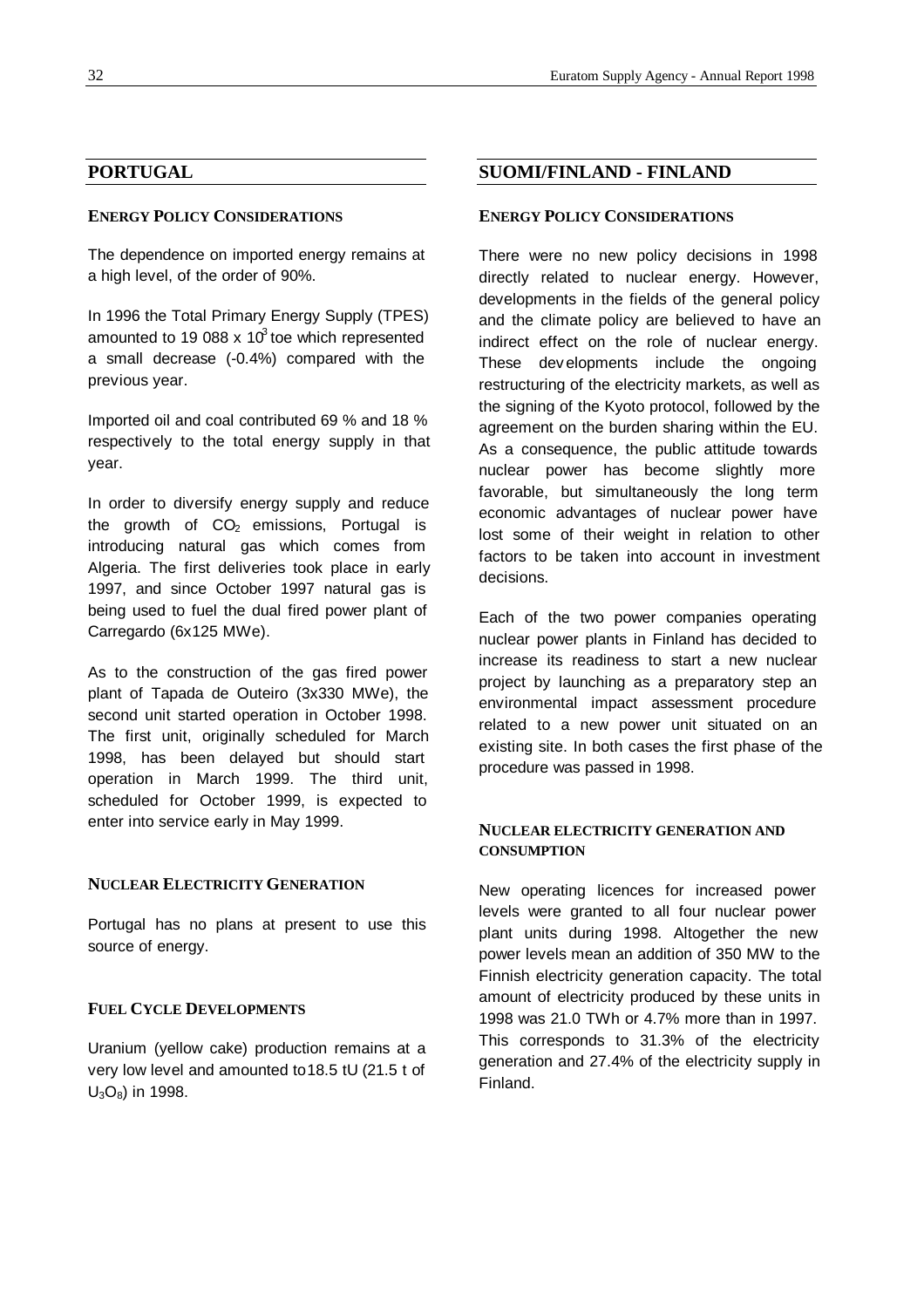#### **RADIOACTIVE WASTE POLICY AND DEVELOPMENTS**

An operating licence for a final repository of low and medium level wastes from the Loviisa nuclear power plant was granted in April.

The site selection of a deep geological repository for spent nuclear fuel is scheduled for the year 2000. In 1998, the nuclear power utilities were finalizing site selection studies and preparing an environmental impact assessment report concerning four alternative localities.

#### **RESEARCH REACTORS**

There is one 250 kW Triga Mark II reactor operating in Finland. This reactor, the original purpose of which was education and research, has since been modified to serve mainly as a neutron source for boron neutron capture therapy of brain tumor patients.

### **SVERIGE – SWEDEN**

#### **ENERGY POLICY CONSIDERATIONS**

In February 1998 the Government decided that Barsebäck Kraft AB was to close down the operation of power reactor Barsebäck 1 by 1 July 1998. This decision was based on the 1997 Act on the phasing-out of nuclear power. Following an appeal against this decision the Supreme Administrative Court ordered a postponement of the implementation of the decision until completion of the legal procedure has been completed. No final decision had been taken by the Court by the end of 1998.

In December 1998 the Government, having earlier informed Parliament about its intention, decided to release the nuclear power utilities from their requirement to maintain jointly strategic stocks of enriched uranium, enough to generate 35 TWh. In future each utility will be free to decide its own stock-holding policy.

#### **NUCLEAR ELECTRICITY GENERATION**

The Swedish nuclear power stations generated 70.5 TWh in 1998, 5% more than in the previous year. Nuclear power represented ca. 46% of the electricity generated in Sweden in 1998 (hydro ca. 48%). Following the unusually high water flow to the reservoirs, hydro electricity production was at record level and consequently the nuclear power production capacity was not fully utilized.

Availability of the Swedish reactors was on average 84.8 % in 1998, compared with 78.8 % in 1997.

The four reactors at Ringhals and the three reactors at Forsmark all achieved very good production figures. Due to the ongoing modernisation programme for Oskarshamn 1, this unit was offline for about six months. This work will continue and is planned to be finished in year 2001. The two other reactors at Oskarshamn continued to perform satisfactorily. The two units at the Barsebäck plant produced 8.3 TWh, the highest output since 1991.

The nuclear powerplants at Forsmark and Ringhals are now environmentally certified according to ISO14001.

#### **NUCLEAR FUEL CYCLE DEVELOPMENTS**

At the ABB Atom fuel fabrication plant 380 tons of uranium dioxide powder were converted and 270 tons of fresh fuel were produced during 1998. More than half of the production was for the export market.

In 1998 ABB Atom installed and brought into operation equipment of a unique design to further reduce the environmental impact of its operation.

#### **RADIOACTIVE WASTE**

In the autumn of 1998, SKB (the Swedish Nuclear Fuel and Waste Management Co, owned jointly by the nuclear power utilities)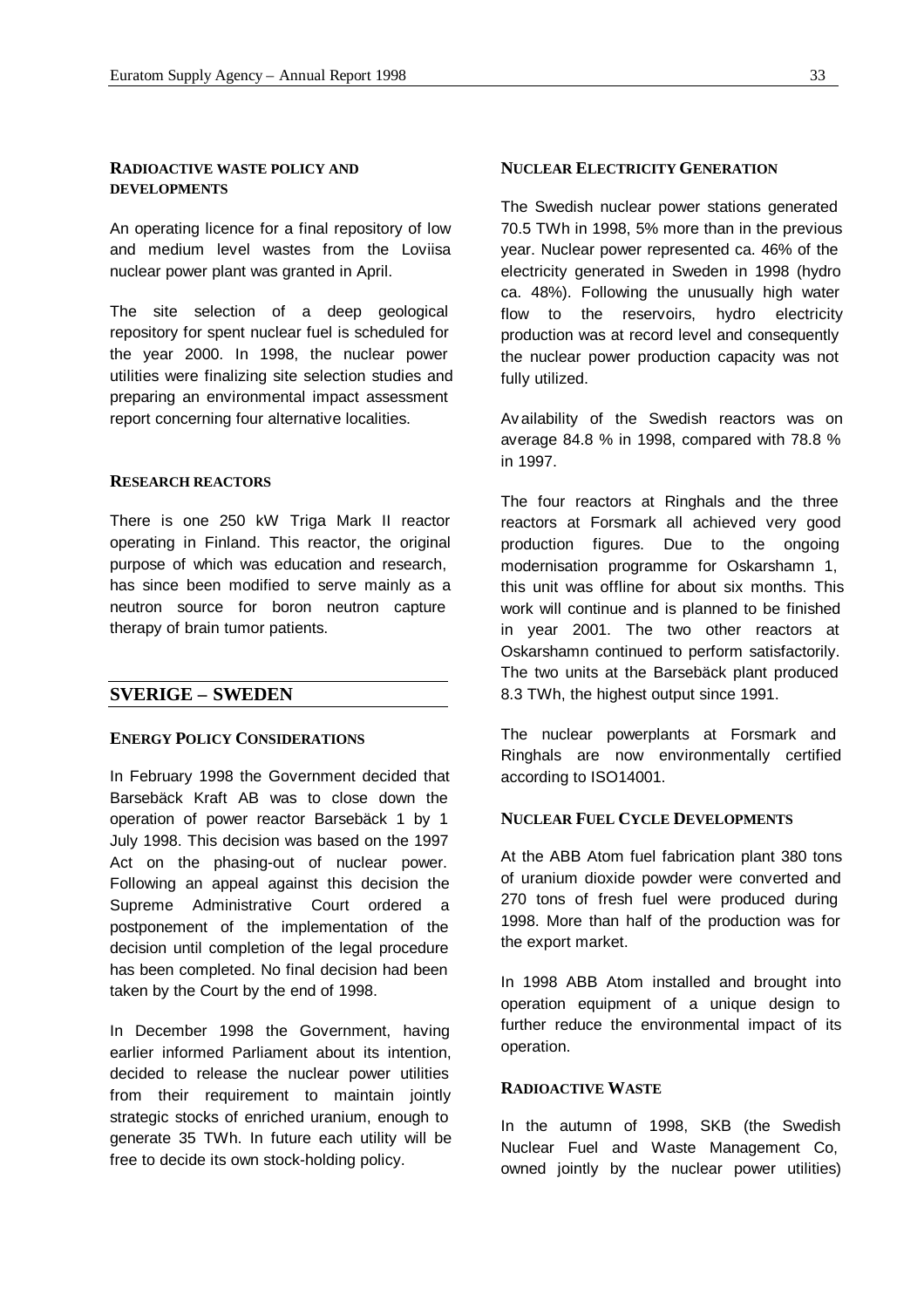obtained permission to increase the capacity of the intermediate store of spent fuel, CLAB, from 5 000 tons to 8 000 tons. Work at the site has already commenced.

SKB has outlined a new "Programme for Research & Development on Final Storage of Spent Fuel", which will cover three years. This programme was submitted to the Government in the autumn of 1998. The programme's main line is to go forward, demonstrate technology and start, in 2001, detailed investigations on a possible site for final storage.

The local municipality of Tierp, situated about 150 km north of Stockholm, in the summer of 1998 agreed to carry out a pre-study for a final repository of spent fuel, in co-operation with SKB. This means that SKB now has four prestudies ongoing.

In November 1998, SKB inaugurated the new "Encapsulation Laboratory" which is located in the town of Oskarshamn.

In November 1998, the utility OKG made an application to the Government in order to obtain a licence to use MOX fuel in its reactors.

The 1999 fee for the waste management activities including future decommissioning of all reactors was raised in December 1998 to an average of 0.013 SEK per KWh.

#### **RESEARCH REACTORS**

During 1998 decisions were made to build a Boron Neutron Capture Therapy facility at the R2-0 reactor in Studsvik. Its purpose is the treatment with neutron radiation of patients suffering from brain tumors. A facility for production of iodine-125 is also being built. This radioisotope is used for treatment of prostatic cancer.

Both the R2, a 50 MW MTR-reactor used for fuel testing, fuel investigations, silicon doping and isotope production, and the R2-0 (1 MW) reactors have operated at full capacity. Both

reactors also provide neutrons for basic research for the Neutron Research Laboratory in Sweden.

# **UNITED KINGDOM**

#### **ENERGY POLICY CONSIDERATIONS**

In its latest White Paper on energy, published on 8 October 1998, the government considered that nuclear power "makes a valuable contribution to diversity of supply and emissions reduction". The Paper goes on to say however that the cost of new construction means nuclear power's share of generation is expected to decrease in the first decades of the next century as existing capacity is retired. In the meantime, any proposals for nuclear construction are to be considered against the same objectives as those for other types of stations – the ability to ensure secure, diverse and sustainable supplies of energy at competitive prices.

In December 1997, the government announced its detailed proposals for the merger of Magnox Electric plc, which owns and operates the UK's six operating and three decommissioning civil magnox stations, and BNFL. The aim of the merger is to improve the arrangements for managing public sector nuclear liabilities by ending the mismatch where BNFL has responsibility for dealing with the majority of magnox liabilities while Magnox meets the costs. The merger is taking place in two key stages, the first of which, transfer of the government's shares in Magnox to BNFL, took place in January 1998. The second stage, full merger of the combined businesses of the two companies, is expected to be completed during 1999, subject to the companies meeting the requirements of the relevant regulators.

The process of integrating Nuclear Electric Ltd and Scottish Nuclear Ltd, who between them operate the UK's seven AGR stations and one PWR station, continued during 1998; the two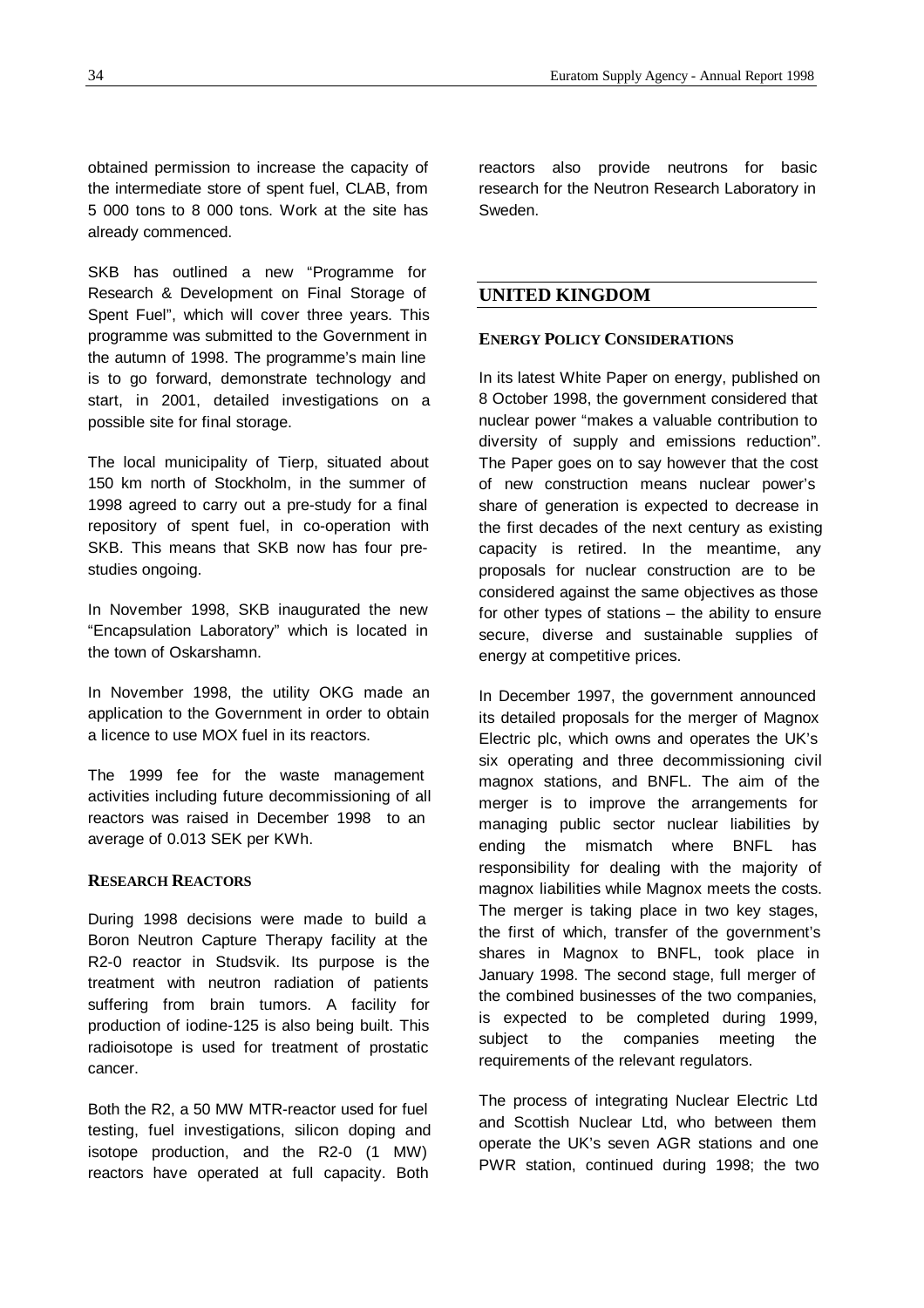companies now trade under the name of British Energy.

On 5 June the government announced that commercial reprocessing at Dounreay would cease. The reprocessing plants will continue to operate, subject to the necessary regulatory consents, only for as long as necessary to deal with the existing liabilities and committed work. No new commercial contracts for reprocessing at Dounreay will be accepted.

# **NUCLEAR ELECTRICITY GENERATION AND CONSUMPTION**

The UK's nuclear power stations supplied over 90 TWh in 1998, some 1.5% more than in 1997, and representing about 27% of the electricity supplied in the UK in 1998.

#### **FUEL CYCLE DEVELOPMENTS**

Total output from British Energy's eight stations for the 1997/98 financial year, at 66.7 TWh, confirmed the company's position as the UK's leading generator, with a market share of 21%. During 1998 British Energy established a number of partnerships in the UK and international energy sectors as part of the company's development strategy. One example of this development can be seen in British Energy's joint venture with US utility PECO Electric to purchase Three Mile Island 1.

Urenco, the UK based British-Dutch-German centrifuge enricher, continued to expand its enrichment capacity during 1998 in line with increased business commitments. In particular, further capacity entered into operation at Capenhurst, UK, where a new plant was commissioned in December 1997. Total capacity at all three plants at the end of 1998 was 3 950 tSW per annum.

In April 1994, British Nuclear Fuels plc (BNFL) began construction of the Sellafield MOX Fuel Plant (SMP) which will fabricate mixed oxide

(MOX) fuel from a blend of plutonium and uranium. The final decision on whether to commence operation of the SMP now rests with Environment ministers who are considering the UK Environment Agency's response to BNFL's application. Once operating, the plant has the capability to produce 120 tonnes of MOX fuel per year.

BNFL's Thermal Oxide Reprocessing Plant (Thorp) at Sellafield in Cumbria began operation in March 1994. As at October 1998, some 1 750 tonnes of spent fuel have been sheared and dissolved at the Plant. Thorp currently has an order book valued at £12 billion over 15 years.

BNFL, in partnership with the US engineering and construction group Morrison Knudsen (MK), in 1998 acquired the global nuclear business of Westinghouse Electric Corporation.

In March 1997, the then Secretary of State for the Environment rejected Nirex' application to construct an underground rock characterisation facility at the site adjacent to BNFL's Sellafield works which it was investigating for its proposed deep disposal facility for intermediate level radioactive waste. Consideration continues to be given to the consequences of this decision for intermediate level waste disposal policy and its implementation.

The UK currently has one operating civil nuclear research reactor, belonging to Imperial College. Others await decommissioning, are in the process of being decommissioned, or have been fully decommissioned.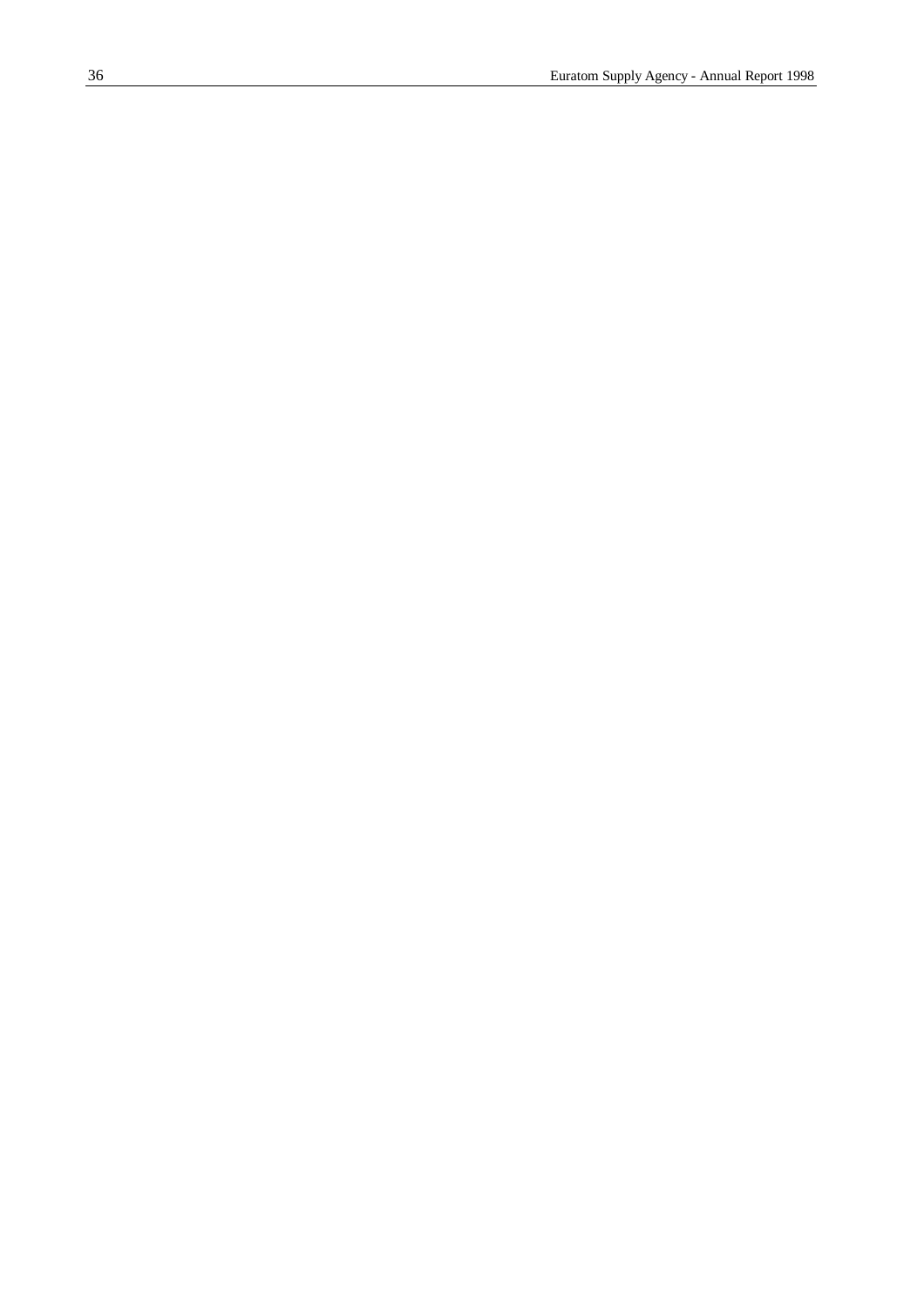#### **CHAPTER IV**

# **INTERNATIONAL RELATIONS**

#### **INTRODUCTION**

European Union (EU) operators acquire nuclear materials and services from a number of external supplying countries. Moreover, some EU operators also process materials on behalf of foreign clients. While in the European Union, nuclear materials in the civil fuel cycle are subject to the safeguards provisions of the Treaty establishing the European Atomic Energy Community (Euratom or the Community) and, as appropriate, also to the agreements entered into by the Community, its Member States and the International Atomic Energy Agency. In addition, nuclear materials transferred between the Community and three non-Community countries – Australia, Canada and the USA – are subject to international agreements concluded between the Community and the country concerned. These agreements provide for some additional conditions which apply to such materials. Furthermore, transfers of nuclear materials with some other countries are or may become covered under agreements with the European Community and Euratom of a more general nature.

Under the provisions of the Euratom Treaty, international agreements are negotiated on behalf of the Community by the European Commission in accordance with directives issued by the Council of Ministers. Where these agreements relate to the supply of nuclear materials or services, the Euratom Supply Agency takes part in the Commission's negotiating team and in any ongoing consultations with the authorities of the countries concerned. Developments in relation to these agreements during the year relevant to nuclear fuel supplies are reported below.

The Agency has compiled a compendium of agreements to which the European Atomic Energy Community is a party and which relate to nuclear fuel supply.  $(^1)$ 

# **BILATERAL NUCLEAR CO-OPERATION AGREEMENTS**

#### **EURATOM/AUSTRALIA**

Following the agreement reached between Euratom and Australia in October 1997, whereby Australia will grant generic prior consent, under certain conditions, for retransfers from Euratom to Japan of Australian obligated plutonium after the reprocessing of Japanese spent fuel in the EU, an exchange of diplomatic notes took place in Canberra on 28 May 1998. Following that diplomatic step, and once Australia notifies that all its domestic legislative requirements have been satisfied, these arrangements will enter into force.

# **EURATOM/CANADA**

As provided for in Article XIII of the Euratom/Canada Agreement for Co-operation in the peaceful uses of Atomic Energy, consultations took place in Ottawa in June 1998.

The consultations under Article XIII provided an opportunity to review the nuclear energy policy and programmes in both Euratom and Canada and to exchange views and information on a variety of issues, such as the respective nuclear relations with other countries, the status of the

 $\bar{1}$ This document is published by the Office for Official Publications of the European Communities Luxembourg under reference n° ISBN 92-828-0091-1.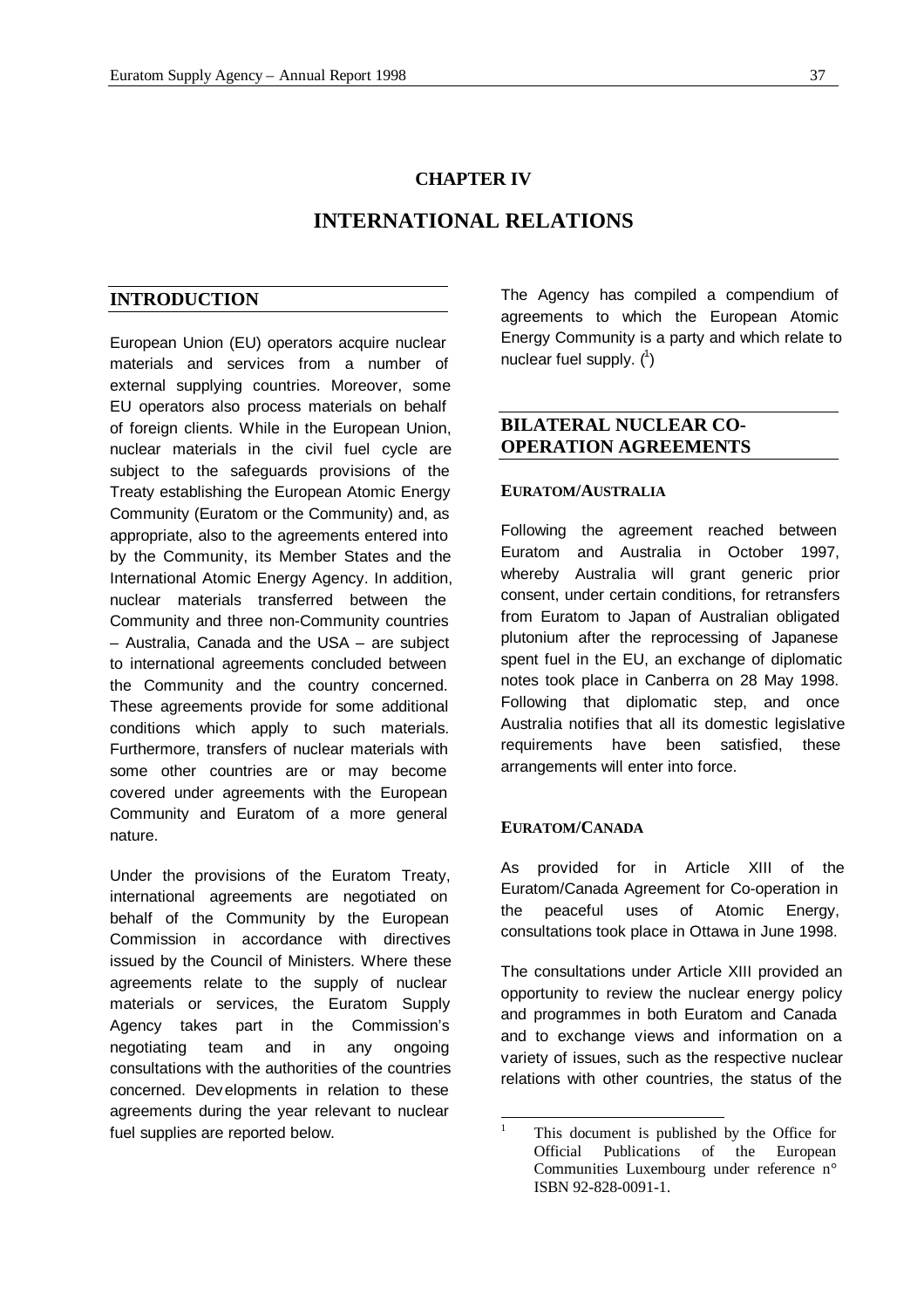worldwide nuclear fuel market and International Atomic Energy Agency matters. The Euratom side raised the issue of Canadian authorizations for retransfers of Canadian obligated depleted uranium from Euratom to Russia for upgrading into natural and enriched uranium product and arrangements for leaving the remaining "secondary tails" material there.

#### **EURATOM/USA**

Under Article 12 of the Euratom/USA agreement, the second round of consultations since the agreement came into force in 1996, took place in Brussels on 19-20 October 1998. Both parties confirmed that the agreement is working satisfactorily and exchanged views on their nuclear policy developments, on nuclear relations with third countries, on the status of the worldwide nuclear fuel market and on IAEA matters, including strengthening of nuclear safeguards.

The Euratom side specifically raised the issue of the sale intentions of natural uranium by the United States Enrichment Corporation (USEC) and their potentially disrupting effects on the market and on the highly enriched uranium (HEU) agreement between the US and Russia. The Euratom delegation reiterated prior requests made to the US Government to find a fair and equitable solution to the overpricing by USEC of enrichment services supplied to two EU companies. It also brought to the US government's attention the case of a licence application by an EU company to the US Nuclear Regulatory Commission (NRC) and requested more expeditious treatment for future cases.

#### **RETRANSFERS**

Under the terms of the Community's agreements with Australia, Canada and the USA, these supplier countries retain the right of consent, albeit often in a long-term programmatic framework, over the retransfer from the Community of nuclear materials subject to those

agreements to other countries outside the Community.

Under the Euratom/Canada agreement, simplified procedures relating to retransfers of certain Canadian-obligated nuclear items are in place for most of the Community's nuclear trading partners. In the case of the Euratom/Australia Agreement retransfers from the Community of Australian obligated material can take place, subject to certain notification conditions, to countries with which Australia has a co-operation agreement in place for activities for which Australia has accepted those countries as a destination. Again, this includes most of the Community's nuclear trading partners.

Under the Euratom/US agreement, a mechanism providing for advance generic consent for retransfers of nuclear items subject to the agreement is in place based on a list of destinations outside the EU which includes most of the Community's nuclear trading partners. Advance generic consent for the retransfer to Japan of plutonium, including plutonium contained in mixed oxide fuel, is maintained under this agreement by reference to an exchange of letters of 1988 between the European Commission and the US Mission to the European Communities.

Following the entry into force of a new US/Switzerland nuclear co-operation agreement in June 1998, a similar mechanism for retransfers of this kind to Switzerland is expected to be operational in early 1999.

Applications for retransfer consents falling outside the generic consents provided for under the above agreements are handled by the Supply Agency. During 1998, four such retransfers were approved by the US.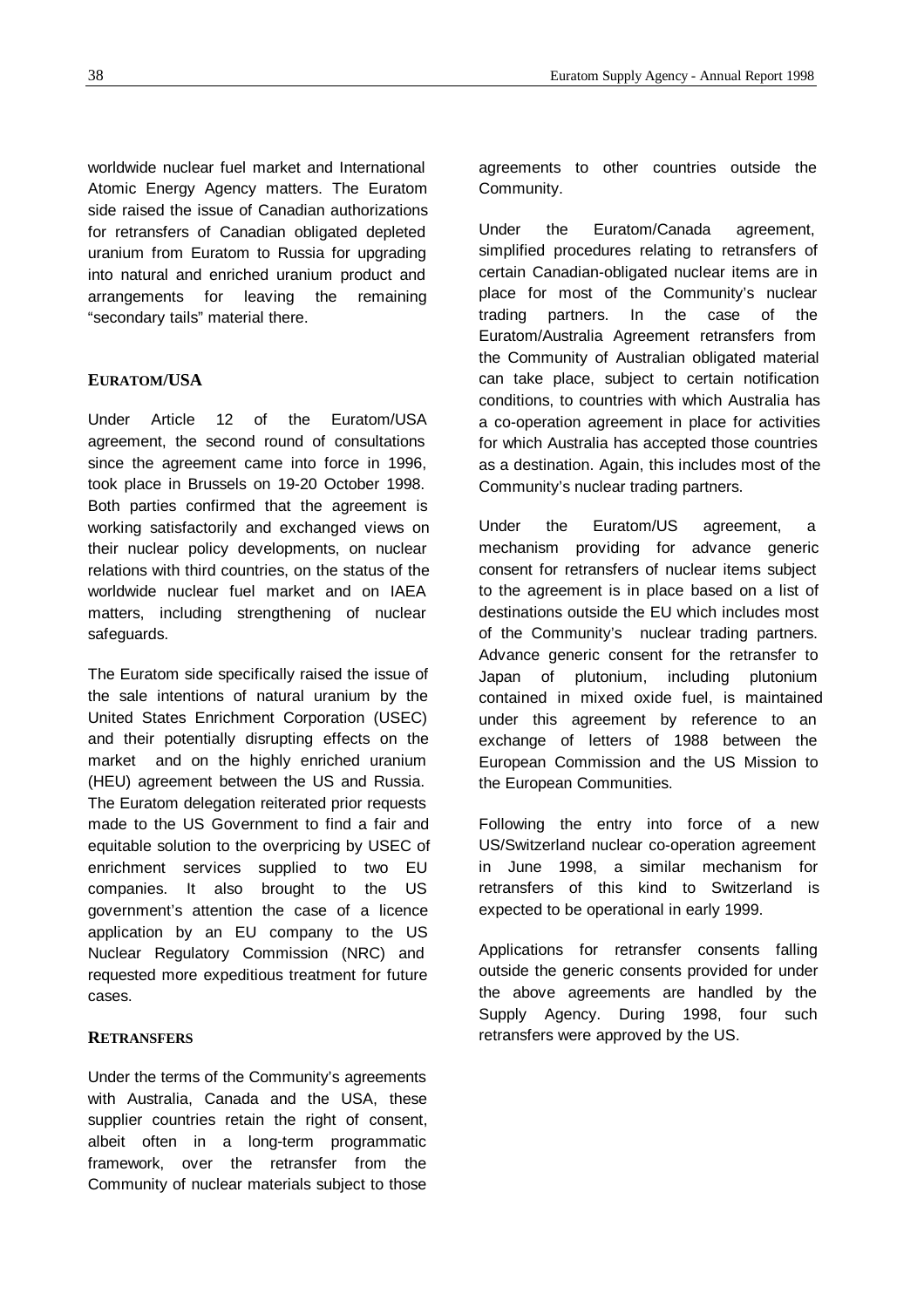# **BILATERAL RELATIONS IN THE NUCLEAR FIELD WITH OTHER COUNTRIES**

#### **THE RUSSIAN FEDERATION**

Following the entry into force of the Partnership and Co-operation Agreement (PCA) between the European Communities, including Euratom, their Member States and the Russian Federation on 1 December 1997, a first meeting of the EU/Russia Co-operation Council at ministerial level took place in February 1998 and was followed by meetings of the EU/Russia Cooperation Committee held in April and December 1998. On all these occasions the issue of EU/Russia nuclear trade was discussed and the EC side reiterated its willingness to continue discussions with a view to reaching a nuclear trade arrangement as envisaged in article 22 of the PCA.

#### **OTHER NEW INDEPENDENT STATES (NIS)**

No progress was reported with regard to the proposal of the Commission to the Council for the negotiation of bilateral nuclear cooperation agreements with the following NIS: Kazakhstan, Kyrgyzstan, Tajikistan, Ukraine and Uzbekistan. To date the Council has only adopted directives for the negotiation of agreements with Kazakhstan and Ukraine regarding nuclear safety and nuclear fusion. In December 1998, the Commission proposed to the Council the negotiation of a global nuclear cooperation agreement, including a nuclear trade component, with Ukraine. The provisions of the Euratom Treaty continue to apply automatically to uranium supplied from the NIS to the EU, just as to supplies from any other country.

#### **JAPAN**

On 25 May 1998 the Council approved a negotiating mandate for the negotiation by the Commission of an agreement on the peaceful

uses of nuclear energy between Euratom and Japan. A key objective of the proposed agreement is to facilitate nuclear trade between industry in Euratom and in Japan through the establishment of a framework for the implementation of existing and future commercial arrangements.

Following substantive preparatory work on both sides, it is expected that the first round of formal negotiations will take place in spring 1999.

# **MULTILATERAL AGREEMENTS IN THE NUCLEAR FIELD**

#### **ENERGY CHARTER TREATY (ECT)**

The Energy Charter Treaties entered into force on 16 April 1998. At the end of 1998, 38 countries plus the European Communities had ratified the ECT. At that date two EU Member States had not completed their ratification procedures, but they are applying the Treaty on a provisional basis. The Russian Federation had also not ratified, but it is committed to apply the Treaty on a provisional basis.

On 24 April 1998 the Energy Charter Conference adopted the Amendment to the trade-related provisions of the ECT. The following joint declaration made by the Russian Federation and the European Union was made with respect to the Trade Amendment: "The Russian Federation has raised the issue of trade in nuclear materials. The Russian Federation and the EU agreed that the partnership and cooperation agreement between the Russian Federation, the European Union and its Member States, which entered into force on 1 December 1997, is the appropriate framework to deal with this issue, as confirmed in the conclusions of 27 January 1998 Co-operation Council".

By its decision of 13 July 1998 (98/537/EC) the Council of the European Union formally approved the text of the Trade Amendment and authorized its provisional application.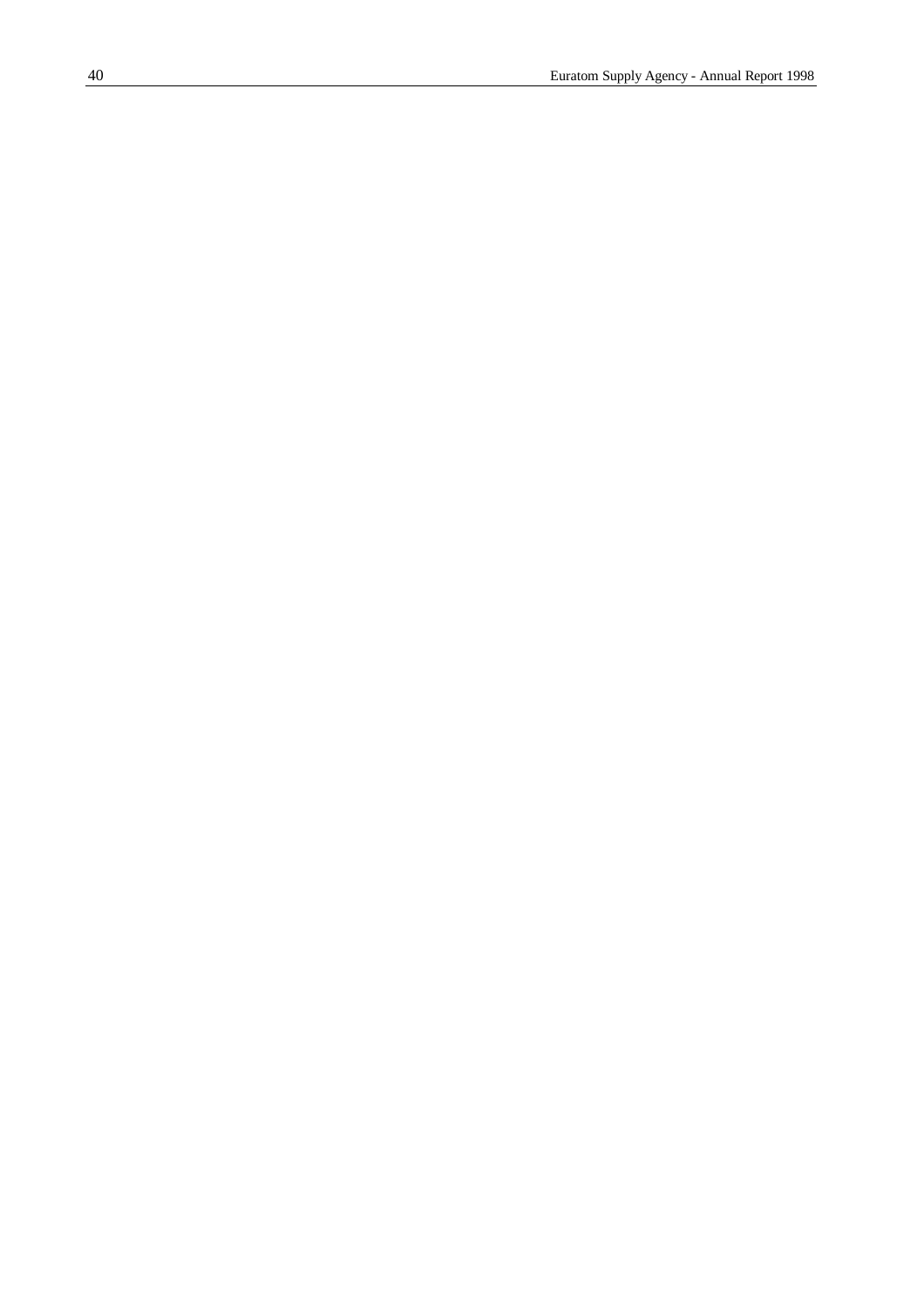#### **CHAPTER V**

# **ADMINISTRATIVE REPORT**

## **PERSONNEL**

The staff establishment of the Agency at the end of 1998 was 24.

# **FINANCE**

The Agency's expenditure amounted to ECU 192 578.95 for 1998. This amount was financed principally from the budget of the Commission, as a result of a Council decision of 1960 to postpone the introduction of a charge on transactions to defray the operating expenses of the Agency as provided by the Euratom Treaty.

#### **ADVISORY COMMITTEE**

The Advisory Committee held two meetings in 1998. The Agency informed the Committee of developments related to supply policy in particular with regard to the disposition of exmilitary High Enriched Uranium from Russia and supply from other New Independent States and discussed with the Committee from a supply perspective the policy treatment to be given, in the EU to depleted uranium enriched in Russia $(^{1})$ . Exchanges of views took place on market developments, levels of production and stockpiles in those countries. Also the Agency informed the Committee about a proposal, still under discussion within the Commission services at the year end, to convert the Agency's capital from EMA units of account into euro.

Likewise, the Committee was briefed by the Commission services and the Agency on the results of official consultations with the US, Australia and Canada within the framework of existing nuclear agreements with those countries as well as on the status of and developments relating to potential Euratom international agreements in the area of nuclear fuel supply.

The Agency's annual report and accounts for 1997 received favourable opinions from the Committee, as did its budget for 1999.

A new Chairman and Vice-Chairmen of the Committee were elected for the term of office extending to 28 March 1999.

-

<sup>1</sup> See "Supply of material from NIS" in Chapter I.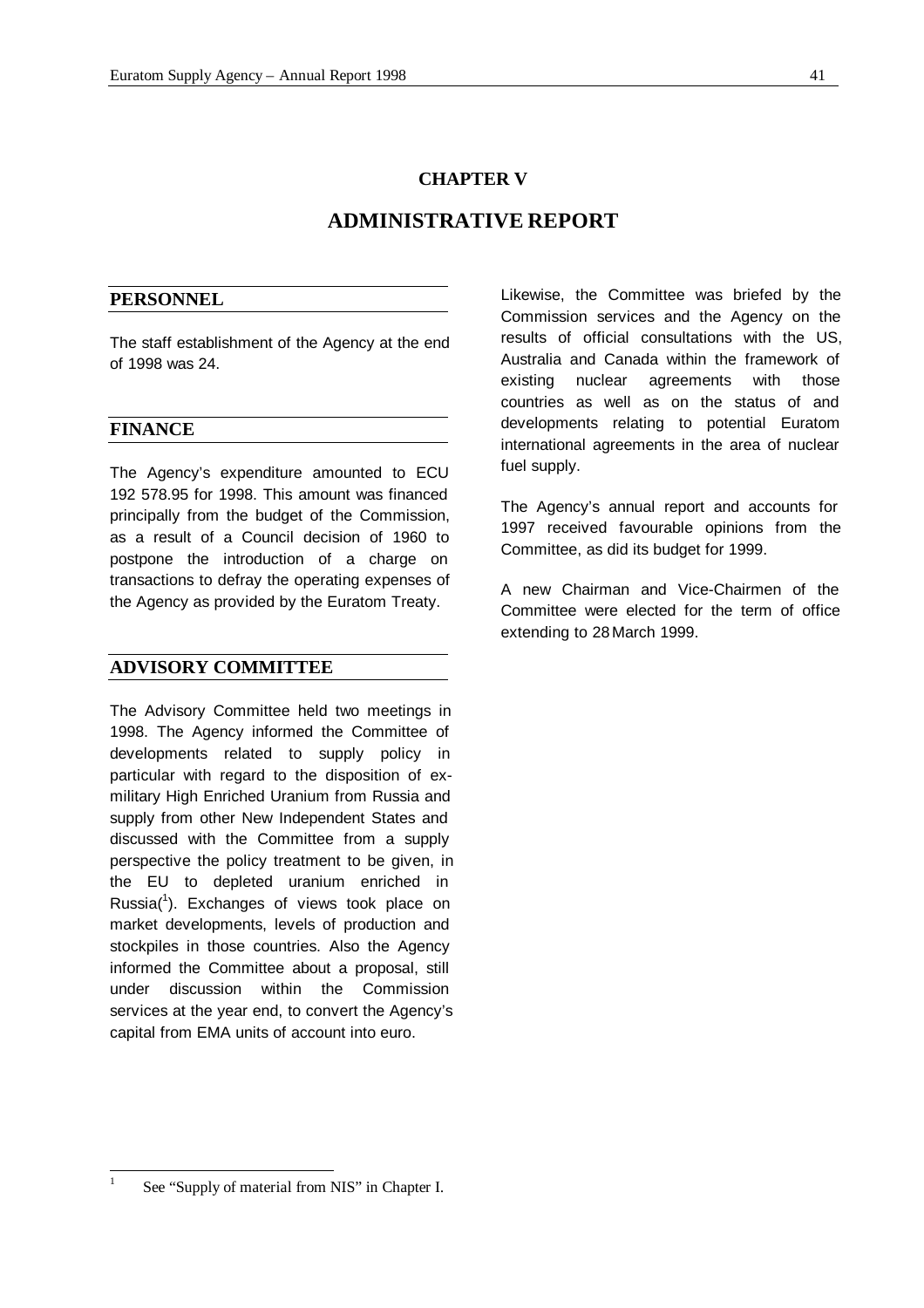# **ORGANISATIONAL CHART (AS AT 31 DECEMBER 1998)**

### **EURATOM SUPPLY AGENCY**

| Director General<br>Assistant to the Director General |                                                           | Mr. M. GOPPEL<br>Mr. D. MONASSE (a.i.)                                                            |  |
|-------------------------------------------------------|-----------------------------------------------------------|---------------------------------------------------------------------------------------------------|--|
| $\bullet$                                             | Nuclear fuels supply contracts and research               | Mr. J.C. BLANQUART<br>Mr. J. MOTA<br>Mr. A. BOUQUET<br>Mrs. P. BOUCHAUD-BEULE                     |  |
| $\bullet$                                             | General Affairs; Secretariat of the Advisory<br>Committee | Mr. D.S. ENNALS<br>Mr. P. MARTINEZ-VARGAS                                                         |  |
|                                                       | <b>ADVISORY COMMITTEE OF THE SUPPLY AGENCY</b>            |                                                                                                   |  |
| Chairman                                              |                                                           | Mr. S. SANDKLEF<br>(Vattenfall Fuel, Sweden)                                                      |  |
|                                                       | Vice-Chairmen                                             | Mr. L. F. DURRET<br>(Cogéma, France)<br>Mr. C. GIMENO SANZ<br>(Permanent Representation of Spain) |  |
|                                                       | <b>WORKING PARTY</b>                                      |                                                                                                   |  |
| Chairman                                              |                                                           | Mr. M. S. TRAVIS<br>(Rio Tinto, Mineral Services, UK)                                             |  |
| Vice-Chairmen                                         |                                                           | Mr. P. GOLDSCHMIDT<br>(Synatom, Belgium)<br>Mr. J. HUBER<br>(Bayernwerk, Germany)                 |  |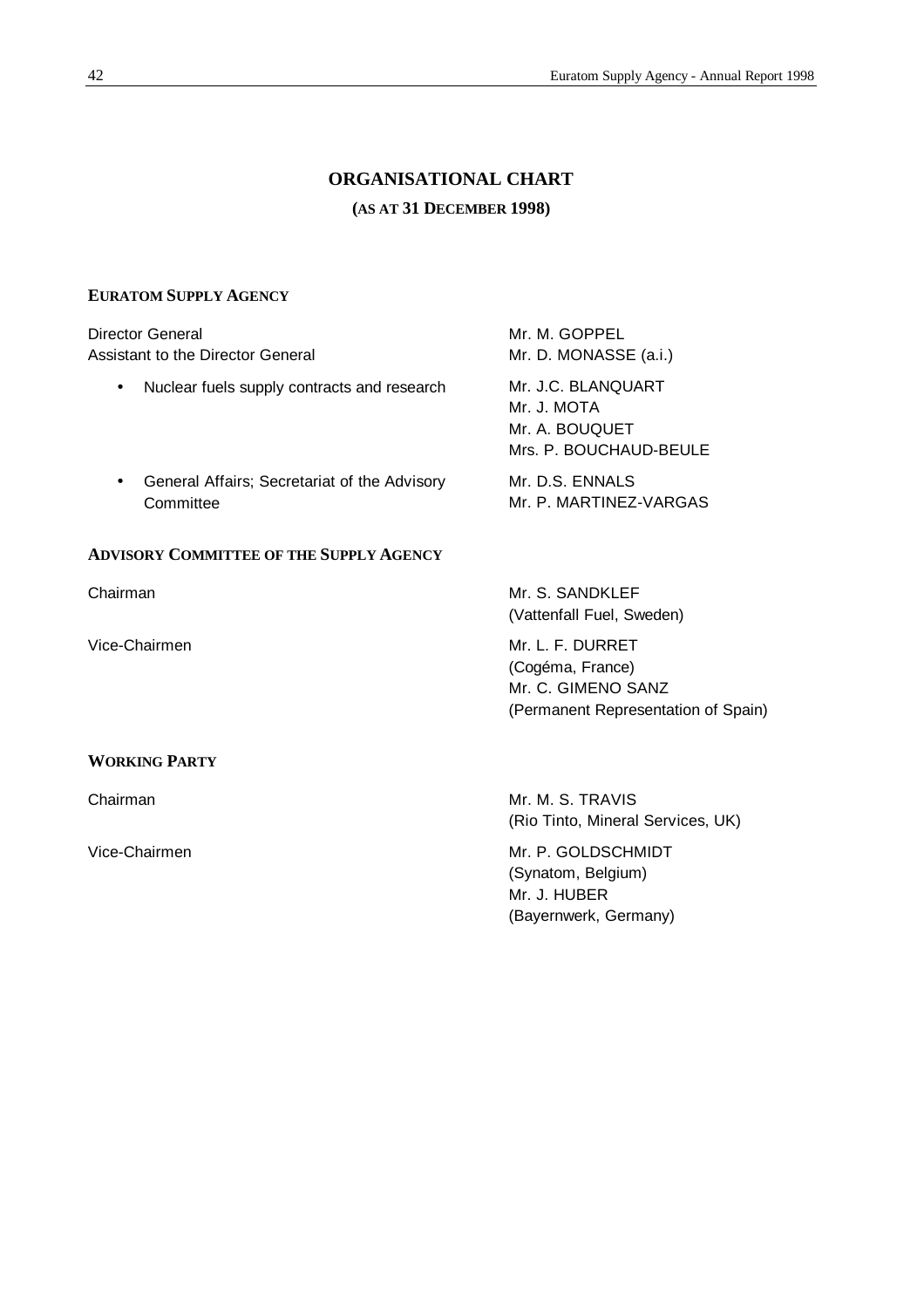**ADDRESS FOR CORRESPONDENCE** Euratom Supply Agency

Rue de la Loi, 200 B – 1049 Brussels

**OFFICE ADDRESS** rond-point Schuman, 3 B – 1040 Brussels

**TELEPHONE** 32 (2) 299.11.11

**TELEX** 21977 COMEU B

**TELEFAX** 32 (2) 295.05.27

**INTERNET** http://europa.eu.int/en/comm/euratom/euratom.html

FURTHER COPIES OF THIS REPORT ARE AVAILABLE ON REQUEST,

SUBJECT TO AVAILABILITY, FROM THE ABOVE ADDRESS.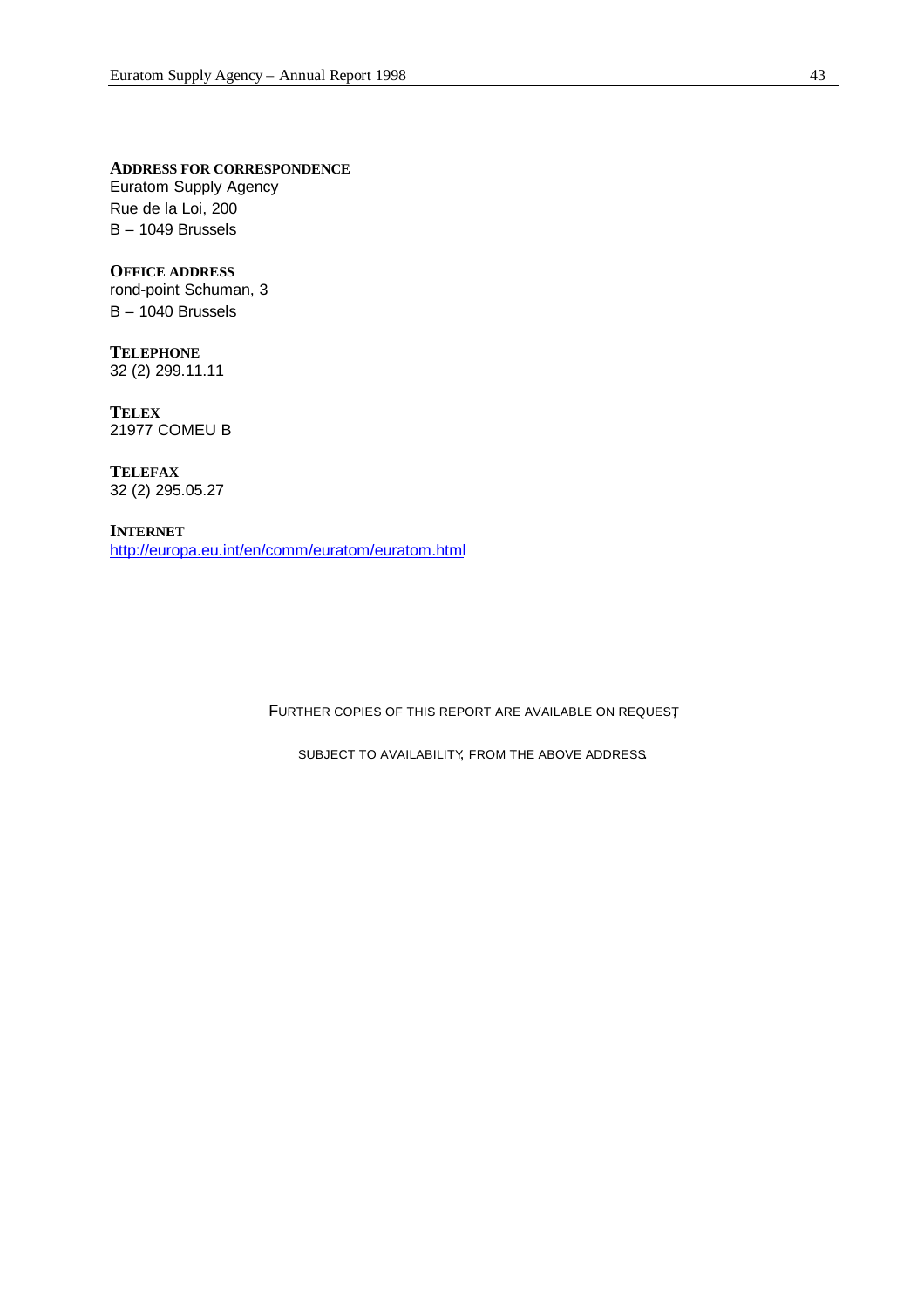# **ANNEX 1**

# **Natural uranium feed contained in fuel loaded into EU reactors and natural uranium delivered to utilities under purchasing contracts (in tU)**

| <b>YEAR</b>  | <b>FUEL LOADED</b> | <b>DELIVERIES</b> | % SPOT<br><b>DELIVERIES</b> |
|--------------|--------------------|-------------------|-----------------------------|
|              |                    |                   |                             |
| 1980         | 9600               | 8 600             | (4)                         |
| 1981         | 9 0 0 0            | 13 000            | 10.0                        |
| 1982         | 10 400             | 12 500            | < 10.0                      |
| 1983         | 9 100              | 13 500            | < 10.0                      |
| 1984         | 11 900             | 11 000            | < 10.0                      |
| 1985         | 11 300             | 11 000            | 11.5                        |
| 1986         | 13 200             | 12 000            | 9.5                         |
| 1987         | 14 300             | 14 000            | 17.0                        |
| 1988         | 12 900             | 12 500            | 4.5                         |
| 1989         | 11 800             | 13 500            | 11.5                        |
| 1990         | 15 400             | 12 800            | 16.7                        |
| 1991         | 15 000             | 12 900            | 13.3                        |
| 1992         | 15 200             | 11 700            | 13.7                        |
| 1993         | 15 600             | 12 100            | 11.3                        |
| 1994         | 15 400             | 14 000            | 21.0                        |
| 1995         | 18700              | 16 100            | 18.1                        |
| 1996         | 18 400             | 15 900            | 4.4                         |
| 1997         | 18 200             | $15600(*)$        | 12                          |
| 1998         | 18 400             | 15 800            | 6                           |
|              |                    |                   |                             |
| <b>Total</b> | 263 800            | 248 500           |                             |

(\*)See footnote 1 on page 16.